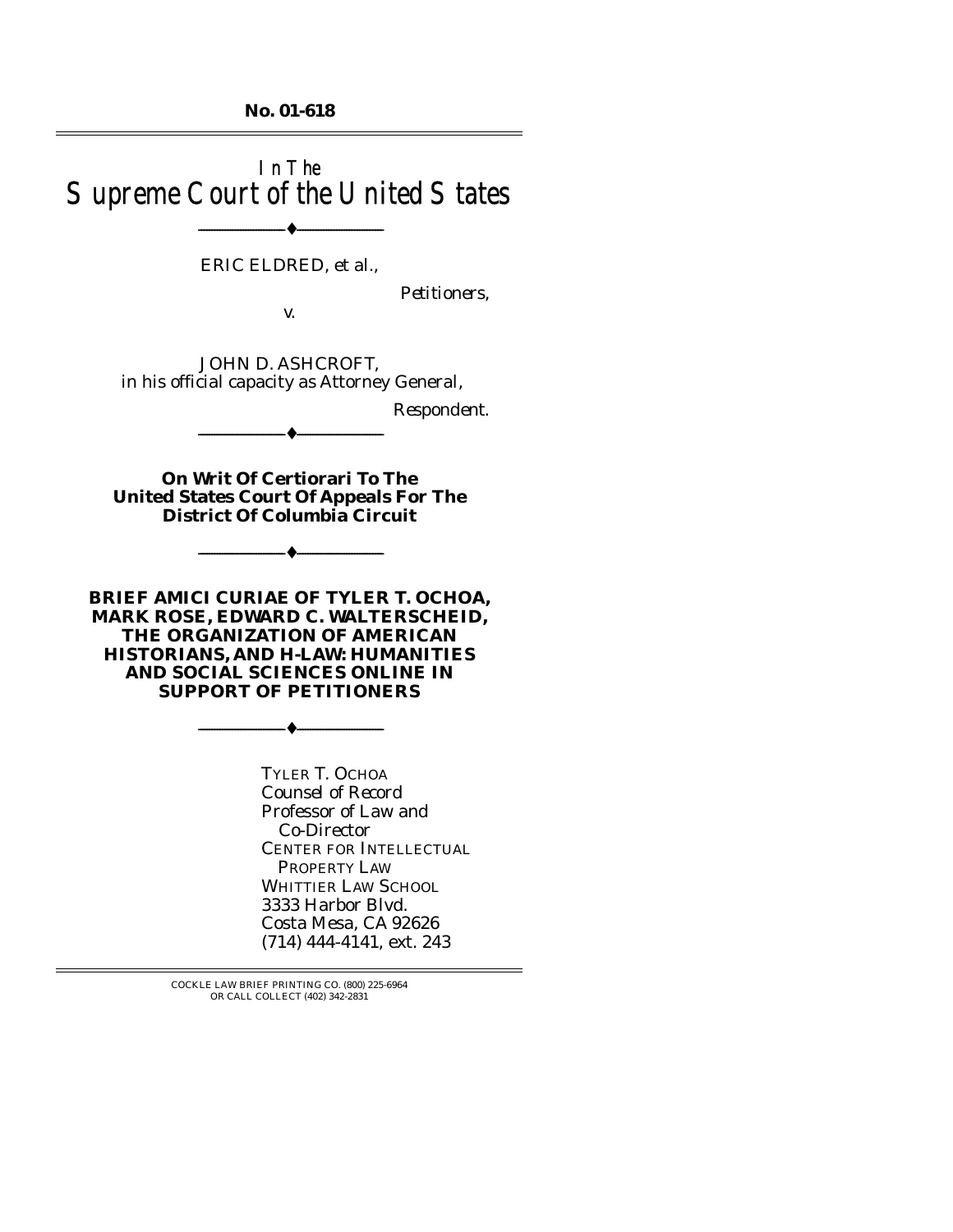# Page

|      |              |                                                                        | ii |
|------|--------------|------------------------------------------------------------------------|----|
|      |              |                                                                        | 1  |
|      |              |                                                                        | 2  |
|      |              |                                                                        | 3  |
| L.   |              |                                                                        | 3  |
|      |              |                                                                        | 3  |
|      | $\mathbf{B}$ |                                                                        | 5  |
|      |              |                                                                        | 8  |
| II.  |              | The Patent and Copyright Clause of the                                 | 11 |
|      | А.           | State Copyright and Patent Laws under<br>the Articles of Confederation | 11 |
|      | B.           | The Constitutional Convention and Rati-                                | 14 |
| III. |              | Statutory and Judicial Interpretation                                  | 21 |
|      |              | A. The Copyright and Patent Acts of 1790                               | 21 |
|      | В.           | Private Patent and Copyright Laws                                      | 22 |
|      | C.           |                                                                        | 24 |
|      |              |                                                                        | 26 |
|      |              |                                                                        | 29 |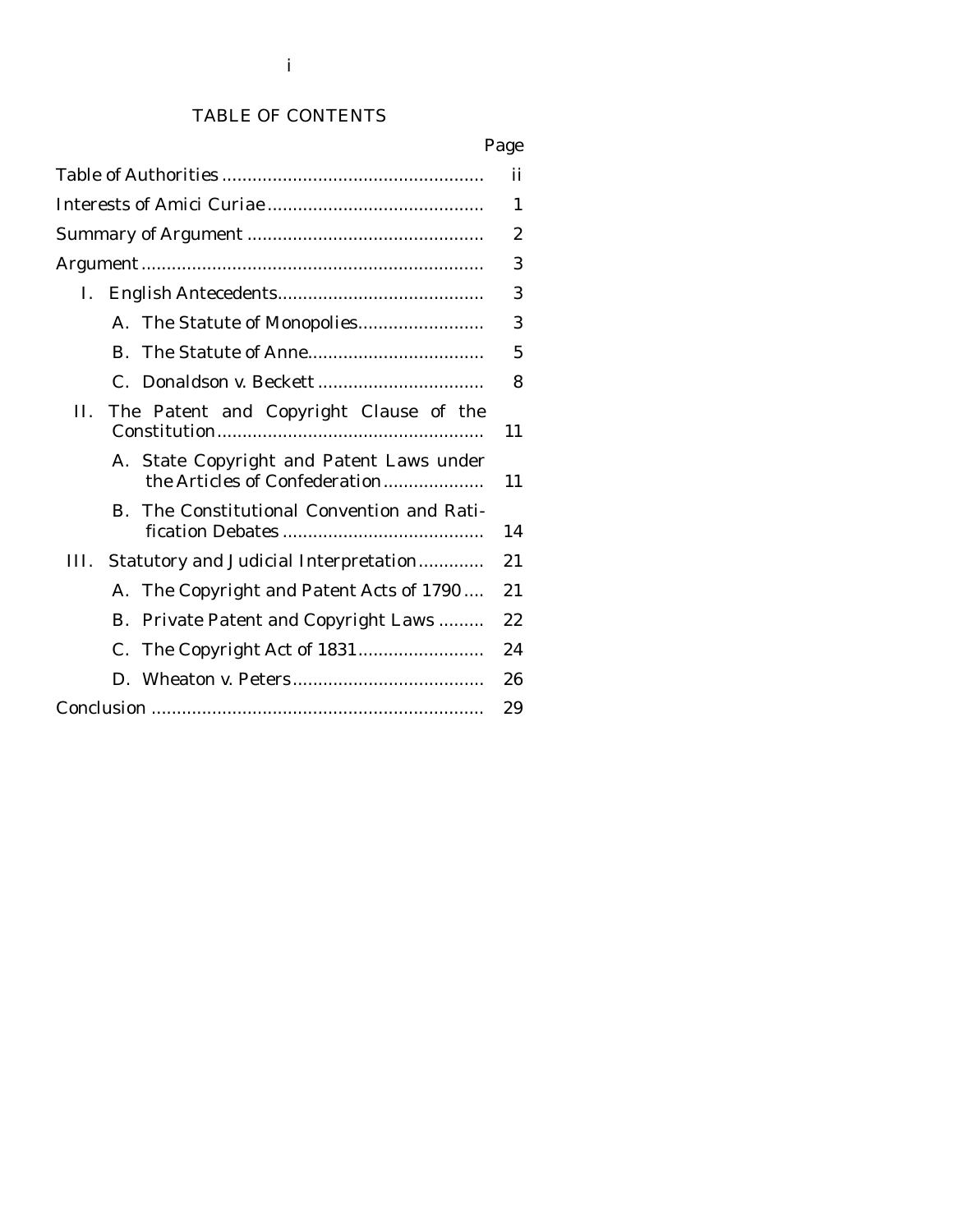### TABLE OF AUTHORITIES

# Page

### **CASES**

### FEDERAL:

| Bloomer v. McQuewan, 55 U.S. (14 How.) 539                                                                |
|-----------------------------------------------------------------------------------------------------------|
| Evans v. Chambers, 8 F. Cas. 837 (C.C.D. Pa. 1807)                                                        |
| Feist Publications, Inc. v. Rural Telephone Service                                                       |
|                                                                                                           |
| United Christian Scientists v. Christian Science<br>Board of Directors, 829 F.2d 1152 (D.C. Cir. 1987) 24 |
| Wheaton v. Peters, 29 F. Cas. 862 (C.C.E.D. Pa.                                                           |
| Wheaton v. Peters, 33 U.S. (8 Pet.) 591 (1834)  14, 27, 28                                                |
|                                                                                                           |

### STATE:

ENGLISH:

| Nathan v. Virginia, 1 U.S. (1 Dall.) 77 (Pa. C.P.     |  |  |
|-------------------------------------------------------|--|--|
|                                                       |  |  |
| Respublica v. Doan, 1 U.S. (1 Dall.) 86 (Pa. 1784) 16 |  |  |

| The Clothworkers of Ipswich, 78 Eng. Rep. 147    |  |
|--------------------------------------------------|--|
|                                                  |  |
| Donaldson v. Beckett, 4 Burr. 2408, 98 Eng. Rep. |  |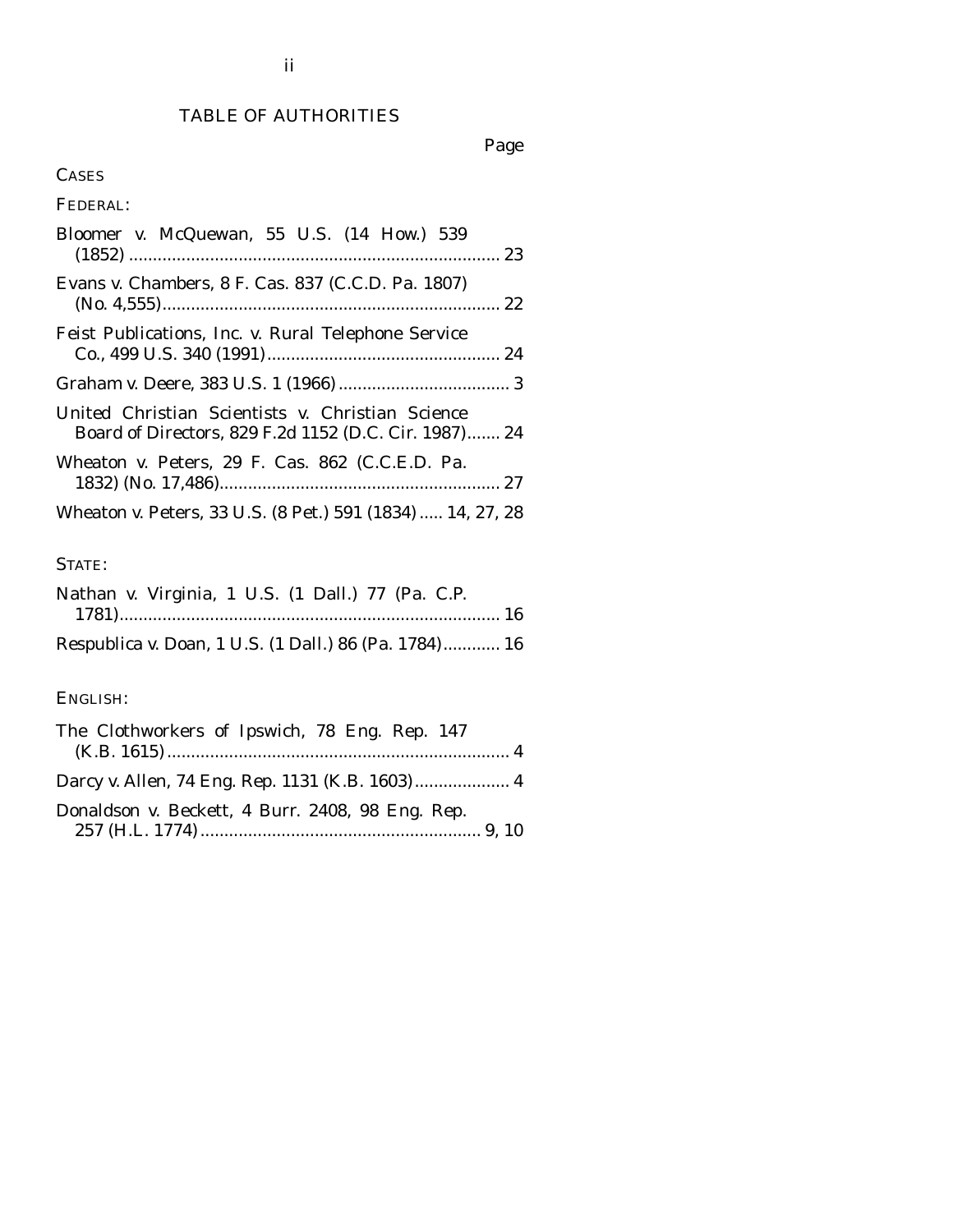| Page                                                                                                                                        |
|---------------------------------------------------------------------------------------------------------------------------------------------|
| Donaldson v. Beckett, 17 Parl. Hist. Eng. 953 (H.L.                                                                                         |
| Millar v. Taylor, 4 Burr. 2303, 98 Eng. Rep. 201                                                                                            |
| <b>UNITED STATES CONSTITUTION</b>                                                                                                           |
|                                                                                                                                             |
| <b>STATUTES AND LEGISLATIVE MATERIALS</b>                                                                                                   |
| Federal:                                                                                                                                    |
| An Act for the relief of Oliver Evans, ch. 13, 6 Stat.                                                                                      |
| An Act to continue a copy-right to John Rowlett, ch.                                                                                        |
| Act of July 3, 1832, §2, ch. 162, 4 Stat. 559  22                                                                                           |
| Act of March 2, 1861, §16, ch. 88, 12 Stat. 249 22                                                                                          |
| Continental Congress, Resolution of May 2, 1783,<br>reprinted in COPYRIGHT ENACTMENTS OF THE<br>UNITED STATES 1783-1906 11 (2d ed. 1906) 12 |
| Copyright Act of 1790, §1, ch. 15, 1 Stat. 124  3, 21                                                                                       |
| Copyright Act of 1831, §§1-2, §16, ch. 16, 4 Stat.                                                                                          |
| 7 GALES & SETON'S REGISTER OF DEBATES IN                                                                                                    |
| 7 GALES & SETON'S REGISTER OF DEBATES IN<br>CONGRESS 423-24 (Jan. 6, 1831)  25, 26                                                          |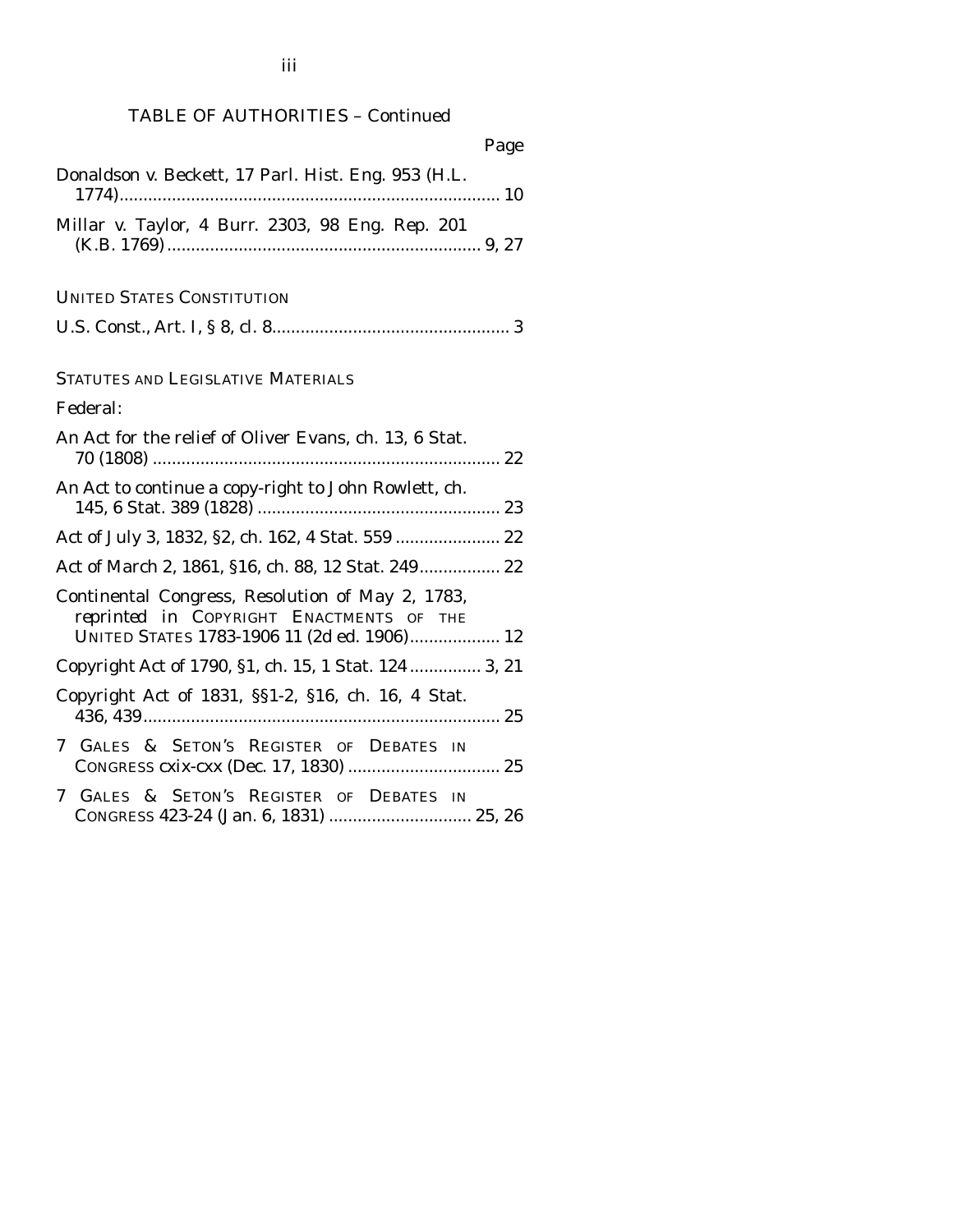# Page

| 24 JOURNALS OF THE CONTINENTAL CONGRESS 211n         |  |
|------------------------------------------------------|--|
| 24 JOURNALS OF THE CONTINENTAL CONGRESS 326          |  |
|                                                      |  |
|                                                      |  |
| Patent Act of 1836, §18, ch. 357, 5 Stat. 124-25  22 |  |
|                                                      |  |

# STATE:

| COPYRIGHT ENACTMENTS OF THE UNITED STATES              |
|--------------------------------------------------------|
| Act of Jan. 29, 1783 (Conn.), in COPYRIGHT ENACT-      |
| Act of Mar. 17, 1783 (Mass.), in COPYRIGHT ENACT-      |
| Act of Apr. 21, 1783 (Md.), in COPYRIGHT ENACT-        |
| Act of May 27, 1783 (N.J.), in COPYRIGHT ENACT-        |
| Act of Nov. 7, 1783 (N.H.), in COPYRIGHT ENACT-        |
| Act of Dec. 1783 (R.I.), in COPYRIGHT ENACTMENTS,      |
| Act of Mar. 15, 1784 (Pa.), <i>in</i> COPYRIGHT ENACT- |
| Act of Mar. 26, 1784 (S.C.), in COPYRIGHT ENACT-       |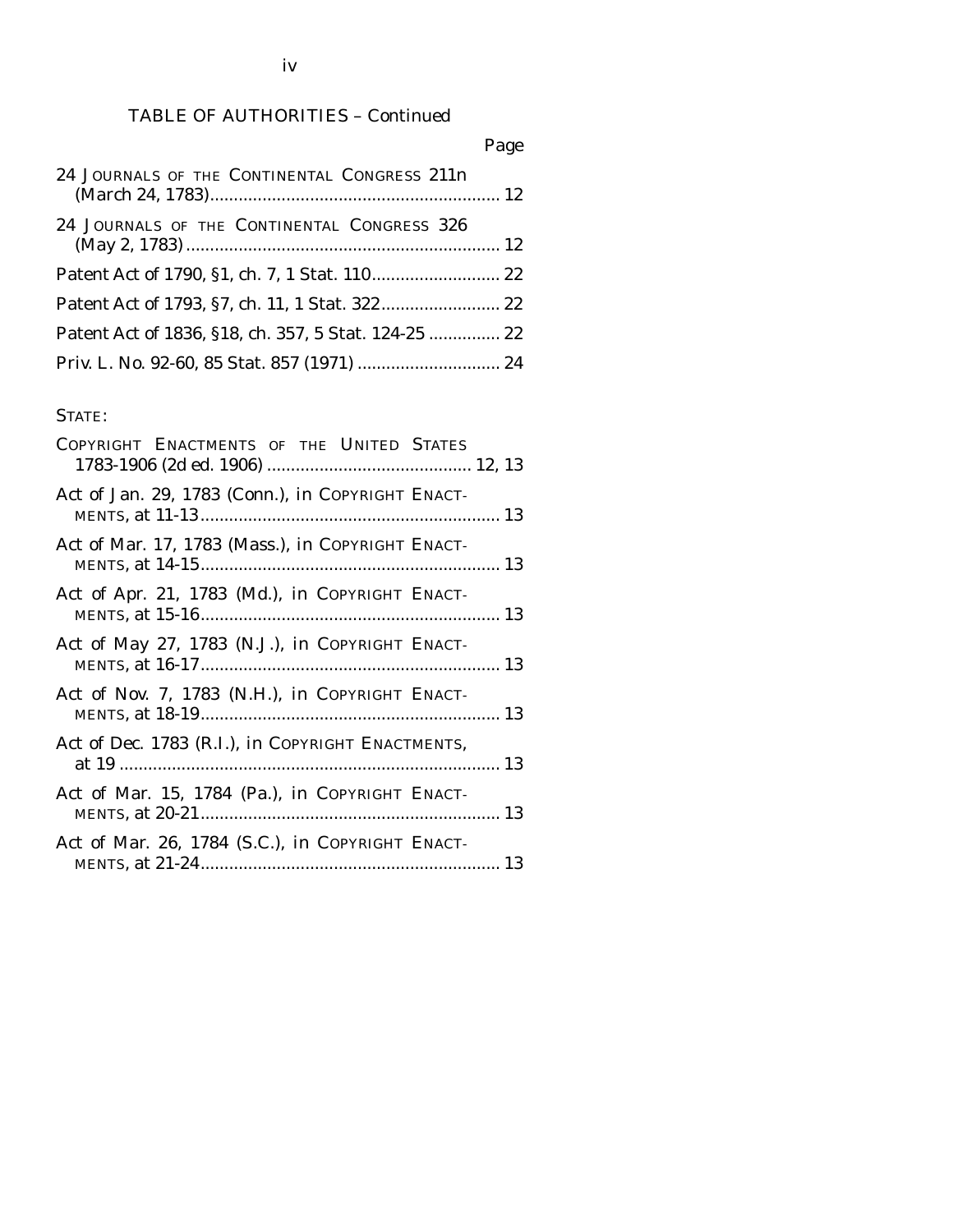### Page

| Act of Oct. 1785 (Va.), in COPYRIGHT ENACTMENTS, |  |
|--------------------------------------------------|--|
| Act of Nov. 18, 1785 (N.C.), in COPYRIGHT ENACT- |  |
| Act of Feb. 3, 1786 (Ga.), in COPYRIGHT ENACT-   |  |
| Act of Apr. 29, 1786 (N.Y.), in COPYRIGHT ENACT- |  |

ENGLISH:

| Licensing Act of 1662, 14 Car. 2, ch. 33 (1662)                |
|----------------------------------------------------------------|
| Statute of Anne, 8 Anne, ch. 19 (1710) (Eng.) passim           |
| Statute of Monopolies, 21 Jac. I, ch. 3 (1624) (Eng.)  2, 5, 7 |

### OTHER AUTHORITIES

| Howard B. Abrams, The Historic Foundation of                                                                                                       |
|----------------------------------------------------------------------------------------------------------------------------------------------------|
| American Copyright Law: Exploding the Myth of                                                                                                      |
| Common-Law Copyright, 29 Wayne L. Rev. 1119                                                                                                        |
|                                                                                                                                                    |
| AMERICAN STATE PAPERS, No. 231, 1 Misc. 646                                                                                                        |
| Terry Belanger, Publishers and Writers in Eight-<br>eenth-Century England, in BOOKS AND THEIR<br><b>READERS IN EIGHTEENTH CENTURY ENGLAND 5-25</b> |
|                                                                                                                                                    |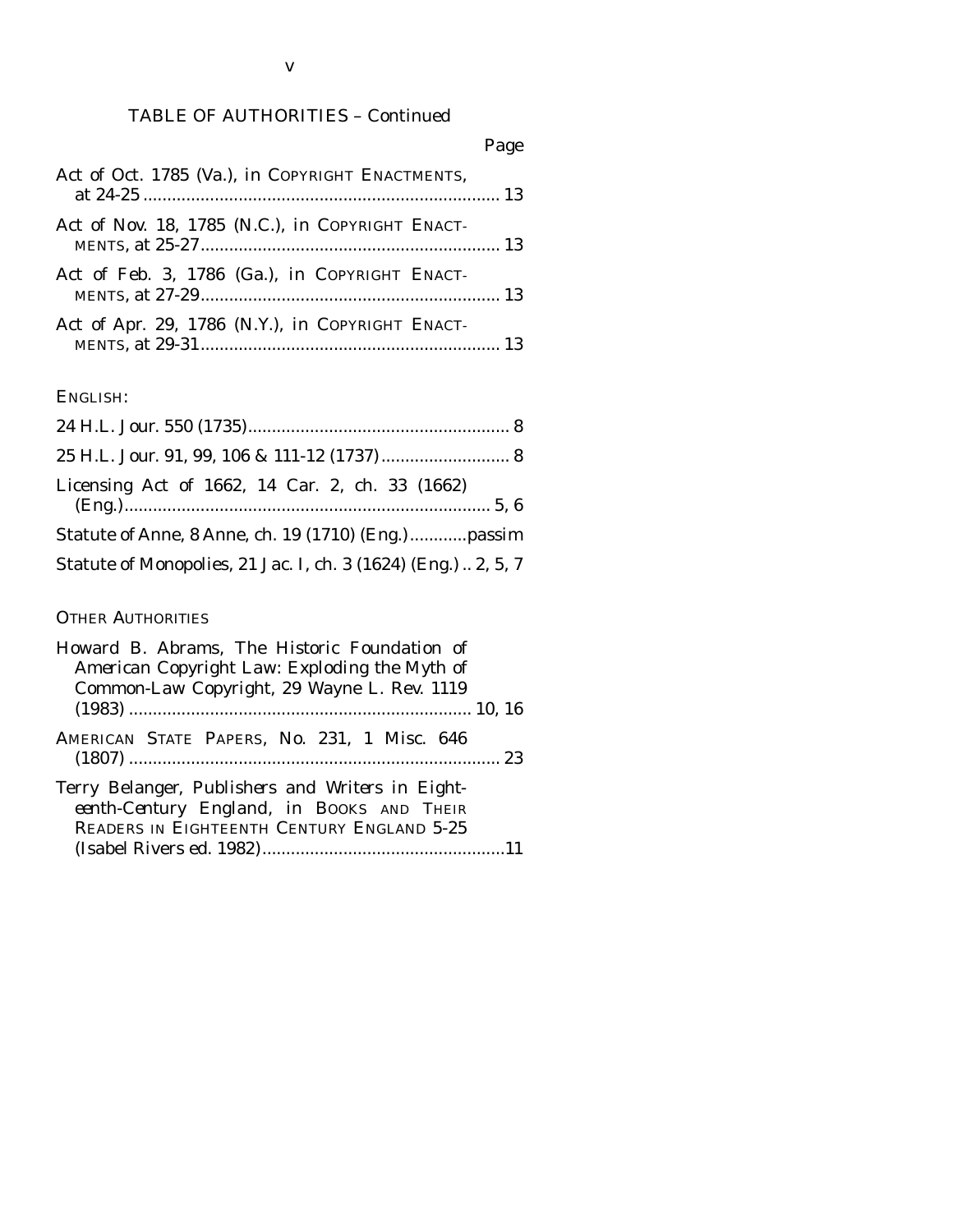|--|

| 2 SIR WILLIAM BLACKSTONE, COMMENTARIES ON THE<br>LAWS OF ENGLAND (Philadelphia 1771) 16                                                                                                                                                      |  |
|----------------------------------------------------------------------------------------------------------------------------------------------------------------------------------------------------------------------------------------------|--|
| JAMES BOSWELL, THE DECISION OF THE COURT OF<br>SESSION UPON THE QUESTION OF LITERARY PROP-<br>THE CAUSE OF HINTON AGAINST<br><b>IN</b><br>ERTY<br>DONALDSON (Edinburgh 1774), reprinted in THE<br>LITERARY PROPERTY DEBATE: SIX TRACTS 1764- |  |
| BRUCE W. BUGBEE, THE GENESIS OF AMERICAN<br>PATENT AND COPYRIGHT LAW (1967)  12, 13                                                                                                                                                          |  |
| 2 THE DOCUMENTARY HISTORY OF THE CONSTITUTION<br>OF THE UNITED STATES OF AMERICA 1786-1870                                                                                                                                                   |  |
| 2 THE DOCUMENTARY HISTORY OF THE RATIFICATION<br>OF THE CONSTITUTION 415 (Merrill Jensen, ed.                                                                                                                                                |  |
| 4 THE DOCUMENTARY HISTORY OF THE RATIFICATION<br>OF THE CONSTITUTION 14, 428 (John P. Kaminski                                                                                                                                               |  |
| 8 THE DOCUMENTARY HISTORY OF THE RATIFICATION<br>OF THE CONSTITUTION 45 (John P. Kaminski &                                                                                                                                                  |  |
| 13 THE DOCUMENTARY HISTORY OF THE RATIFICATION<br>OF THE CONSTITUTION 466, 482 (John P. Kaminski<br>& Gaspare J. Saladino, eds. 1981) 19, 20                                                                                                 |  |
| 14 THE DOCUMENTARY HISTORY OF THE RATIFICATION<br>OF THE CONSTITUTION 76 (John P. Kaminski &                                                                                                                                                 |  |
| 16 THE DOCUMENTARY HISTORY OF THE RATIFICATION<br>OF THE CONSTITUTION 382, 386 (John P. Kaminski<br>& Gaspare J. Saladino, eds. 1986) 17                                                                                                     |  |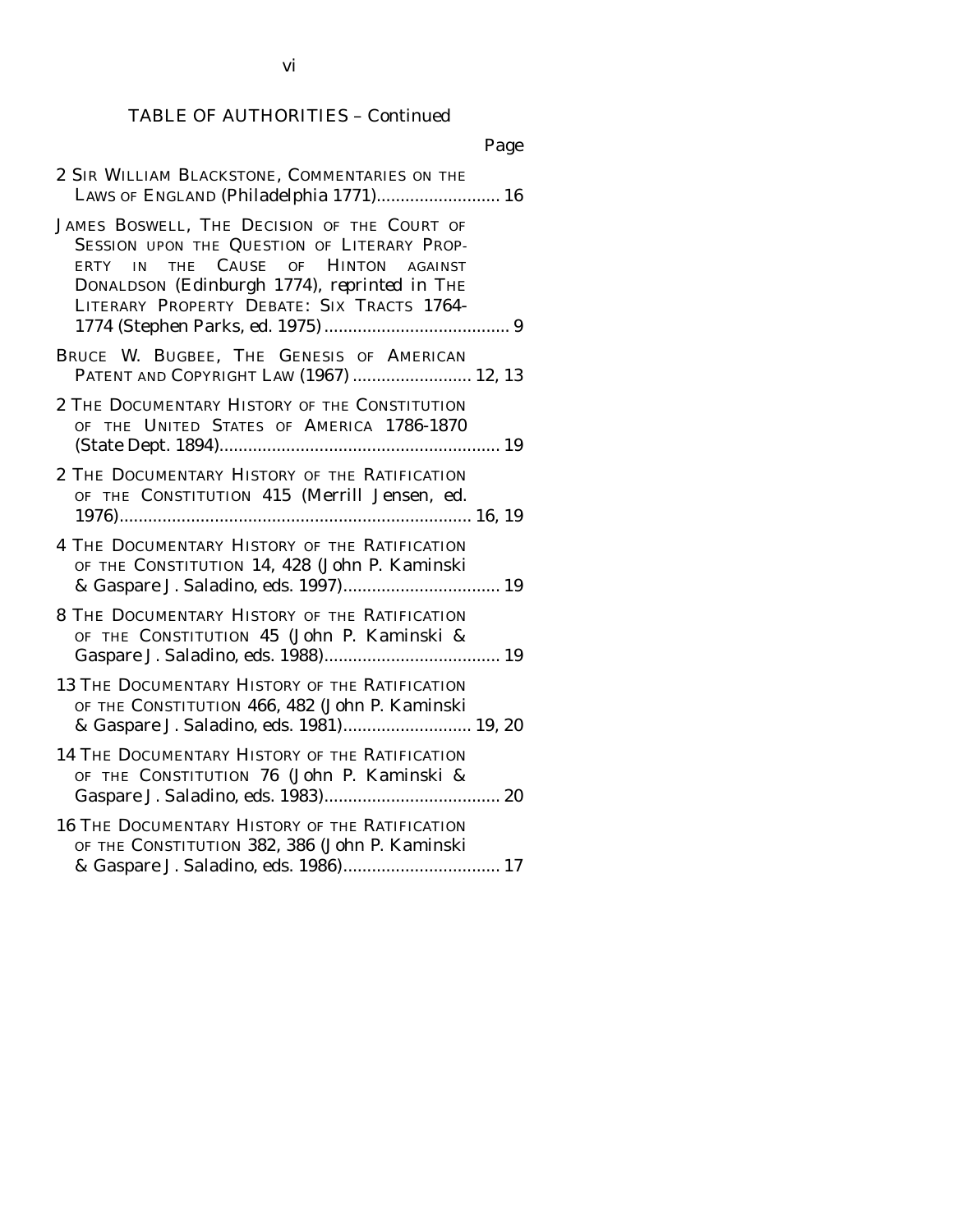|--|

| Craig Joyce, The Rise of the Supreme Court<br>Reporter: An Institutional Perspective on Mar-<br>shall Court Ascendancy, 83 Mich. L. Rev. 1291     |
|---------------------------------------------------------------------------------------------------------------------------------------------------|
| Letter from Thomas Jefferson to Isaac MacPherson<br>(Aug. 13, 1813), in THE COMPLETE JEFFERSON<br>1011, 1015-16 (Saul K. Padover ed. 1943) 15     |
| Letter from Thomas Jefferson to James Madison<br>(Dec. 20, 1787), in 12 THE PAPERS OF THOMAS                                                      |
| Letter from Thomas Jefferson to James Madison<br>(July 31, 1788), in 13 THE PAPERS OF THOMAS<br>JEFFERSON 442-43 (Princeton 1956)  17             |
| Letter from Thomas Jefferson to James Madison<br>(Aug. 28, 1789), in 15 THE PAPERS OF THOMAS<br>JEFFERSON 367-68 (Princeton 1958)  18             |
| Letter from James Madison to Thomas Jefferson<br>(Oct. 17, 1788), in 14 THE PAPERS OF THOMAS                                                      |
| Letter from James Madison to George Washington<br>(Oct. 18, 1787), in 3 MAX FARRAND, THE RECORDS<br>OF THE FEDERAL CONVENTION OF 1787 129-30      |
| A LETTER TO A MEMBER OF PARLIAMENT CONCERNING<br>THE BILL NOW DEPENDING IN THE HOUSE OF COM-<br>MONS (1735) (transcribed in Appendix A) 8, 29, 30 |
| CHRISTINE P. MACLEOD, INVENTING THE INDUSTRIAL<br>REVOLUTION: THE ENGLISH PATENT SYSTEM 1660-                                                     |
| James Madison, Aspects of Monopoly One Hundred<br>Years Ago, 128 HARPER'S MAG. 489 (1914)  20                                                     |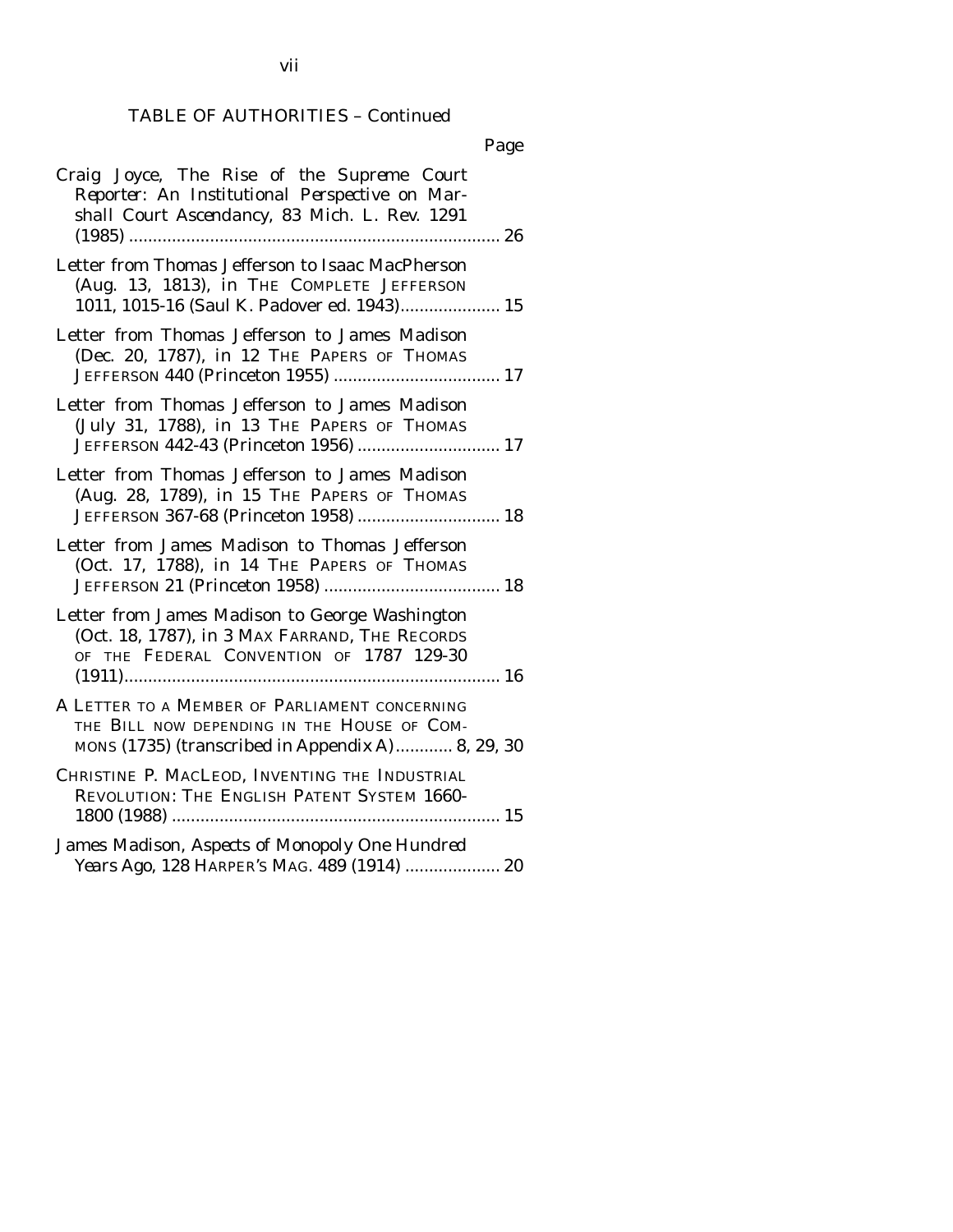### viii

| Page                                                                                                                                                                                                 |
|------------------------------------------------------------------------------------------------------------------------------------------------------------------------------------------------------|
| James Madison, The Federalist No. 43 15                                                                                                                                                              |
| JAMES MADISON, NOTES OF DEBATES IN THE FEDERAL<br>CONVENTION OF 1787 (Ohio Univ. Press 1966) 14                                                                                                      |
| JAMES MADISON, WRITINGS 756 (Jack N. Rakove ed.                                                                                                                                                      |
| Adam Mossoff, Rethinking the Development of<br>Patents: An Intellectual History, 1550-1800, 52                                                                                                       |
| NATIONAL ARCHIVES, PAPERS OF THE CONTINENTAL<br>CONGRESS, No. 36, II, folios 113-114 (1783) 12                                                                                                       |
| Tyler T. Ochoa, Patent and Copyright Term Exten-<br>sion and the Constitution: A Historical Perspec-<br>tive, 49 J. Copyr. Soc'y USA 19 (2002) 22, 23, 24                                            |
| LYMAN RAY PATTERSON, COPYRIGHT IN HISTORICAL                                                                                                                                                         |
| Malla Pollack, Purveyance and Power, or Over-<br>Priced Free Lunch: The Intellectual Property<br>Clause as an Ally of the Takings Clause in the<br>Public's Control of Government, 30 Sw. U. L. Rev. |
| Remarks on the Amendments to the Federal<br>Constitution by the Rev. Nicholas Cottin, in 6<br>THE AMERICAN MUSEUM 303 (1789)  20                                                                     |
| MARK ROSE, AUTHORS AND OWNERS: THE INVENTION                                                                                                                                                         |
| FREDRICK SEATON SIEBERT, FREEDOM OF THE PRESS<br>IN ENGLAND 1476-1776: THE RISE AND DECLINE OF                                                                                                       |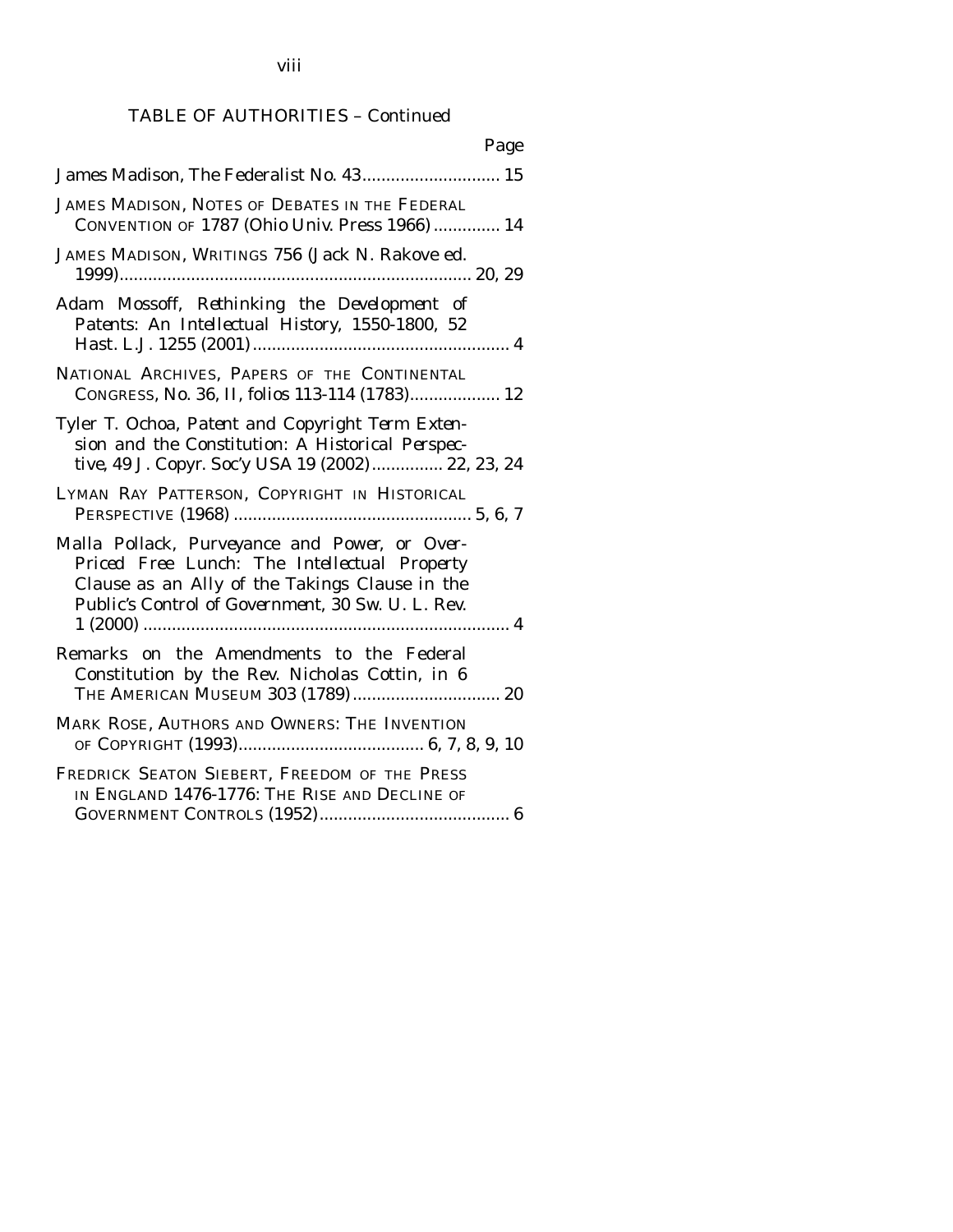Page

- EDWARD C. WALTERSCHEID, THE NATURE OF THE INTELLECTUAL PROPERTY CLAUSE: A STUDY IN HISTORICAL PERSPECTIVE (2002)............................... 16, 20
- Noah Webster, *Origin of the Copy-Right Laws in the United States*, in A COLLECTION OF PAPERS ON POLITICAL, LITERARY AND MORAL SUBJECTS (1843)........ 24

ix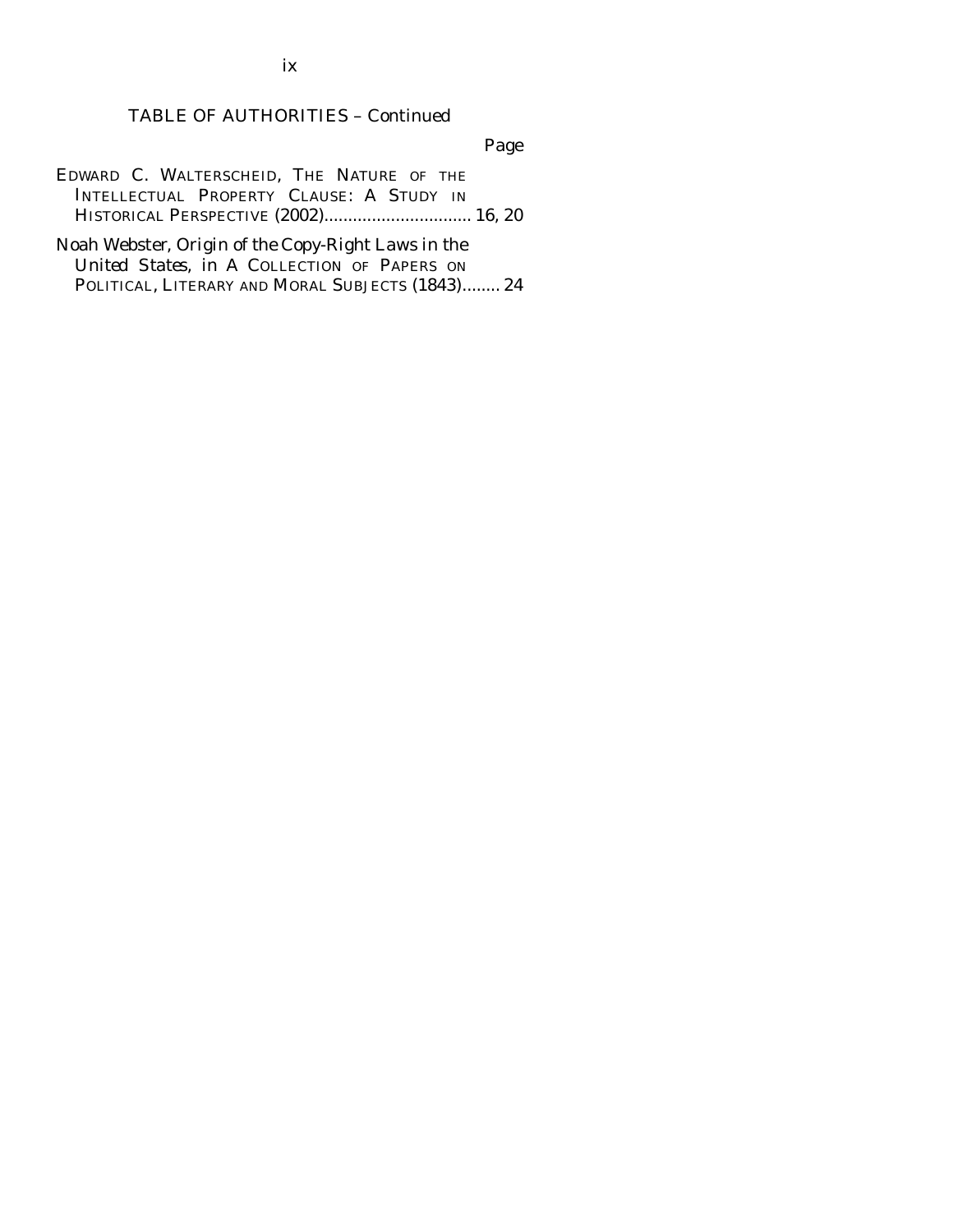#### **INTERESTS OF** *AMICI CURIAE*

 This brief *amici curiae* is submitted pursuant to Rule 37 of the Rules of this Court.<sup>1</sup>

 Tyler T. Ochoa is a Professor and Co-Director of the Center for Intellectual Property Law at Whittier Law School. Mark Rose is a Professor of English at the University of California at Santa Barbara. Edward C. Walterscheid is a historian who has published two books and numerous articles on the history of patent and copyright law. The Organization of American Historians is the nation's largest professional association dedicated to the study of teaching American history. It is comprised of approximately 11,000 individual and institutional members and promotes preservation and access to historical sources and scholarship. H-Net: Humanities and Social Sciences OnLine is a scholarly society with over 100,000 members in more than 90 countries. H-Net currently sponsors 140 free, electronic, interactive discussion forums for scholars, teachers, advanced students and related professionals.

 *Amici* Ochoa, Rose and Walterscheid are scholars who have studied the history and development of copyright and patent law in England and the United States. All *amici* are interested in assuring that Congressional enactments, including the Copyright Term Extension Act of 1998 (CTEA), are consistent with, rather than in conflict with, that history and development. To that end, *amici* present a summary of their understanding of that history and development to aid the Court in its deliberations.

<sup>&</sup>lt;sup>1</sup> Counsel for both parties have consented to the filing of this brief, and those consents have been filed with the Clerk of this Court. No counsel for either party authored this brief in whole or in part, and no person other than *amici* and its counsel made a monetary contribution to the preparation and submission of this brief.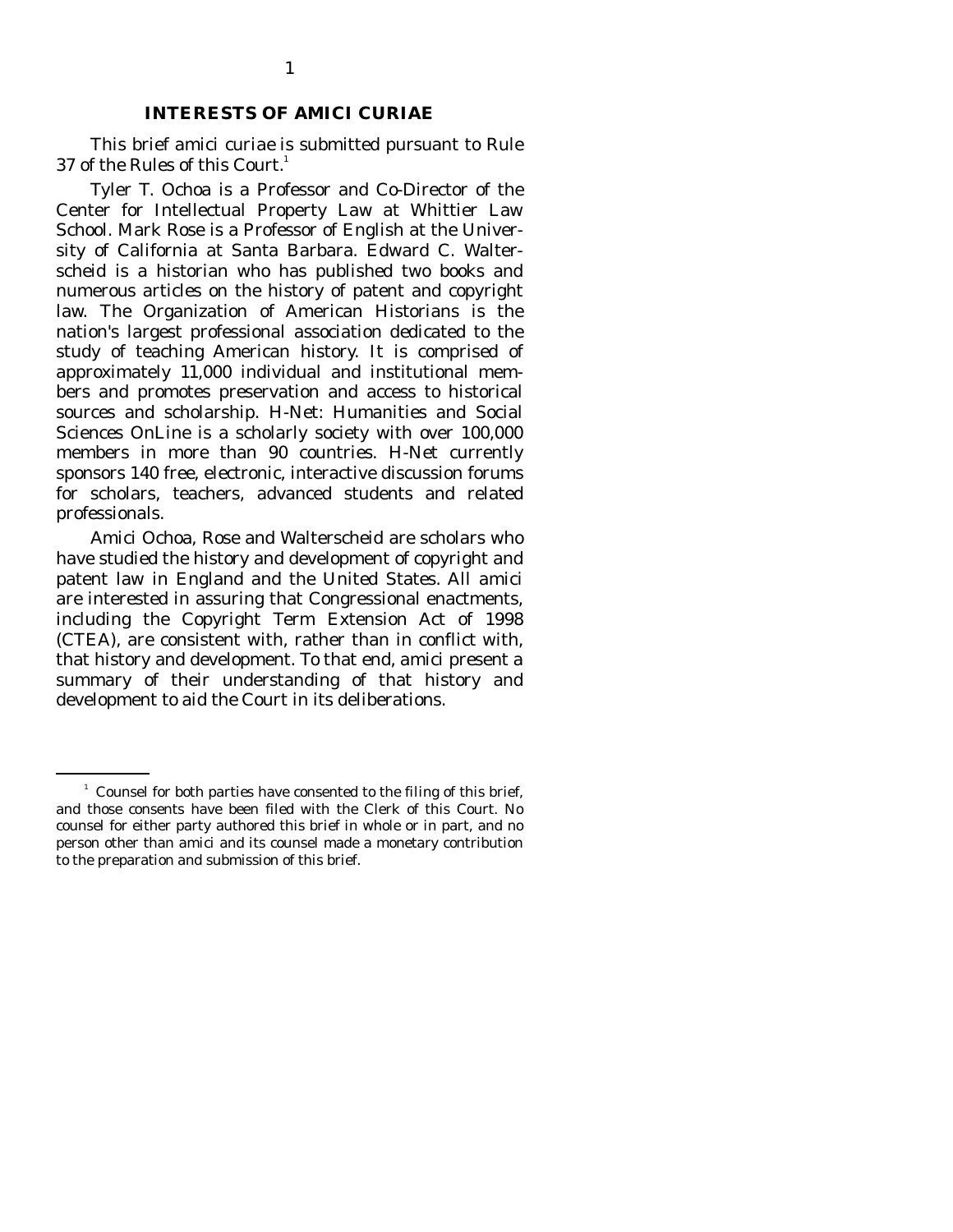#### **SUMMARY OF ARGUMENT**

 The British experience with patents and copyrights prior to 1787 is instructive as to the context within which the Framers drafted the Patent and Copyright Clause. The 1624 Statute of Monopolies, intended to curb royal abuse of monopoly privileges, restricted patents for new inventions to a specified term of years. The Stationers' Company, a Crown-chartered guild of London booksellers, continued to hold a monopoly on publishing, and to enforce censorship laws, until 1695. During this time, individual titles were treated as perpetual properties held by booksellers. In 1710, however, the Statute of Anne broke up these monopolies by imposing strict term limits on copyright, and in the 1730s Parliament twice rejected booksellers' attempts to preserve their monopolies by extending the copyright term. Failing to achieve their ends through legislation, the booksellers sought to circumvent Parliament by arguing that the Statute of Anne was only supplementary to an underlying common-law right that was perpetual; but this effort, too, was rebuffed when the House of Lords determined in 1774 that the only basis for copyright was the Statute of Anne.

 In America, too, anti-monopoly sentiment was strong; and when the Constitution was being drafted, the Framers, influenced by the British experience, specified that patents and copyrights could only be granted "for limited Times." The Patent and Copyright Acts of 1790 copied the limited terms of protection provided by the Statute of Monopolies and the Statute of Anne. As in England, advocates of perpetual copyright argued that statutory copyright merely supplemented an existing perpetual common-law right. But following the precedent set by the House of Lords, in 1834 the U.S. Supreme Court rejected the common-law argument and perpetual copyright, confirming the Framers' view that patents and copyrights should be strictly limited in duration in order to serve the public interest.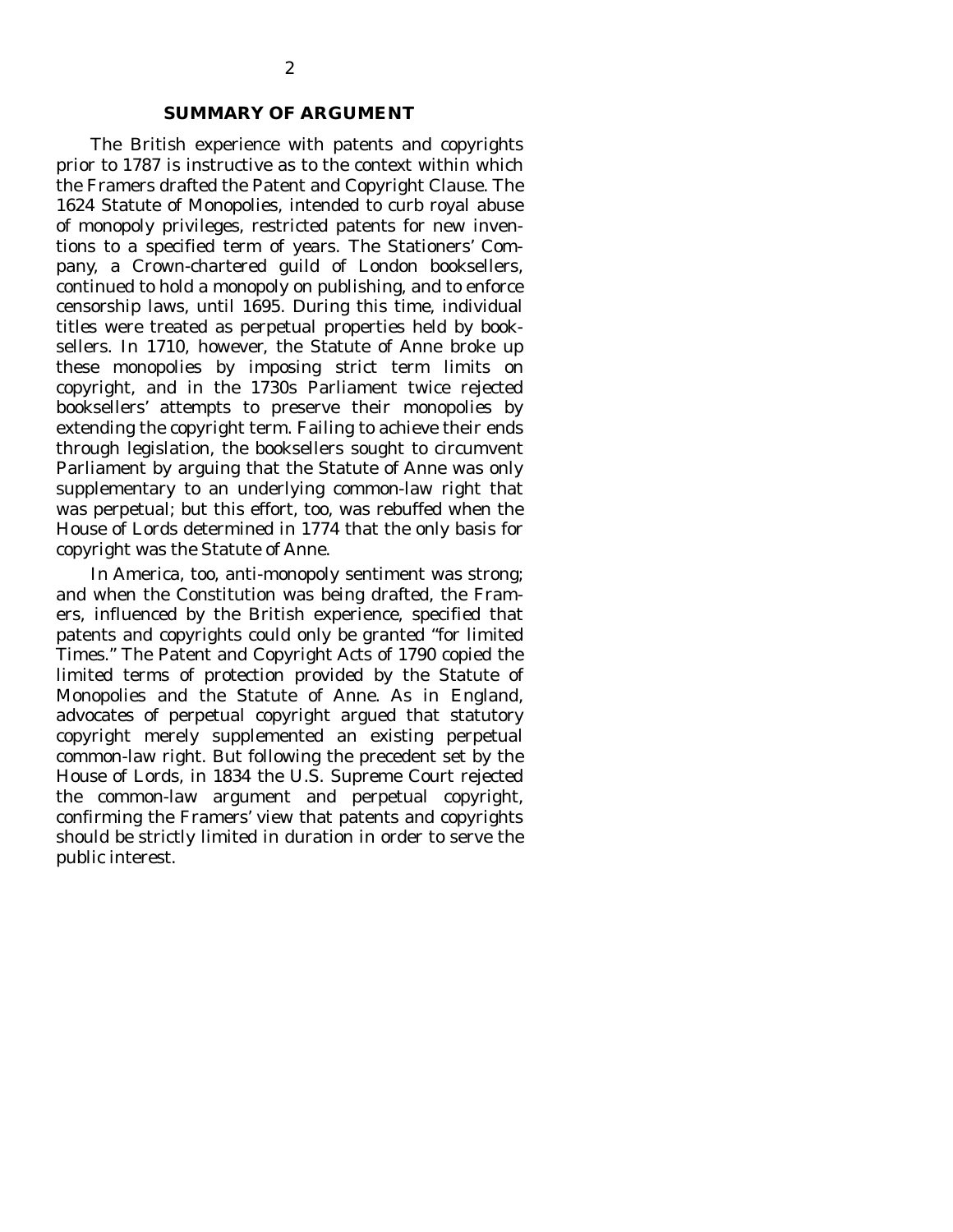#### **ARGUMENT**

 The Constitutional provision granting Congress the power "To promote the Progress of Science and useful Arts" by securing copyrights and patents "for limited Times,"<sup>2</sup> and the implementation of that power by the First Congress in 1790, both reflect the Framers' knowledge of and reliance on the earlier British experience with patents and copyrights.<sup>3</sup> Indeed, the 1790 Copyright Act is directly modeled on the British Statute of Anne,<sup>4</sup> both in its title ("An Act for the Encouragement of Learning") and in many of its provisions, notably its specification of the basic term of copyright as 14 years.<sup>5</sup> An understanding of the prior British experience with patents and copyrights – and specifically with the matter of the limited term – is thus essential to understanding the Framers' approach to copyright.

#### **I. English Antecedents**

#### **A. The Statute of Monopolies**

 Around 1550, British monarchs began to grant monopoly privileges by means of "letters patent," in order

<sup>2</sup> U.S. Const., Art. I, §8, cl. 8.

<sup>3</sup> *See* Graham v. Deere, 383 U.S. 1, 5 (1966) ("The clause . . . was written against the backdrop of the practices – eventually curtailed by the Statute of Monopolies – of the Crown in granting monopolies to court favorites in goods or business which had long before been enjoyed by the public.").

<sup>&</sup>lt;sup>4</sup> An Act for the Encouragement of Learning, by Vesting the Copies of Printed Books in the Authors or Purchasers of such Copies, during the Times therein mentioned, 8 Anne, ch. 19. (1710) (Eng.).

<sup>&</sup>lt;sup>5</sup> An Act for the encouragement of learning, by securing the copies of maps, charts, and books, to the authors and proprietors of such copies, during the times therein mentioned, §1, ch. 15, 1 Stat. 124 (1790).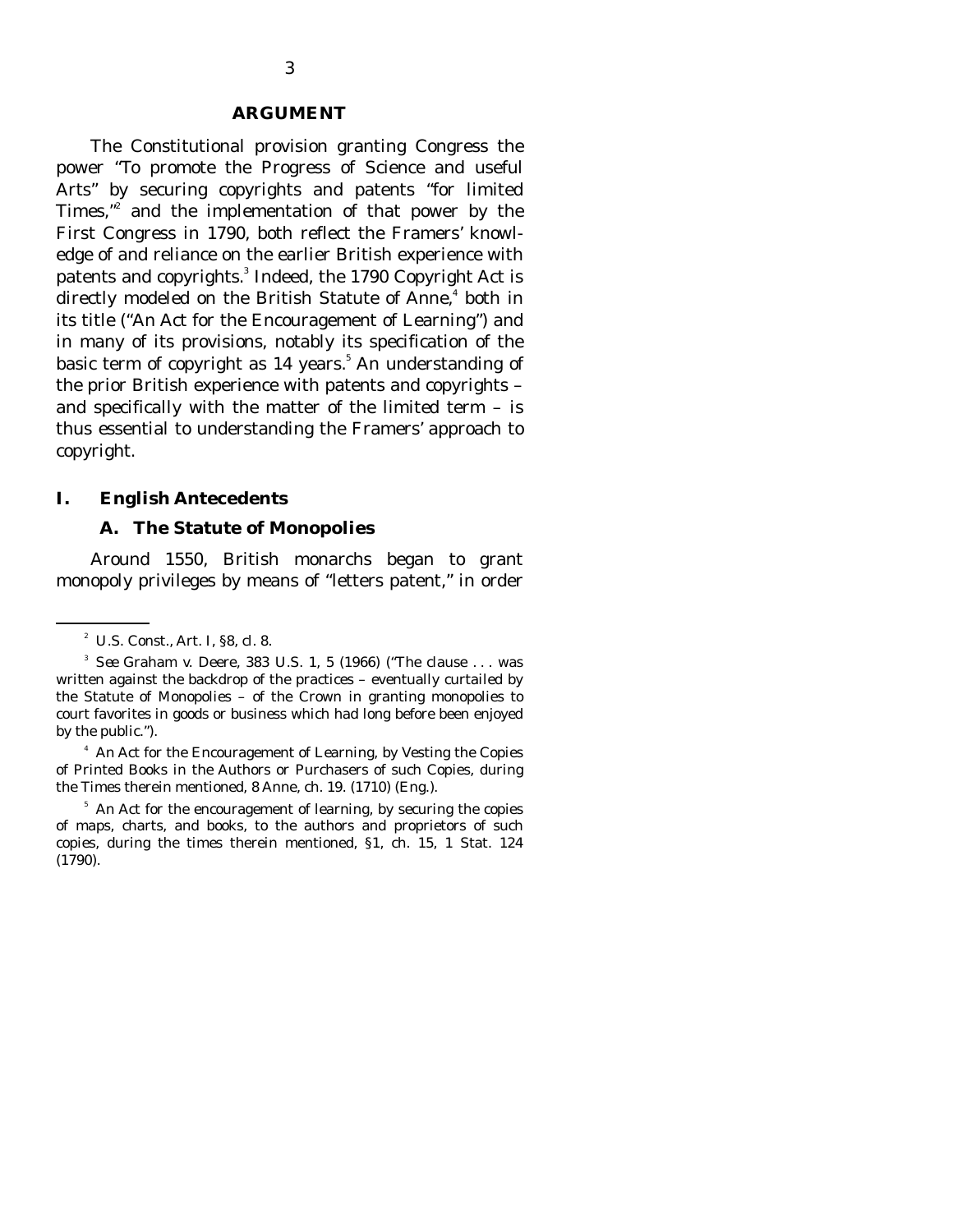to encourage foreign tradesmen and manufacturers to introduce their trades into England, and to train apprentices in their craft.<sup>6</sup> During the second half of Elizabeth's reign, however, the Queen began to dispense monopoly patents not for the introduction of new trades, but as rewards for political patronage.7 Her 1598 grant of a monopoly over the manufacture of playing cards led to the landmark case of *Darcy v. Allen*,<sup>8</sup> in which the judges of the King's Bench held that a patent granting a monopoly over an existing trade, as opposed to a new trade or invention, was invalid. Similar conditions were imposed on the Crown's use of monopoly patents in *The Clothworkers*  of Ipswich,<sup>9</sup> in which it was held:

[I]f a man hath brought in a new invention and a new trade within the kingdom, . . . or if a man hath made a new discovery of any thing, ... [the King] may grant by charter unto him, that he only shall use such a trade or trafique for a certain time.... [B] ut when that patent is expired, the King cannot make a new grant thereof; for when the trade is become common, and others have been bound apprentices in the same trade, there is no reason that such should be forbidden to use it. $10$ 

Despite these rulings, King James I continued to abuse the royal privilege of granting monopolies.<sup>11</sup> This led to the

<sup>6</sup> *See* Adam Mossoff, *Rethinking the Development of Patents: An Intellectual History, 1550-1800*, 52 Hast. L.J. 1255, 1259-64 (2001).

<sup>7</sup> *Id.* at 1264-67; Malla Pollack, *Purveyance and Power, or Over-Priced Free Lunch: The Intellectual Property Clause as an Ally of the Takings Clause in the Public's Control of Government*, 30 Sw. U. L. Rev. 1, 40-54 (2000).

<sup>8</sup> 74 Eng. Rep. 1131 (K.B. 1603).

<sup>9</sup> 78 Eng. Rep. 147 (K.B. 1615).

<sup>10</sup> *Id.* at 148.

11 Pollack, *supra* note 7, at 65-70.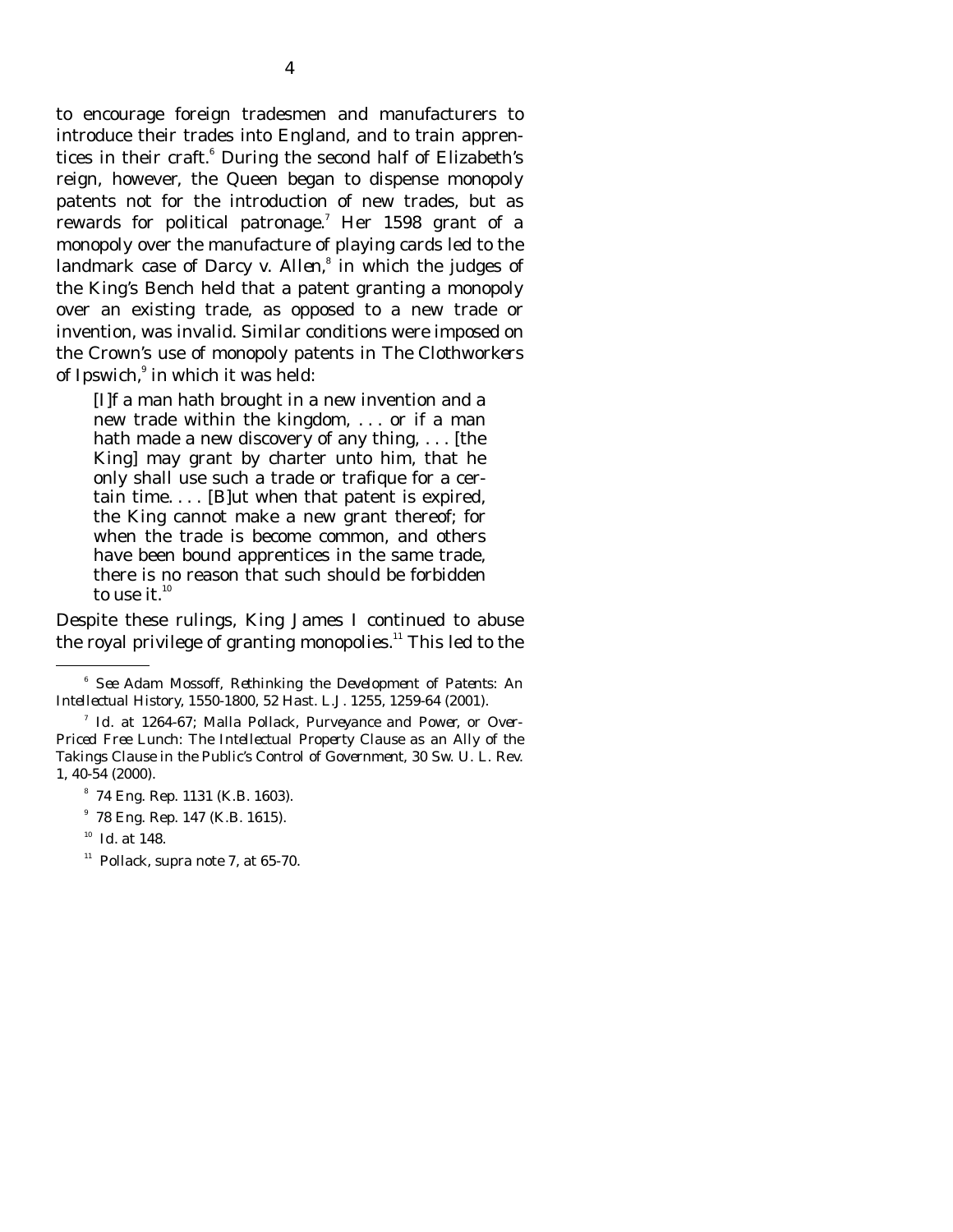enactment in 1624 of the Statute of Monopolies, $12$  which declared broadly that all monopoly grants were invalid. The Statute had a number of exceptions, however, including one for new inventions "for the Term of fourteen Years or under."13 The Statute also contained an exception for *existing* monopoly patents for inventors, "for the Term of one and twenty Years only, to be accounted from the Date of the first Letters Patents and Grants thereof made."14 This was a transitional measure, in effect imposing a term limit on those patents which had been granted for longer terms or which had been unlimited in time.

#### **B. The Statute of Anne**

 The Statute of Anne was enacted in 1710 in response to petitions from the Stationers' Company, a Crownchartered guild of booksellers and printers which held a near monopoly on printing and publishing in England until 1695.

 Prior to 1710, the Stationers maintained a system whereby guild members could register their "copies," as publishing rights were called, with the guild. Once secured by registration, the right to print a book continued forever, and might be bequeathed or sold to other stationers.<sup>15</sup> These rights were available only to guild members – booksellers and printers, not authors – and thus were not properties that might be freely exchanged in a public market. Under the terms of the Licensing Act of 1662 and

 $12$  21 Jac. I, ch. 3 (1624) (Eng.).

<sup>13</sup> *Id.* §6.

<sup>14</sup> *Id.* §5.

<sup>&</sup>lt;sup>15</sup> See LYMAN RAY PATTERSON, COPYRIGHT IN HISTORICAL PERSPEC-TIVE 47-49 (1968).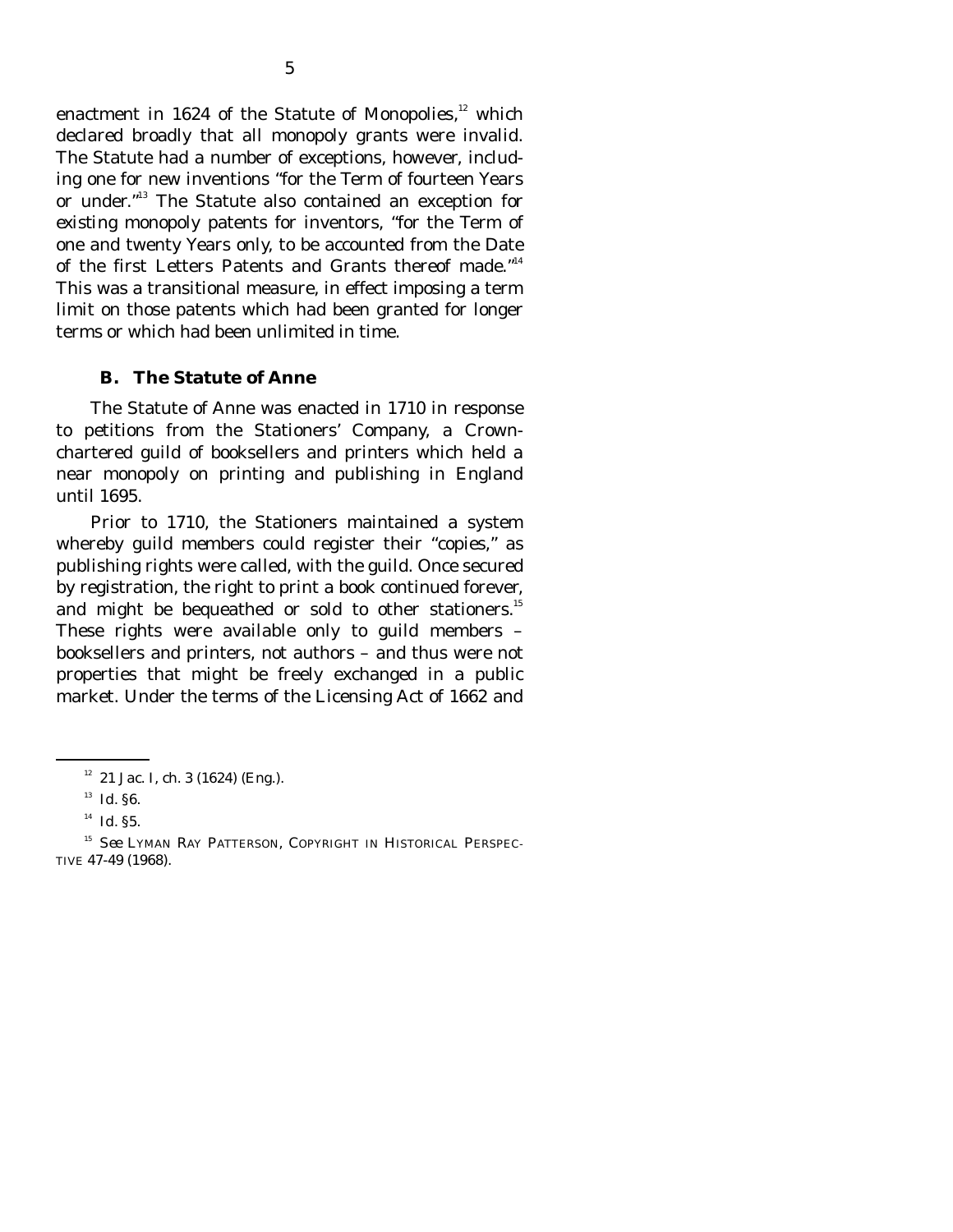its predecessors, no book could be printed in England unless it had first been registered with the Stationers.<sup>16</sup>

 In 1695, the Licensing Act of 1662 expired, throwing the book trade into disarray. The Stationers at first sought the revival of licensing,<sup>17</sup> but when that attempt failed,<sup>18</sup> they petitioned Parliament for an act that would reinstitute their traditional guild system by confirming the Stationers' Company copyrights.<sup>19</sup> As introduced, the proposed legislation did not limit the duration of the Stationers' copyrights.<sup>20</sup>

 Parliament was sympathetic to the booksellers' claims about disorders in the trade, but it was not sympathetic to the monopolizing practices whereby the booksellers had turned the literary classics into perpetual private estates. Accordingly, the Statute of Anne acted in two ways to break the booksellers' monopolies. First, the Act established authors as the original proprietors of copyrights. Thus, for the first time, one no longer had to be a member of the Stationers' Company to own copyrights.<sup>21</sup> Second, the proposed legislation was amended to impose term

 $18$  It was during this period that party politics first emerged, and neither party trusted the other with the power of press censorship. *See* FREDRICK SEATON SIEBERT, FREEDOM OF THE PRESS IN ENGLAND 1476- 1776: THE RISE AND DECLINE OF GOVERNMENT CONTROLS 260-63 (1952).

<sup>19</sup> *See* MARK ROSE, AUTHORS AND OWNERS: THE INVENTION OF COPYRIGHT 42-43 (1993).

 $16$  14 Car. 2, ch. 33 (1662) (Eng.). This requirement was used by the Crown as an instrument of censorship. *See* PATTERSON, *supra* note 15, at 114-142.

<sup>17</sup> *See* PATTERSON, *supra* note 15, at 138-42. One of the House of Commons' principal objections to renewing the Licensing Act was the monopoly enjoyed by the Stationers' Company. *Id.* at 139-40.

<sup>20</sup> *Id.* at 43.

21 PATTERSON, *supra* note 15, at 147; ROSE, *supra* note 19, at 47-48.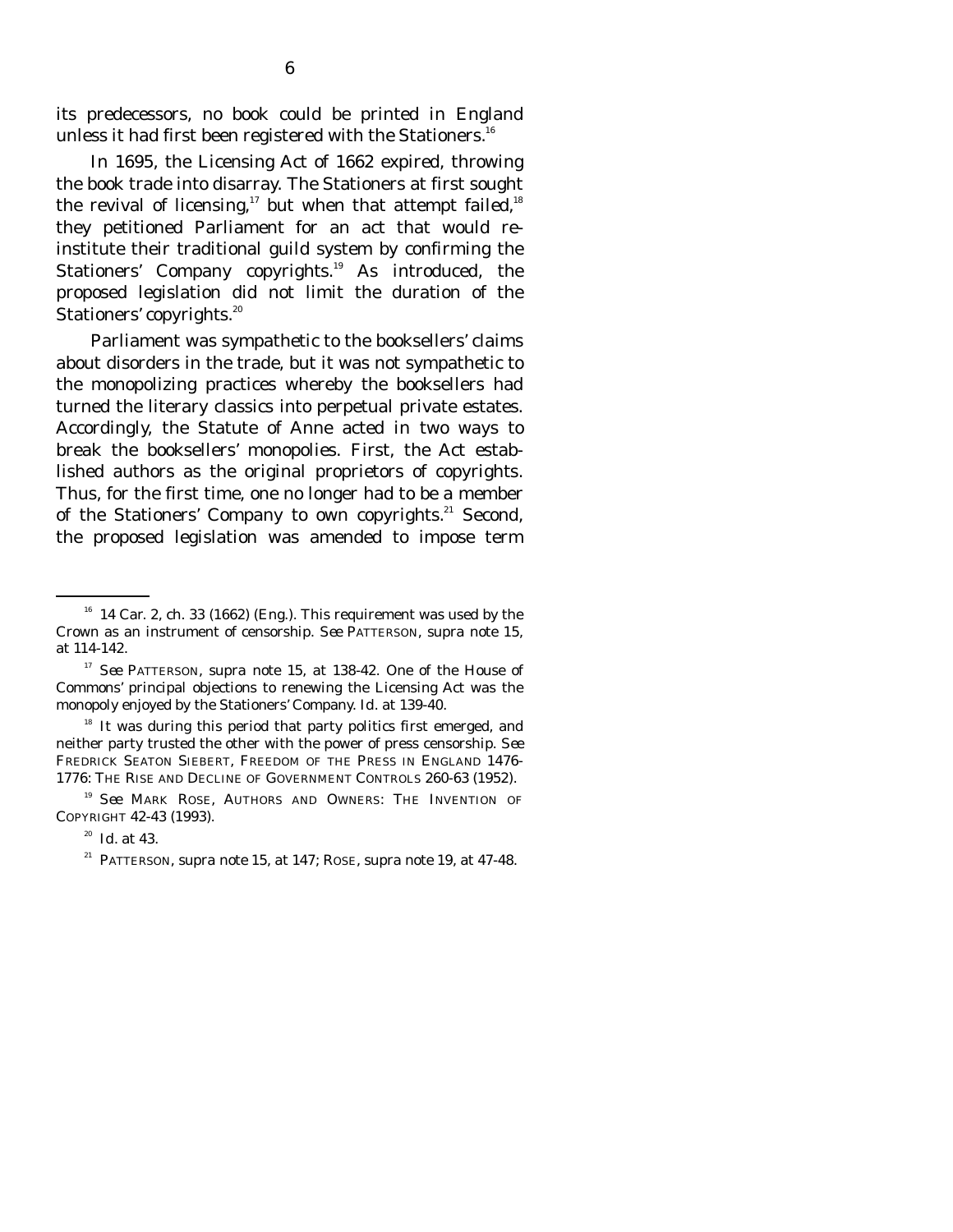limits modeled on those in the Statute of Monopolies.<sup>22</sup> The term of copyright in new works was limited to 14 years, with the possibility of renewal for a second 14-year term if the author were still living at the end of the first.<sup>23</sup> For books that were already in print, including such valuable old literary properties as the works of Shakespeare and Milton, the act provided a single 21-year term.<sup>24</sup> Like the parallel provision in the Statute of Monopolies, this was a transitional provision. The stationers had always treated their guild publishing rights as perpetual; thus, the effect of the 21-year provision was to limit rights that previously had been regarded as unlimited.

 The great London booksellers could accept some of the novel provisions of the Act, but not the limited terms of protection, which struck at the heart of the Stationers' Company system. For a time they simply ignored the term limit provision and continued to buy and sell copyrights as if they were still perpetual. Then in 1735, when they believed the political climate favored their cause, the booksellers asked Parliament to change the term of copyright for all books, old and new, to 21 years.<sup>25</sup> The booksellers argued that the proposed change would improve the author's position and foster learning and knowledge; but in fact the consequences for living authors would have been minimal. The most significant effect would have been to extend the statutory copyright on

<sup>&</sup>lt;sup>22</sup> PATTERSON, *supra* note 15, at 144, 147-150; ROSE, *supra* note 19, at 43-45.

 $23$  8 Anne ch. 19 (1710) (Eng.).

<sup>24</sup> *Id.*

25 ROSE, *supra* note 19, at 52-53. This bill actually reduced the copyright on new books from two fourteen-year terms, or a total of twenty-eight years, to a single twenty-one-year term. In effect, it traded a shorter term on new books for extended protection of valuable old books.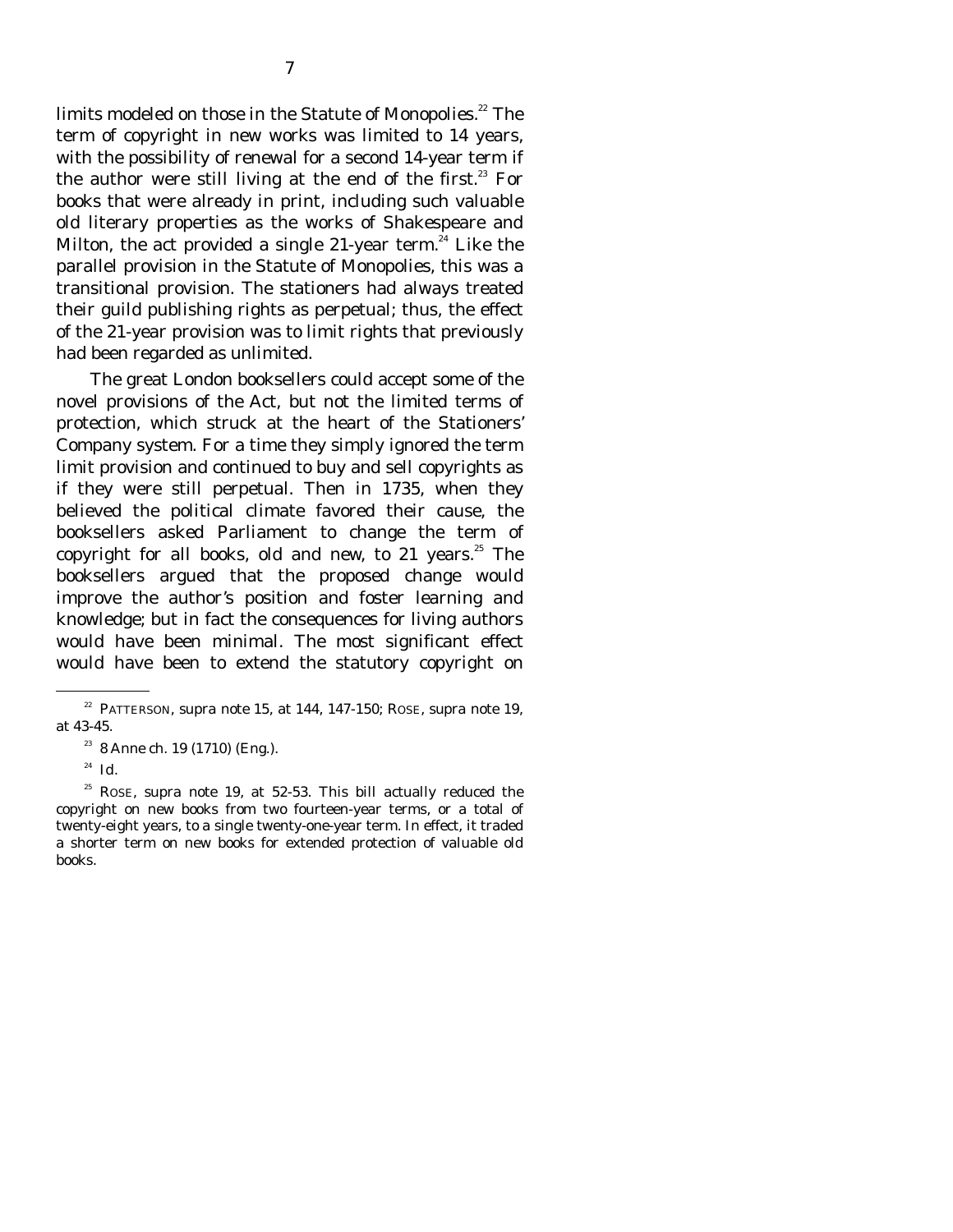classics such as Shakespeare and Milton until 1756. The booksellers' purposes in requesting the new term did not go unremarked at the time. As one anonymous pamphleteer said:

I see no Reason for granting a further Term now, which will not hold as well for granting it again and again, as often as the Old ones Expire; so that should this Bill pass, it will in Effect be establishing a perpetual Monopoly, a Thing deservedly odious in the Eye of the Law; it will be a great Cramp to Trade, a Discouragement to Learning, no Benefit to the Authors, but a general Tax on the Publick; and all this only to increase the private Gain of the Booksellers . . . 26

Not surprisingly, the booksellers' bill failed in the House of Lords, which was particularly hostile to anything that smacked of monopoly.<sup>27</sup> Two years later in 1737, when the booksellers again sought a term extension, a second bill was also defeated by the House of Lords.<sup>28</sup>

#### **C. Donaldson v. Beckett**

 In the 1730s and 1740s, as titles began entering the public domain, a group of Scottish booksellers began printing their own editions of out-of-copyright titles. Despite the Statute of Anne, the great London booksellers regarded these reprints as piracies. They argued that copyright was fundamentally a matter of common law, not statutory law. Labor, they maintained, gave authors a

<sup>&</sup>lt;sup>26</sup> A LETTER TO A MEMBER OF PARLIAMENT CONCERNING THE BILL NOW DEPENDING IN THE HOUSE OF COMMONS (1735). A transcript of this pamphlet is attached as Appendix A.

27 ROSE, *supra* note 19, at 56. The bill died when the second reading was postponed. 24 H.L. Jour. 550 (1735).

28 ROSE, *supra* note 19, at 56 n.3. Again, the Lords allowed the bill to die at the end of the term. 25 H.L. Jour. 91, 99, 106 & 111-12 (1737).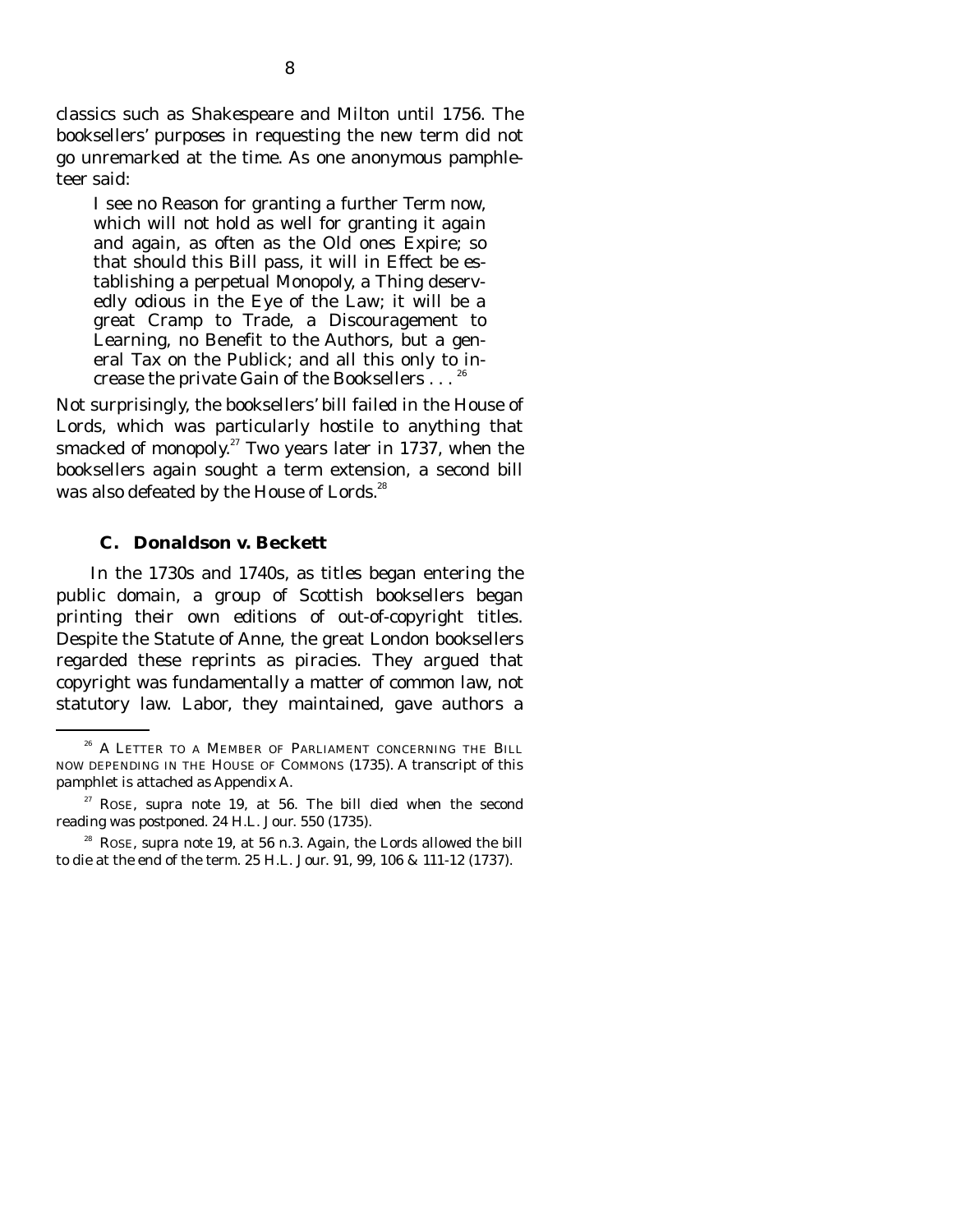natural right of property in their works, a right that lasted forever just like a right in a parcel of land or a house; and this right passed undiminished to the booksellers when they purchased literary works from authors.<sup>29</sup> The Statute of Anne merely provided supplemental remedies to an underlying common-law right that was perpetual; therefore all reprints of fairly purchased copyrights were illegal, no matter how old the work in question.

 Starting in the 1740s, the booksellers pressed their common-law argument in a series of cases. No decision was reached, however, until 1769, when in *Millar v. Taylor*<sup>30</sup> the court of King's Bench ruled by a three-to-one vote that there was a common-law right and that literary property was perpetual. As an English court, however, the jurisdiction of King's Bench did not extend to Scotland, where the reprint industry continued to thrive. In 1773, in *Hinton v. Donaldson*, 31 the Scottish Court of Sessions reached the opposite decision, determining that in Scotland there was no such thing as a common-law right of literary property. Finally, in the landmark decision of *Donaldson v. Beckett*, 32 the House of Lords, acting as the Supreme Court of Great Britain, decisively rejected the claim of perpetual common-law copyright and established that the only basis for copyright was the Statute of Anne.

 The historical record left the basis for the Lords' decision somewhat unclear. In 1774 the House of Lords still decided cases by a general vote of the peers, lawyers

<sup>31</sup> See JAMES BOSWELL, THE DECISION OF THE COURT OF SESSION UPON THE QUESTION OF LITERARY PROPERTY IN THE CAUSE OF HINTON AGAINST DONALDSON (Edinburgh 1774), *reprinted in* THE LITERARY PROPERTY DEBATE: SIX TRACTS 1764-1774 (Stephen Parks, ed. 1975).

29 ROSE, *supra* note 19, at 4-8 & 67-91.

30 4 Burr. 2303, 98 Eng. Rep. 201 (K.B. 1769).

 $32$  4 Burr. 2408, 98 Eng. Rep. 257 (H.L. 1774).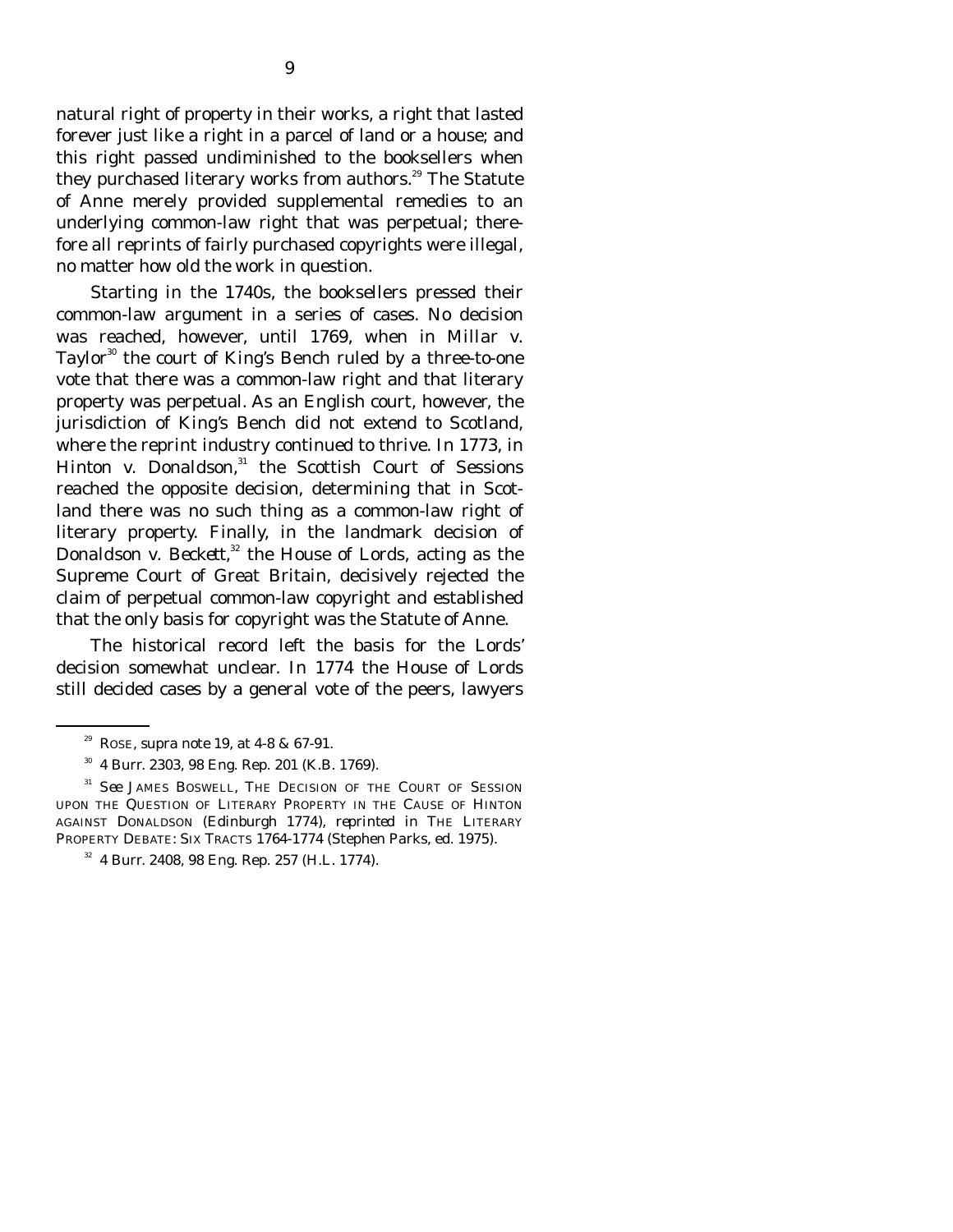and laymen alike. In important cases such as *Donaldson*, the twelve common-law judges of the realm (the judges of King's Bench, Common Pleas, and the Exchequer) would be summoned to the House to give their advice on matters of law, after which the peers would debate the issue and vote. The judges were closely divided in their advisory opinions in *Donaldson*, and the most widely cited report of the case indicates that while seven of the eleven judges believed there was a common-law copyright that survived publication, a bare majority of six believed that the common-law right had been divested by the Statute of Anne.<sup>33</sup> Contemporary accounts of the subsequent debate, however, indicate that the claim of common-law copyright was vigorously disputed, and that the peers rejected perpetual copyright by a strong majority.<sup>34</sup>

 The great booksellers of London regarded *Donaldson* as a disaster, claiming with some justification that in an instant hundreds of thousands of pounds worth of literary properties had been annihilated. $35$  But for the publishing trade as a whole and for the public at large, which was now able to buy cheap reprints of classic works, the

<sup>&</sup>lt;sup>33</sup> *Id.* In fact, historians now believe that one vote was incorrectly recorded, and that the judges had voted six-to-five that a common-law copyright had survived the Statute of Anne. *See* ROSE, *supra* note 19, at 98-99, 154-58; Howard B. Abrams, *The Historic Foundation of American Copyright Law: Exploding the Myth of Common-Law Copyright*, 29 Wayne L. Rev. 1119, 1164-71 (1983). This error allowed advocates of common-law copyright to claim that the peers had simply followed the vote of the judges, which was not the case. *Id.* at 1169-70; ROSE, *supra* note 19, at 107-10.

<sup>34</sup> *See* ROSE, *supra* note 19, at 97-103. Although it is unclear whether a formal division of the house occurred, *id.* at 102, an oftencited account published in 1813 reports that the vote was 22-11 against perpetual copyright. Donaldson v. Beckett, 17 Parl. Hist. Eng. 953, 992- 1003 (H.L. 1774). *See* Abrams, *supra* note 33, at 1159-64.

<sup>35</sup> *See* ROSE, *supra* note 19, at 97.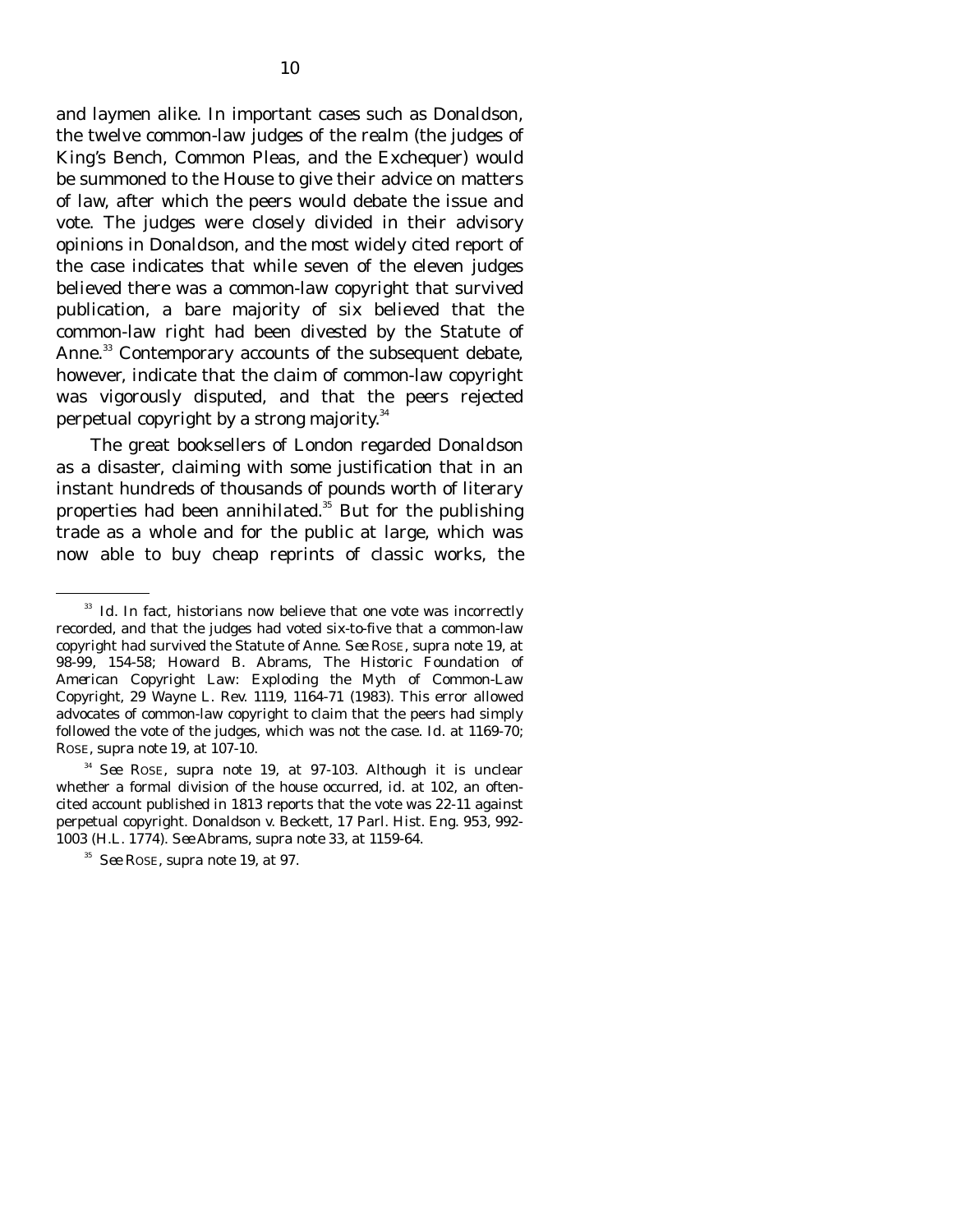decision had positive effects. It also had positive effects on authors. Prior to *Donaldson*, the most valuable properties were the old classics that the booksellers could count on as perennials. The *Donaldson* decision meant that now publishers had to pay greater attention to living authors in order to replenish their continually expiring stock of copyrights.36 In several ways, then, *Donaldson* contributed to the statutory goal of "the encouragement of learning." As a result of the Lords' decision, classic books became more readily accessible, and living authors acquired new incentives to write.

### **II. The Patent and Copyright Clause of the Constitution**

 The history of copyright in the United States bears many similarities to the history of copyright in England prior to the Revolution. In America, as in England, proponents of the natural right view of copyright repeatedly sought a perpetual copyright; in America, as in England, the term of copyright was instead strictly limited in order to serve the public interest; and in America, as in England, it took an authoritative decision by the highest court in the land to firmly establish the utilitarian rationale as the dominant rationale for copyright.

### **A. State Copyright and Patent Laws under the Articles of Confederation**

 In March 1783, in response to several authors' petitions, the Continental Congress appointed a committee

36 On the impact of the *Donaldson* decision, *see* Terry Belanger, *Publishers and Writers in Eighteenth-Century England*, in BOOKS AND THEIR READERS IN EIGHTEENTH CENTURY ENGLAND 5-25 (Isabel Rivers ed. 1982).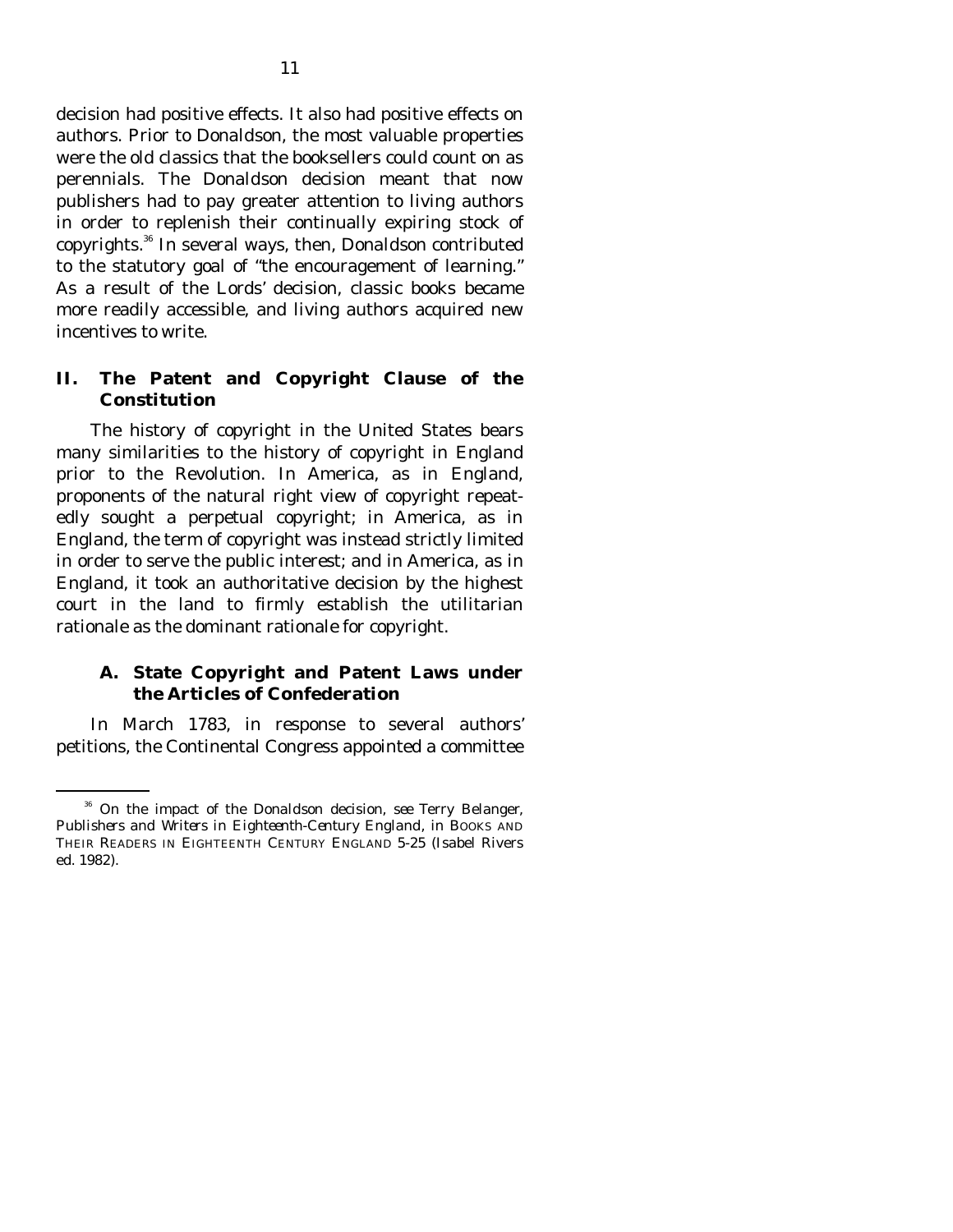"to consider the most proper means of cherishing genius and useful arts throughout the United States by securing to the authors or publishers of new books their property in such works."<sup>37</sup> The committee reported that it was "persuaded that nothing is more properly a man's own than the fruit of his study, and that the protection and security of literary property would greatly tend to encourage genius, to promote useful discoveries and to the general extension of arts and commerce."38 Under the Articles of Confederation, the Continental Congress had no authority to issue copyrights; so on May 2, 1783, it passed a resolution encouraging the States

to secure to the authors or publishers of any new books not hitherto printed . . . the copy right of such books for a certain time not less than fourteen years from the first publication; and to secure to the said authors, if they shall survive the term first mentioned, . . . the copy right of such books for another term of time not less than fourteen years.<sup>39</sup>

Three states had already enacted copyright statutes earlier that year; and within three years all of the remaining states except Delaware had followed suit.<sup>40</sup> As had the Continental Congress' resolution, the preambles of several

<sup>&</sup>lt;sup>37</sup> NATIONAL ARCHIVES, PAPERS OF THE CONTINENTAL CONGRESS, No. 36, II, folios 113-114, *reprinted in* BRUCE W. BUGBEE, THE GENESIS OF AMERICAN PATENT AND COPYRIGHT LAW 112 (1967). The Committee consisted of Hugh Williamson of North Carolina, Ralph Izard of South Carolina, and James Madison of Virginia. *See* 24 JOURNALS OF THE CONTINENTAL CONGRESS 211n (March 24, 1783).

<sup>&</sup>lt;sup>38</sup> 24 JOURNALS OF THE CONTINENTAL CONGRESS 326 (May 2, 1783). In so stating, this report set forth both natural right and utilitarian justifications for copyright.

39 Resolution of May 2, 1783, *reprinted in* COPYRIGHT ENACTMENTS OF THE UNITED STATES 1783-1906 11 (2d ed. 1906).

<sup>40</sup> *See* COPYRIGHT ENACTMENTS, *supra* note 39, at 11-31.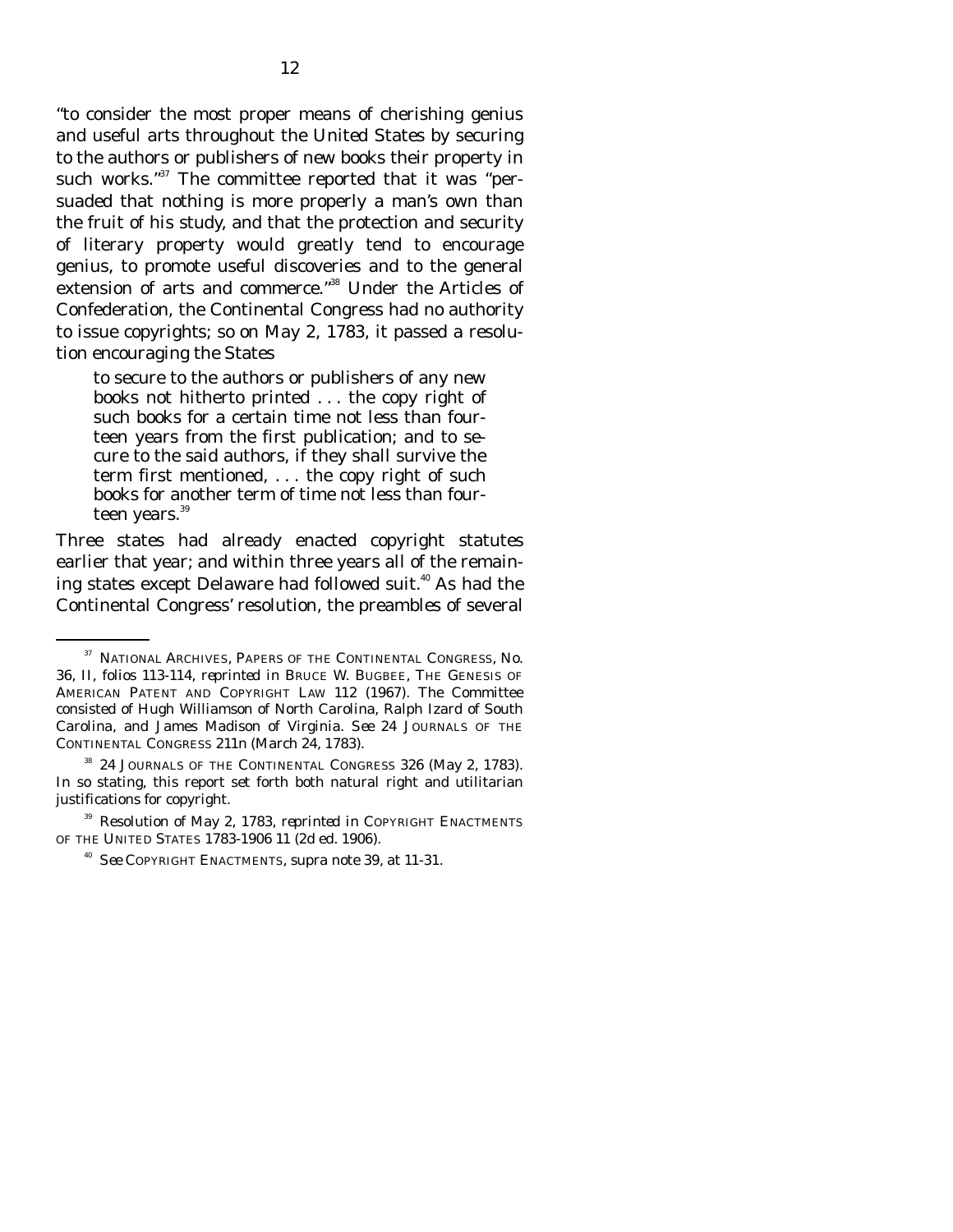of these statutes set forth both natural right and utilitarian justifications for copyright. Significantly, however, all of them were limited to a specified term of years. Seven of the States followed the Statute of Anne and the Continental Congress' resolution in providing two 14-year terms. $41$ The five remaining States granted copyrights for single terms of  $14,^{42}$   $20,^{43}$  and  $21^{44}$  years' duration, with no right of renewal.

 South Carolina's copyright statute also included the only general state patent law enacted prior to the Constitution. It provided "that the inventors of useful machines shall have a like exclusive privilege of making or vending their machines for the like term of fourteen years, under the same privileges and restrictions hereby granted to, and imposed on, the authors of books."45 Throughout this time period, however, the states continued to enact individual patents.<sup>46</sup> The terms of these patents were sometimes as short as five years; but the English fourteenyear term became "almost universal among state patents issued in 1786 and thereafter."<sup>47</sup>

 <sup>44</sup> *See* Act of Mar. 17, 1783 (Mass.); Act of Dec. 1783 (R.I.); Act of Oct. 1785 (Va.), *in* COPYRIGHT ENACTMENTS at 14-15, 19, 24-25.

<sup>41</sup> *See* Act of Jan. 29, 1783 (Conn.); Act of Apr. 21, 1783 (Md.); Act of May 27, 1783 (N.J.); Act of Mar. 15, 1784 (Pa.); Act of Mar. 26, 1784 (S.C.); Act of Feb. 3, 1786 (Ga.); Act of Apr. 29, 1786 (N.Y.), *in* COPY-RIGHT ENACTMENTS at 11-13, 15-17, 20-24, 27-31.

<sup>&</sup>lt;sup>42</sup> Act of Nov. 18, 1785 (N.C.), *in* COPYRIGHT ENACTMENTS at 25-27.

<sup>&</sup>lt;sup>43</sup> Act of Nov. 7, 1783 (N.H.), *in* COPYRIGHT ENACTMENTS at 18.

45 Act of Mar. 26, 1784 (S.C.), *in* COPYRIGHT ENACTMENTS, at 23.

<sup>46</sup> *See generally* BUGBEE, *supra* note 37, at 84-103.

<sup>47</sup> *Id.* at 101.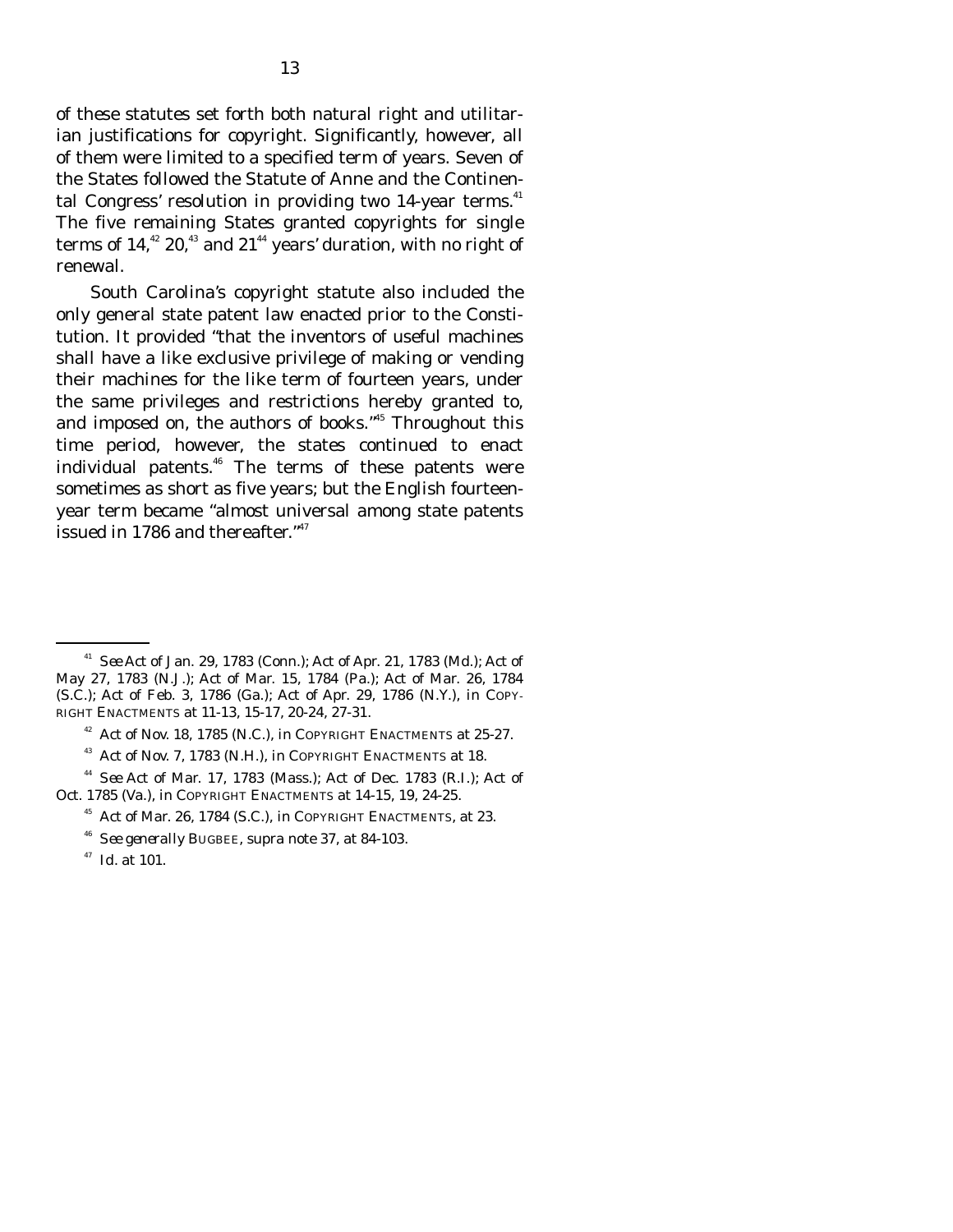### **B. The Constitutional Convention and Ratification Debates**

 At the Constitutional Convention of 1787, both James Madison of Virginia and Charles Pinckney of South Carolina submitted proposals to give Congress the power to grant copyrights. Madison's proposal read: "To secure to literary authors their copy rights for a limited time."<sup>48</sup> Pinckney's proposal read: "To secure to Authors exclusive rights for a certain time."49 Pinckney also proposed that Congress be given the power "to grant patents for useful inventions."50 These proposals were referred to the Committee on Detail. Later, provisions which had not been acted upon were referred to the Committee of Eleven (of which Madison was a member), $51$  which drafted the Patent and Copyright Clause as it exists today, and recommended its adoption.<sup>52</sup> The clause was unanimously approved by the delegates with no debate.<sup>53</sup>

 The language of the Clause is ambiguous when it speaks of "securing" exclusive rights. For the next 47 years, the meaning of this term would be debated, with proponents of perpetual copyright arguing that "securing" meant the affirmation of pre-existing rights, and proponents of the utilitarian view arguing that "securing" meant nothing more than "to obtain" or "to provide." In Wheaton v. Peters,<sup>54</sup> this Court held the utilitarian view

<sup>53</sup> *Id.* at 581 (Sept. 5, 1787).

 $^{48}\,$  JAMES MADISON, NOTES OF DEBATES IN THE FEDERAL CONVENTION OF 1787 (Ohio Univ. Press 1966) at 477 (Aug. 18, 1787).

<sup>49</sup> *Id.* at 478.

<sup>50</sup> *Id.*

<sup>51</sup> *Id.* at 569 (Aug. 31, 1787).

<sup>52</sup> *Id.* at 580 (Sept. 5, 1787).

54 33 U.S. (8 Pet.) 591 (1834). *See* Section III.D., below.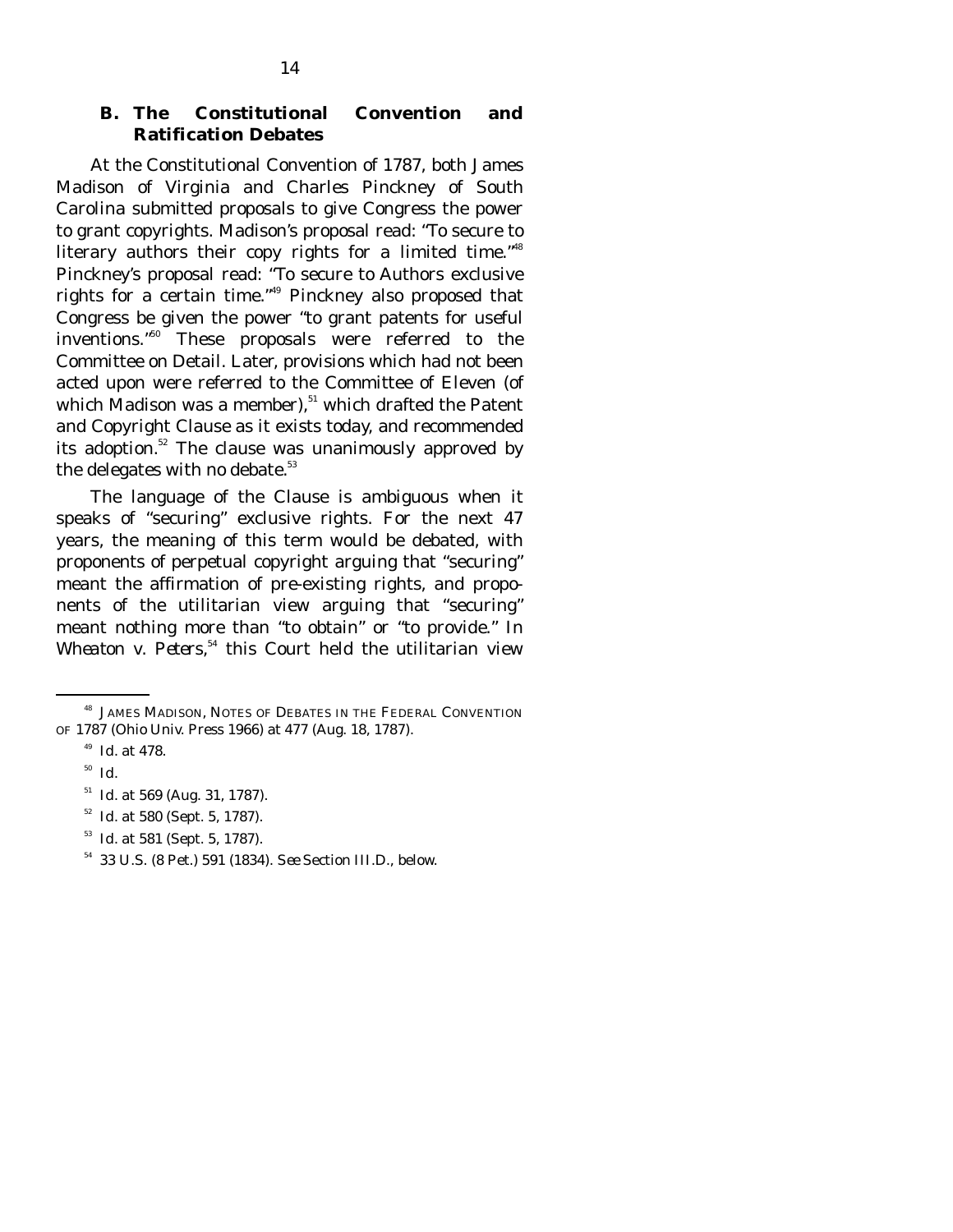was correct, noting that the term "securing" applies to both "authors" and "inventors," and that in England, it had always been the case that inventors did not have a natural right in their inventions.<sup>55</sup>

 In the ratification debates, the Clause was rarely mentioned. The most significant reference came in the Federalist No. 43, authored by James Madison:

The utility of this power will scarcely be questioned. The copy right of authors has been solemnly adjudged in Great Britain to be a right at Common Law. The right to useful inventions seems with equal reason to belong to the inventors. The public good coincides in both cases with the claims of individuals. The States cannot separately make effectual provision for either of the cases, and most of them have anticipated the decision of this point by laws passed at the instance of Congress.<sup>56</sup>

In light of the decision in *Donaldson v. Beckett*, 57 Madison's statement that copyright had been adjudged to be a common-law right is problematic. It has been suggested that Madison was relying on the first American edition of Blackstone's *Commentaries*, which reported the decision in *Millar v. Taylor*, but not its subsequent overruling in

<sup>55</sup> *Id.* at 661. *See also* CHRISTINE P. MACLEOD, INVENTING THE INDUSTRIAL REVOLUTION: THE ENGLISH PATENT SYSTEM 1660-1800 198 (1988) (in *Donaldson*, "the *lack* of a natural right in mechanical inventions provided a fixed pole of the debate.") (emphasis in original). In a letter to Isaac MacPherson, Thomas Jefferson set forth a famous critique of the natural rights view with regard to inventions. *See* Letter of Aug. 13, 1813, *in* THE COMPLETE JEFFERSON 1011, 1015-16 (Saul K. Padover ed. 1943).

<sup>&</sup>lt;sup>56</sup> James Madison, The Federalist No. 43 at 279 (Modern Library ed. 1941).

<sup>57</sup> *See* Section I.C., above.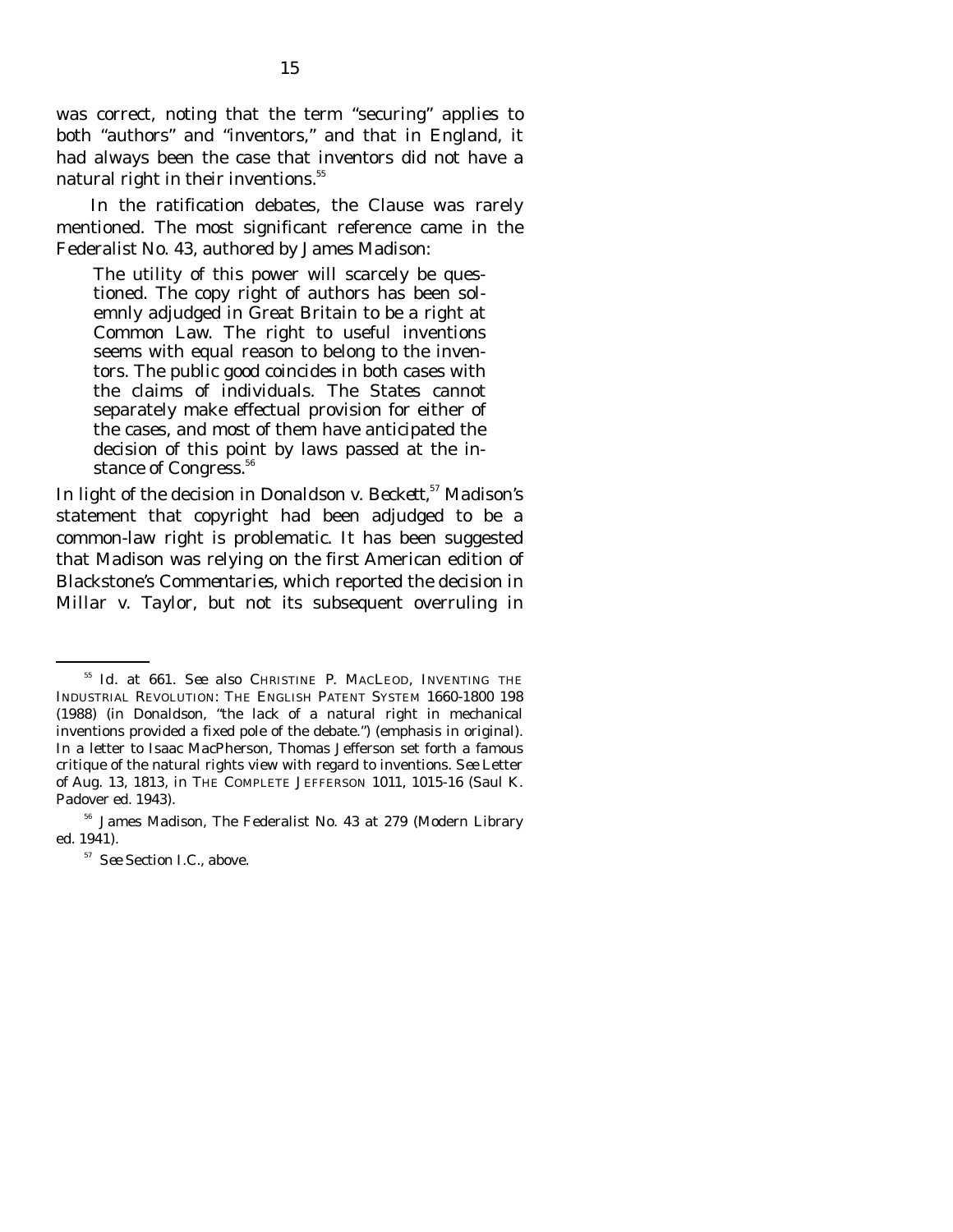*Donaldson*. 58 It has also been suggested that Madison was relying on Burrow's report of the *Donaldson* case, in which it was reported that the advisory judges were of the opinion that copyright was a common-law right, but one that had been divested by the Statute of Anne.<sup>59</sup> It is also possible that Madison was referring only to the commonlaw right of first publication; or that he was simply trying to win the support of those who believed that copyright was a natural right.<sup>60</sup> In any case, Madison later took the position that the English common law was deliberately not made applicable in the United States by the new Constitution.<sup>61</sup> This seems to preclude any argument that Madison believed the Clause was "securing" a pre-existing right. $62$ 

 What is clear from the Federalist is that Madison believed that the state copyright laws were ineffectual. This point was also made during the ratification debates by Thomas McKean of Pennsylvania,<sup>63</sup> and future Justice

<sup>61</sup> *See* Letter from James Madison to George Washington (Oct. 18, 1787), *in* 3 MAX FARRAND, THE RECORDS OF THE FEDERAL CONVENTION OF 1787 129-30 (1911).

 62 For a more extensive analysis, *see* EDWARD C. WALTERSCHEID, THE NATURE OF THE INTELLECTUAL PROPERTY CLAUSE: A STUDY IN HISTORICAL PERSPECTIVE 201-238 (2002).

<sup>58</sup> *See* 2 SIR WILLIAM BLACKSTONE, COMMENTARIES ON THE LAWS OF ENGLAND 405-07 (Philadelphia 1771). Blackstone qualified his report of *Millar v. Taylor*, however, stating that "[n]either with us in England hath there been any final determination upon the right of authors at the common law." *Id.* at 406-07. It should be noted that Blackstone was a prominent advocate of common-law copyright, and that he argued the booksellers' cause in both *Tonson v. Collins* (1760) and *Millar v. Taylor*.

<sup>59</sup> *See* Section I.C., above. The fourth volume of Burrow's reports was published in 1776, and citations to it are found in early Pennsylvania cases. *See, e.g.,* Respublica v. Doan, 1 U.S. (1 Dall.) 86, 90-91 (Pa. 1784); Nathan v. Virginia, 1 U.S. (1 Dall.) 77, 78 (Pa. C.P. 1781).

<sup>60</sup> *See* Abrams, *supra* note 33, at 1177-78.

<sup>&</sup>lt;sup>63</sup> See 2 THE DOCUMENTARY HISTORY OF THE RATIFICATION OF THE CONSTITUTION 415 (Merrill Jensen, ed. 1976).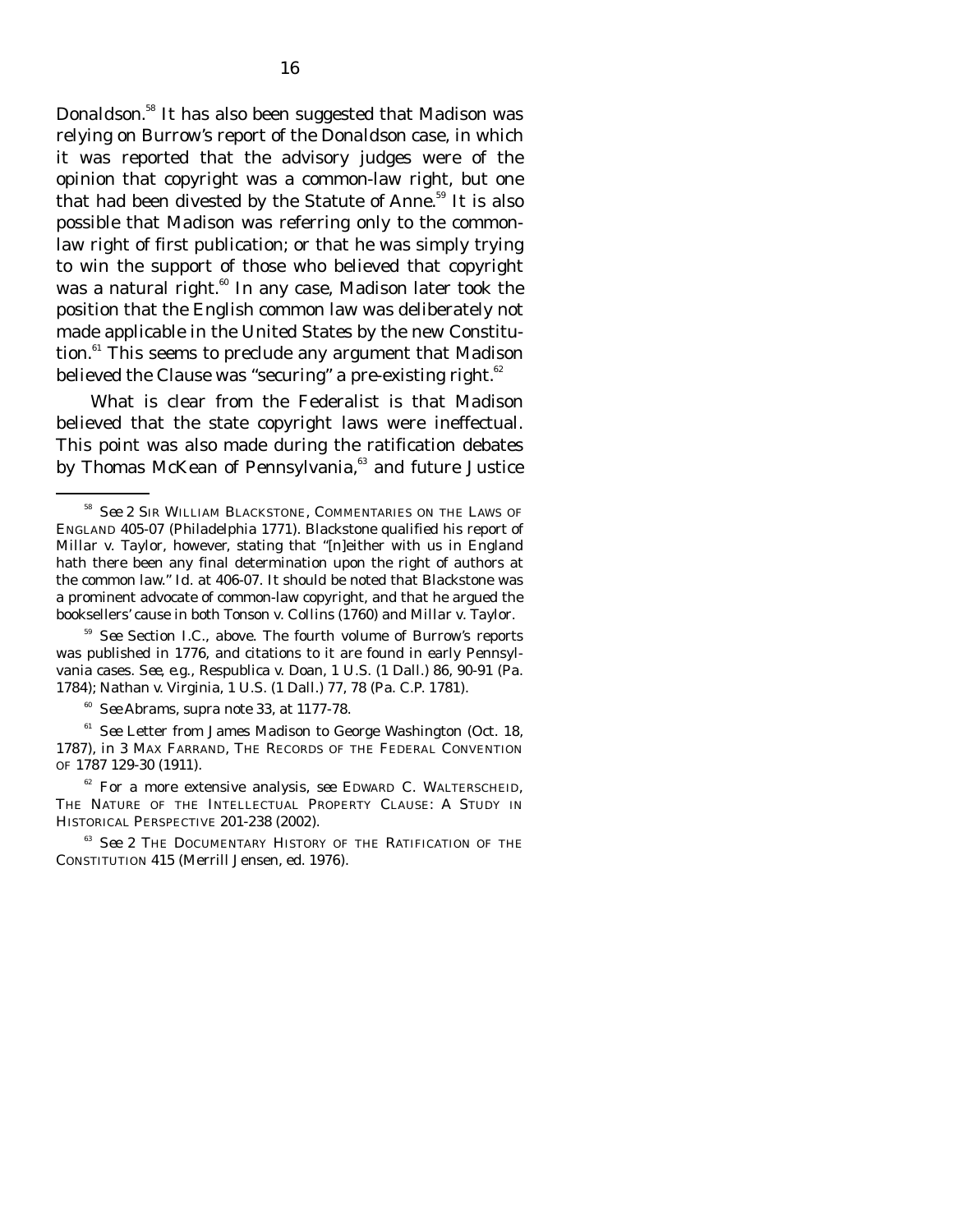James Iredell of North Carolina.<sup>64</sup> Iredell also set forth the utilitarian justification for copyright, saying, "such encouragement may give birth to many excellent writings which would otherwise have never appeared."<sup>65</sup>

 The stipulation that patent and copyright protection be granted only "for limited Times," only to "authors" and "inventors," and only "To promote the Progress of Science and useful Arts," appears to have been aimed at preventing the kinds of abuses that had prompted the Statute of Monopolies 150 years earlier. It is clear that many of the Framers were concerned with restraining monopolies of all kinds. This concern was most clearly expressed in correspondence between Thomas Jefferson and James Madison concerning the proposed Constitution.

 After receiving a draft of the Constitution, Jefferson wrote to Madison, saying: "I will now add what I do not like. First, the omission of a bill of rights providing clearly and without the aid of sophisms for . . . restriction against monopolies."<sup>66</sup> Jefferson amplified his views in a letter to Madison dated July 31, 1788:

[I]t is better to . . . abolish . . . Monopolies, in all cases, than not to do it in any. . . . The saying there shall be no monopolies lessens the incitements to ingenuity, which is spurred on by the hope of a monopoly for a limited time, as of 14 years; but the benefit even of limited monopolies is too doubtful to be opposed to that of their general suppression.<sup>67</sup>

<sup>64</sup> *See* 16 DOCUMENTARY HISTORY, *supra* note 63, at 386 note (c).

<sup>65</sup> *Id.* at 382.

66 Letter from Jefferson to Madison (Dec. 20, 1787), *in* 12 THE PAPERS OF THOMAS JEFFERSON 440 (Princeton 1955).

<sup>&</sup>lt;sup>67</sup> Letter from Jefferson to Madison (July 31, 1788), *in* 13 THE PAPERS OF THOMAS JEFFERSON 442-43 (Princeton 1956).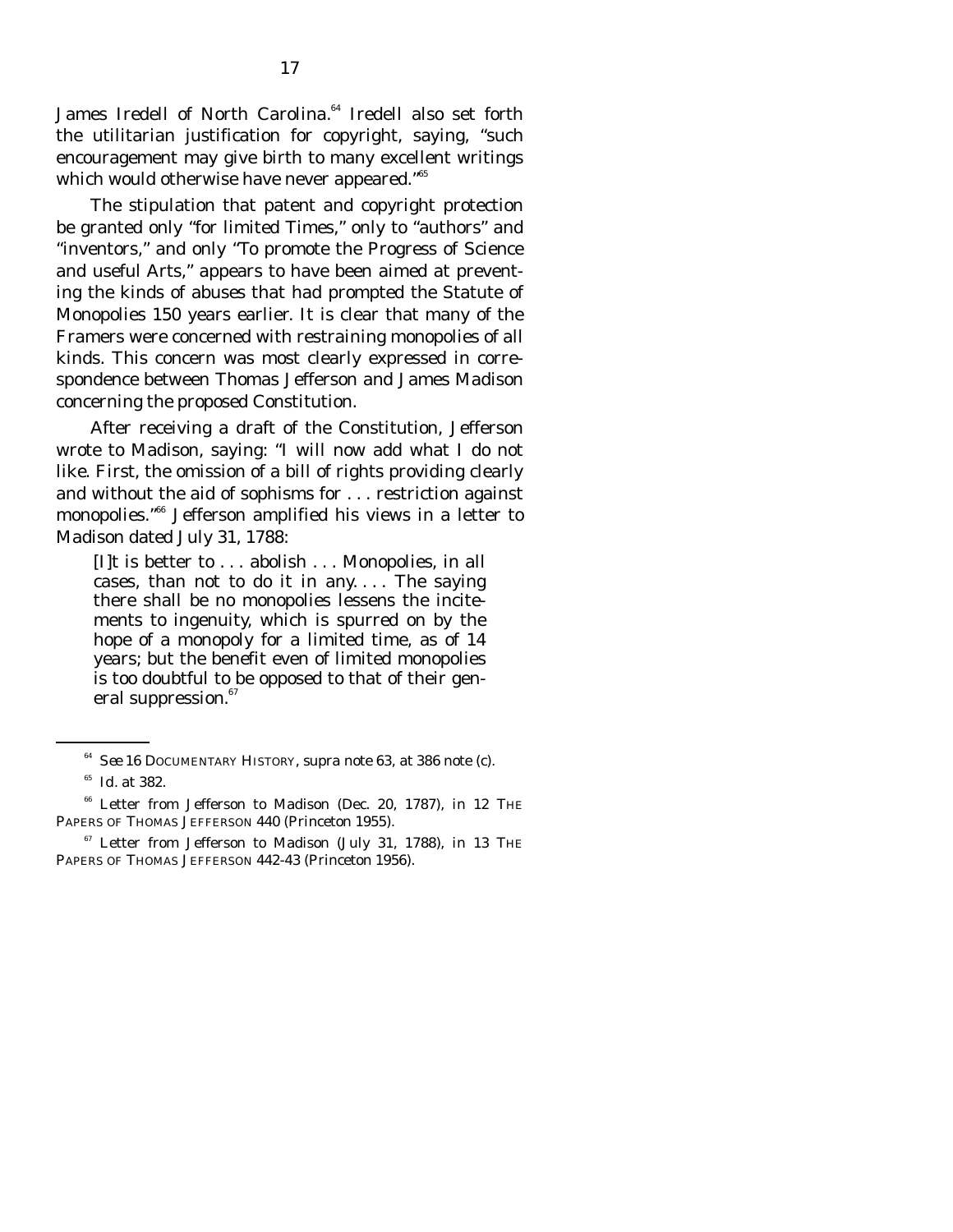Madison replied in a letter dated October 17, 1788:

With regard to Monopolies they are justly classed among the greatest nuisances in Government. But is it clear that as encouragements to literary works and ingenious discoveries, they are not too valuable to be wholly renounced? Would it not suffice to reserve in all cases a right to the public to abolish the privilege at a price to be specified in the grant of it? $68$ 

Madison's explanation is revealing in several respects. First, it endorses the utilitarian justification for copyrights and patents. Second, in using the words "privilege" and "grant," it indicates that patents and copyrights are bestowed by the government, rather than merely confirming existing rights. Third, in recommending that the public reserve the right to buy out the author or inventor during the term of the grant, Madison suggests that even the 14-year terms with which he was familiar might work a hardship upon the public in certain circumstances.

 Jefferson was apparently persuaded by Madison's argument; but he remained concerned that the power to grant exclusive rights could be abused. Upon receiving Madison's draft of the Bill of Rights, Jefferson wrote:

I like it as far as it goes; but I should have been for going further. For instance, the following alterations and additions would have pleased me. . . . Art. 9. Monopolies may be allowed to persons for their own productions in literature and their own inventions in the arts for a term not exceeding \_\_ years but for no longer term and for no other purpose.<sup>69</sup>

68 Letter from Madison to Jefferson (Oct. 17, 1788), *in* 14 THE PAPERS OF THOMAS JEFFERSON 21 (Princeton 1958).

69 Letter from Jefferson to Madison (Aug. 28, 1789), *in* 15 THE PAPERS OF THOMAS JEFFERSON 367-68 (Princeton 1958).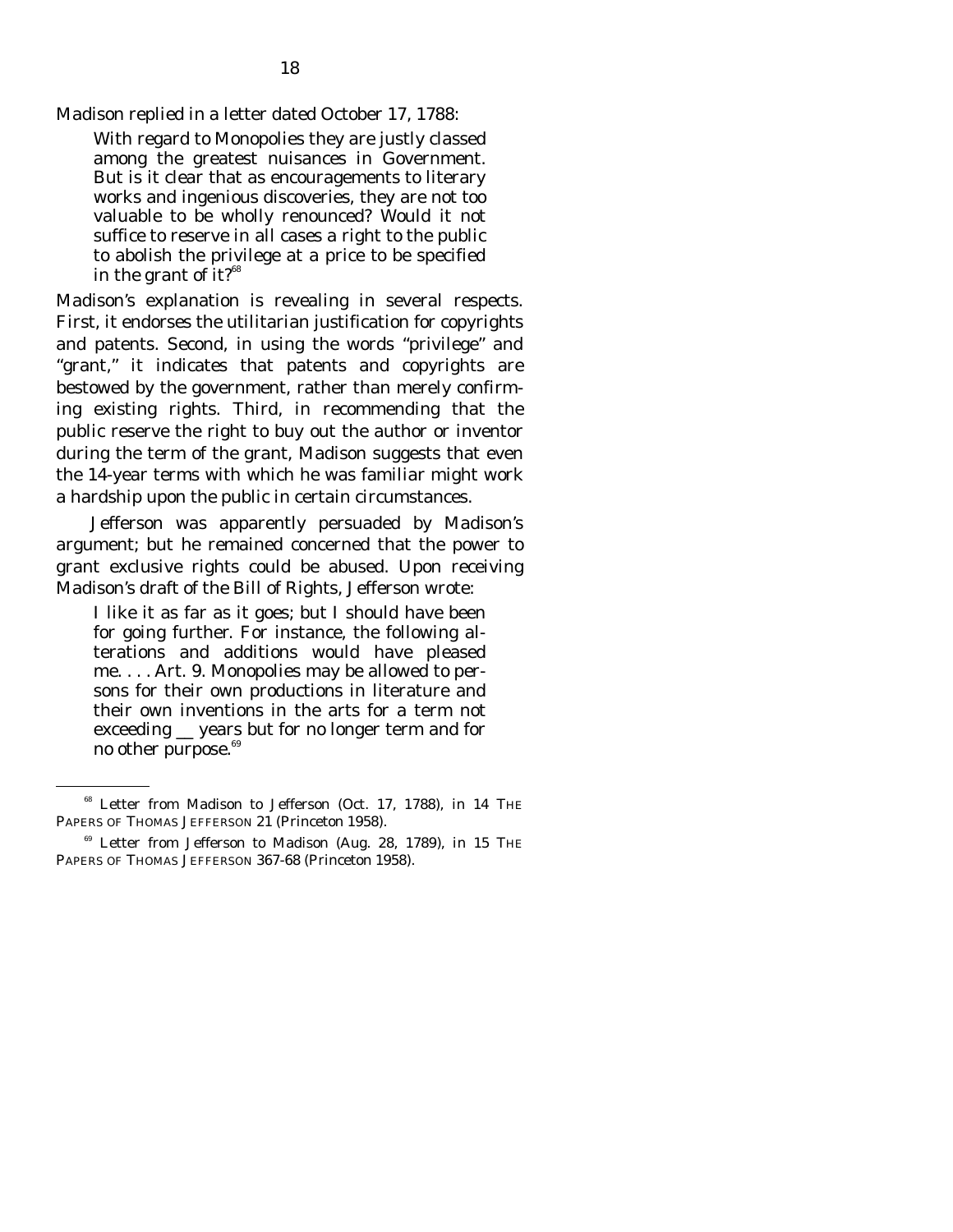Jefferson's concerns were widely shared by others at the time. George Mason, a delegate to the Constitutional Convention from Virginia, refused to sign the proposed Constitution, in part because "[u]nder their own construction of the general clause at the end of the enumerated powers, the Congress may grant monopolies in trade and commerce."70 Elbridge Gerry of Massachusetts refused to sign for similar reasons.<sup>71</sup> In New York, "A Son of Liberty" wrote that "Monopolies in trade [will be] granted to the favorites of government, by which the spirit of adventure will be destroyed, and the citizens subjected to the extortion of those companies who will have an exclusive right."72 In addition, the ratifying conventions of four states requested an amendment expressly restricting Congress' power to grant "exclusive advantages of commerce."<sup>73</sup>

 Proponents of the Constitution responded to these concerns not by denying that monopolies were generally harmful, but by emphasizing the utilitarian justification for copyrights and patents, and the limitations placed on

70 8 DOCUMENTARY HISTORY, *supra* note 63, at 45.

71 4 DOCUMENTARY HISTORY, *supra* note 63, at 14.

72 13 DOCUMENTARY HISTORY, *supra* note 63, at 482. *See also* 4 DOCUMENTARY HISTORY, *supra* note 63, at 428 ("The unlimited right to regulate trade, includes the right of granting exclusive charters. . . . We hardly find a country in Europe which has not felt the ill effects of such a power.... [In England,] Individuals have been enriched, but the country at large has been hurt.") ("Agrippa").

<sup>&</sup>lt;sup>73</sup> 2 THE DOCUMENTARY HISTORY OF THE CONSTITUTION OF THE UNITED STATES OF AMERICA 1786-1870 (State Dept. 1894) at 95 (Massachusetts), 142 (New Hampshire), 198 (New York) 274 (North Carolina).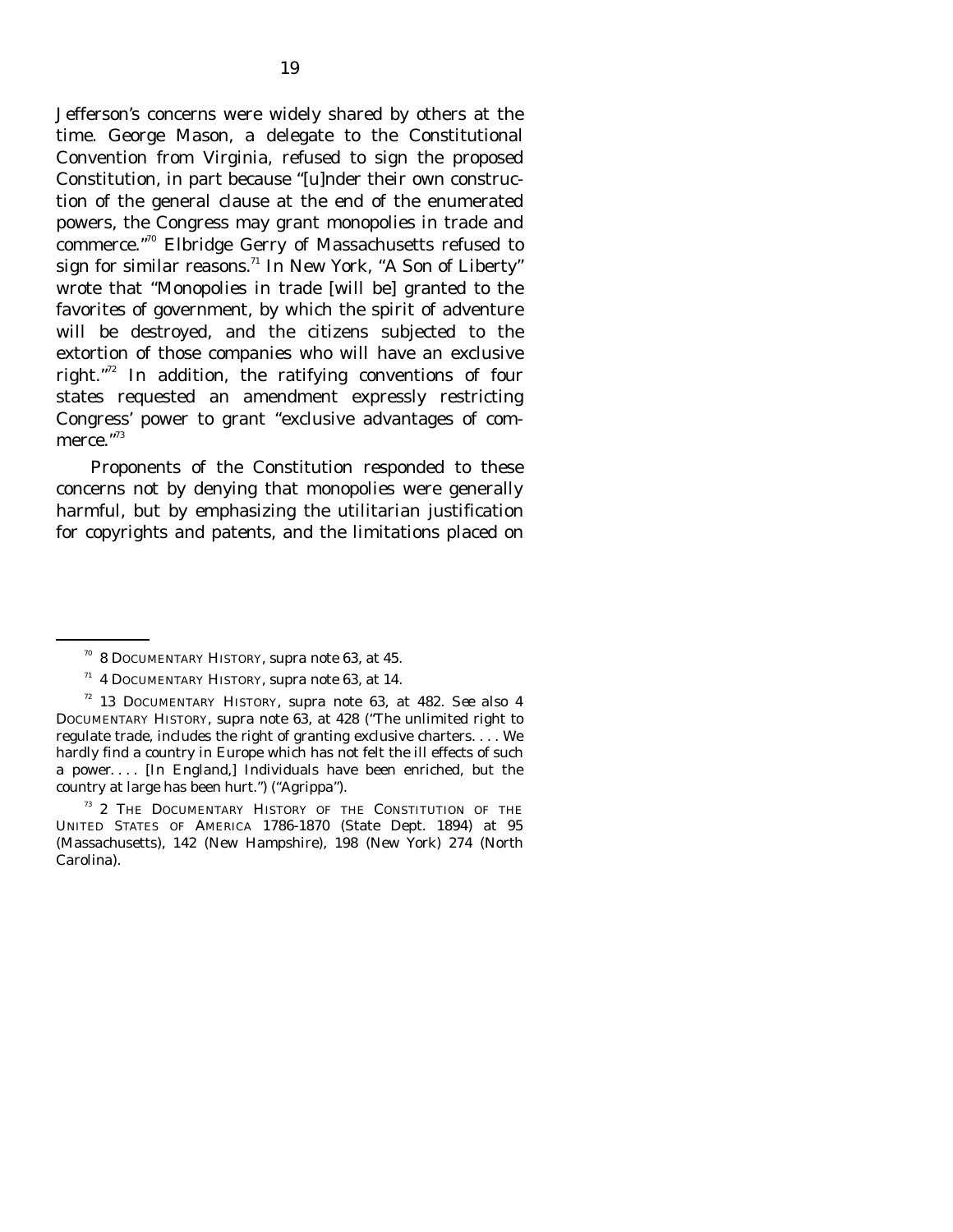them by the Clause.<sup>74</sup> Expressions of anti-monopoly sentiment were sometimes qualified in this regard.<sup>75</sup>

 Many years later, in a manuscript published after his death, Madison summed up his views as follows:

Monopolies though in certain cases useful ought to be granted with caution, and guarded with strictness against abuse. The Constitution of the U.S. has limited them to two cases, the authors of Books, and of useful inventions, in both which they are considered as a compensation for a benefit actually gained to the community as a purchase of property which the owner otherwise might withhold from public use. There can be no just objection to a temporary monopoly in these cases; but it ought to be temporary, because under that limitation a sufficient recompense and encouragement may be given.  $\ldots$ <sup>7</sup>

Thus, the Clause appears to have been designed not so much to limit the means by which Congress could promote the progress of science and useful arts, but rather to limit

 76 JAMES MADISON, WRITINGS 756 (Jack N. Rakove ed. 1999). This essay was published posthumously in 1914. *See* James Madison, *Aspects of Monopoly One Hundred Years Ago*, 128 HARPER'S MAG. 489, 490 (1914).

<sup>&</sup>lt;sup>74</sup> *See* Remarks on the Amendments to the Federal Constitution by the Rev. Nicholas Cottin, *in* 6 THE AMERICAN MUSEUM 303 (1789), *reprinted in* Walterscheid, *supra* note 62, at 10.

<sup>&</sup>lt;sup>75</sup> James Kent of New York wrote to Nathaniel Lawrence, a delegate to the New York ratifying convention: "I have just been reading Smith *on the Wealth of Nations* & he has taught me to look with an unfavorable eye on monopolies – But a monopoly of the mental kind I take to be laudable and an exception to the rule." 14 DOCUMENTARY HISTORY, *supra* note 63, at 76. And in Pennsylvania, "Centinel" wrote "that monopolies in trade or arts, other than to authors of books or inventors of useful arts, ought not to be suffered." 13 DOCUMENTARY HISTORY, *supra* note 63, at 466.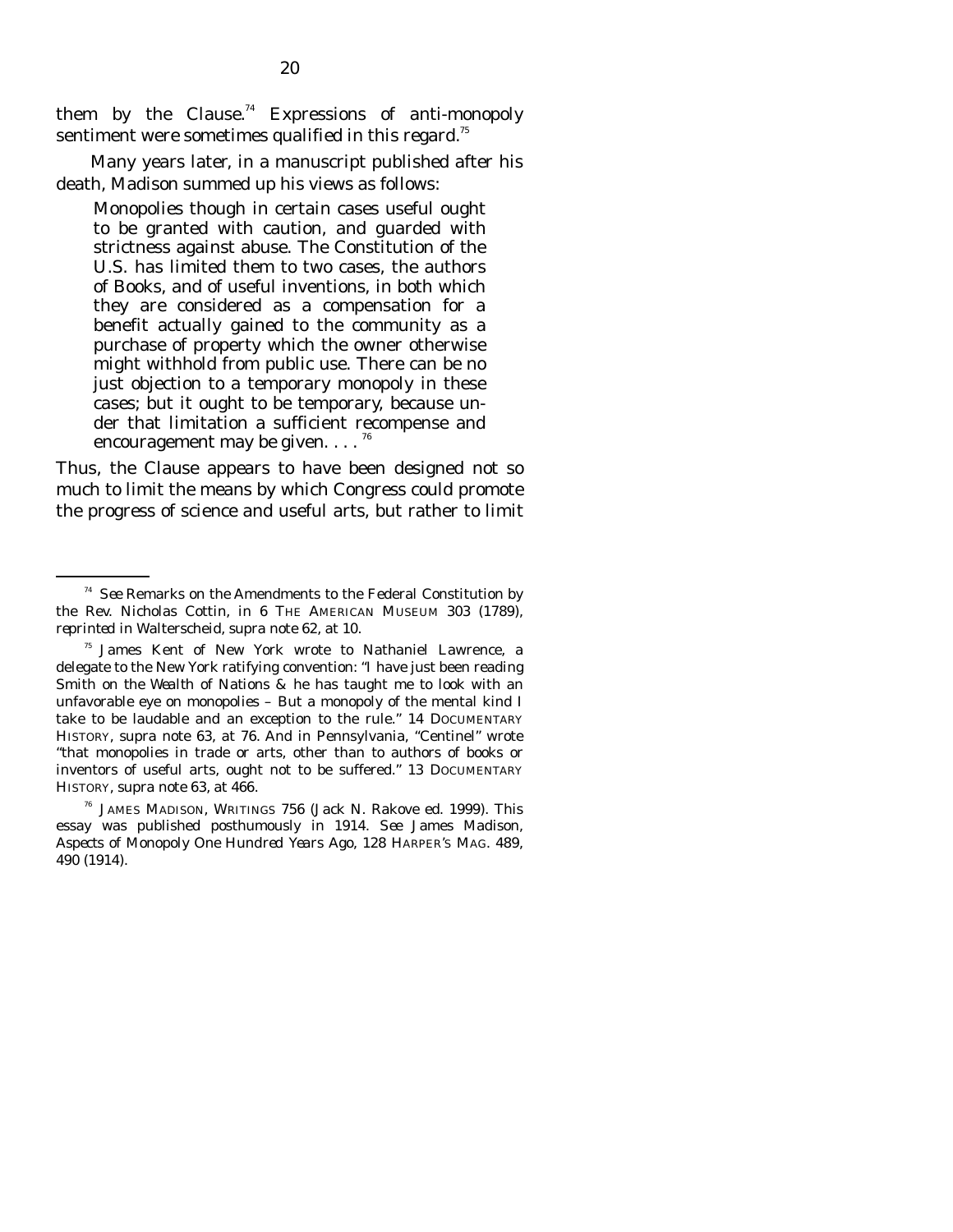#### **III. Statutory and Judicial Interpretation**

### **A. The Copyright and Patent Acts of 1790**

 The Copyright Act of 1790 granted copyrights for a term of 14 years, with a right of renewal for another 14 year term if the author survived to the end of the first term.<sup>77</sup> The Act covered "any map, chart, book or books already printed within these United States," as well as "any map, chart, book or books already made and composed, but not printed or published, or that shall hereafter be made and composed."<sup>78</sup> Except for the addition of maps and charts, this language was copied almost verbatim from the Statute of Anne.

 Granting federal copyrights to previously published works was consistent with the Statute of Anne and with the utilitarian justification for copyright. Just as the Statute of Anne had provided a term of 21 years for previously published works, in order to limit previously unlimited guild rights and to ease the transition from a state-licensed monopoly to a free market, $79$  the Copyright Act of 1790 likewise may have provided protection to previously published works in order to limit the term of any claims based on state or common law, and to ease the transition from uncertain and largely ineffective state copyright protection to a single federal copyright. The initial 14-year term was shorter than the term provided by four of the states;<sup>80</sup> but the availability of a renewal term ensured that no author would be deprived of the term that

 $77$  An Act for the encouragement of learning, §1, ch. 15, 1 Stat. 124 (1790).

<sup>78</sup> *Id*.

<sup>79</sup> *See* Section I.B., above.

<sup>80</sup> *See* Section II.A., above.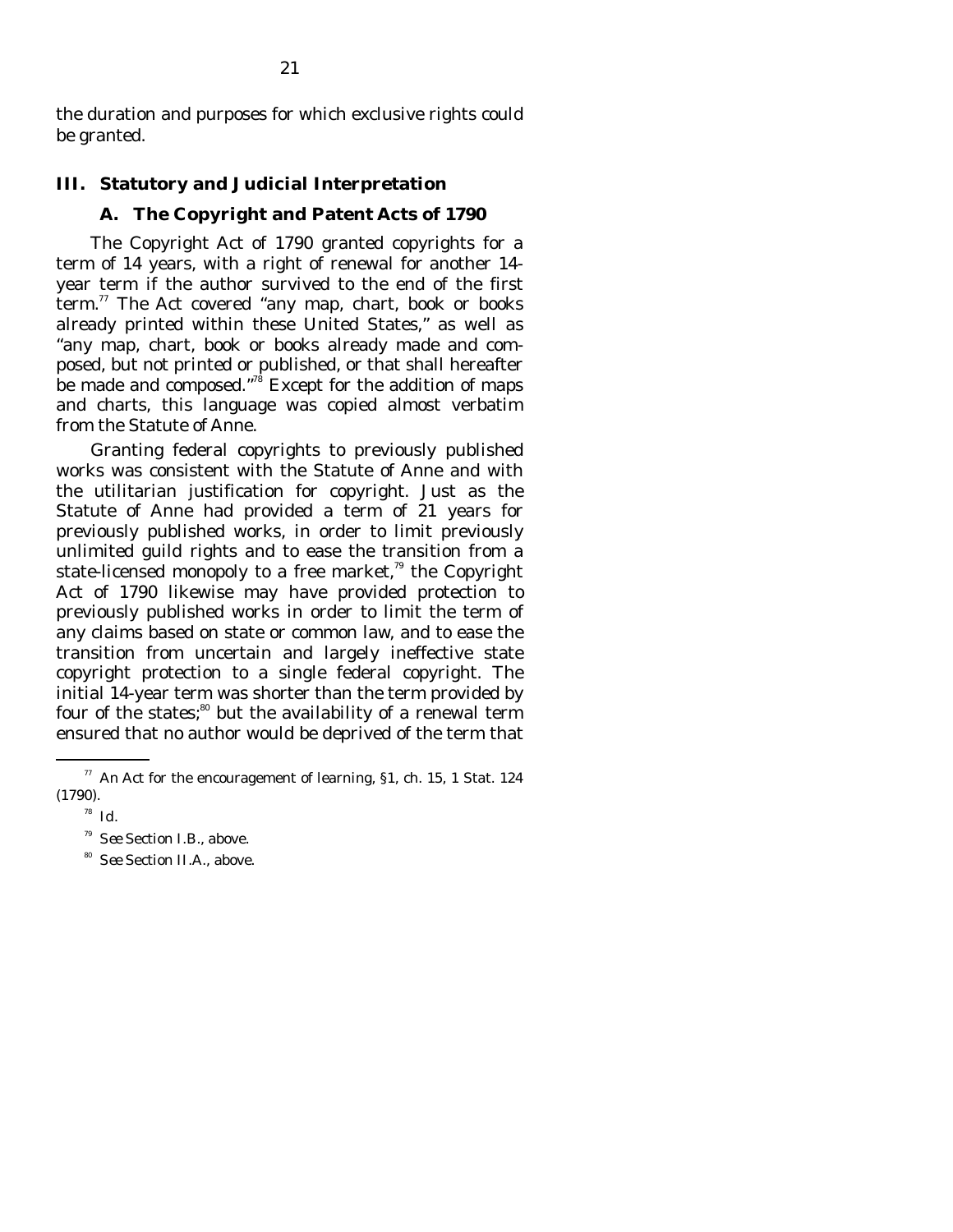he or she had been promised under previous state legislation.

 The Patent Act of 1790 permitted patents to be granted "for any term not exceeding fourteen years."<sup>81</sup> No provision was made for the extension or renewal of a patent.82 Unlike the Copyright Act of 1790, the Patent Act of 1790 did not expressly address the issue of retroactivity; but the Patent Act of 1793 expressly required that an inventor relinquish any state patent rights as a condition of obtaining a federal patent.<sup>83</sup>

#### **B. Private Patent and Copyright Laws**

 In 1808, Congress extended by private act the term of a patent owned by inventor Oliver Evans.<sup>84</sup> Evans' patent had been held invalid because the face of the document did not recite the allegations made in the patent application.<sup>85</sup> The form of the document, however, was drafted by the Secretary of State, not by Evans. James Madison, then Secretary of State, reported that "a compliance with [the

 $81$  An Act to promote the progress of useful Arts, §1, ch. 7, 1 Stat. 110 (1790).

<sup>&</sup>lt;sup>82</sup> Because of this omission, many inventors petitioned Congress for extension or renewal of their individual patents. *See* Section III.B., below. In 1832, Congress enacted a statute specifying the conditions under which it would consider such petitions. Act of July 3, 1832, §2, ch. 162, 4 Stat. 559. In 1836 this was replaced with an administrative procedure by which a single extension of seven years could be granted. Patent Act of 1836, §18, ch. 357, 5 Stat. 124-25. This provision was repealed in 1861, when the basic patent term was increased from 14 years to 17 years. Act of March 2, 1861, ch. 88, §16, 12 Stat. 249. *See* Tyler T. Ochoa, *Patent and Copyright Term Extension and the Constitution: A Historical Perspective*, 49 J. Copyr. Soc'y USA 19, 52-54 (2002).

83 Patent Act of 1793, §7, ch. 11, 1 Stat. 322.

<sup>&</sup>lt;sup>84</sup> An Act for the relief of Oliver Evans, ch. 13, 6 Stat. 70 (1808).

85 Evans v. Chambers, 8 F. Cas. 837 (C.C.D. Pa. 1807) (No. 4,555).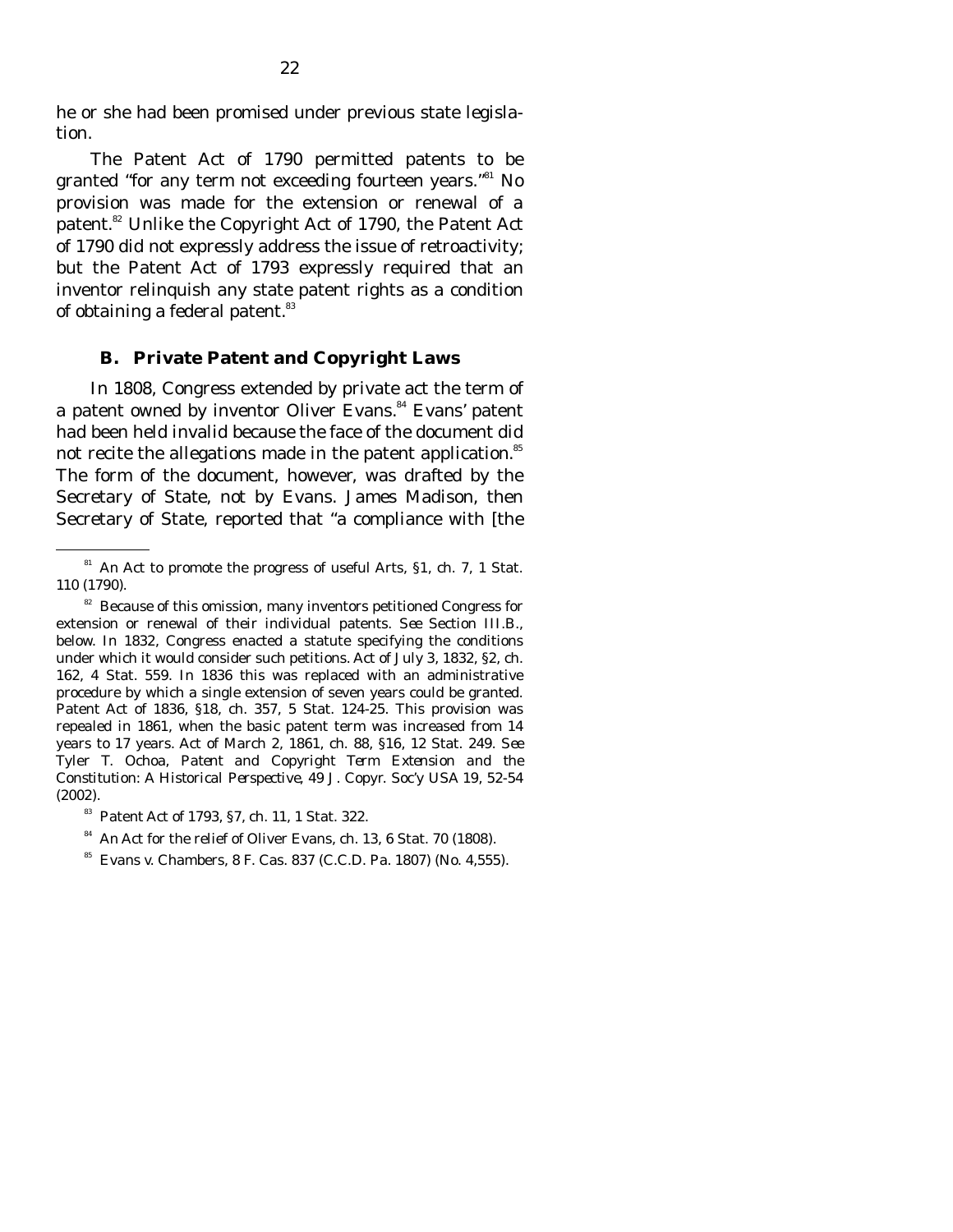decision] would admit the invalidity of all the patents issued in the same form since the commencement of the Government."86 As a result, Congress agreed to extend the term of Evans' patent to compensate him for the administrative error. While this action indicates that the Congress of 1808 believed it could extend the term of a patent for equitable reasons, $87$  it is also consistent with the utilitarian rationale. Evans had relied on the benefit of a 14-year patent term, and he was deprived of a portion of that term not through any fault of his own, but as a result of an administrative error. Granting an extension restored to Evans the benefit of his patent bargain.<sup>88</sup> Similar equitable adjustments of individual patent terms have been granted in recent years for reasons beyond the inventor's control, such as war, judicial corruption, and delay in FDA approval.<sup>89</sup>

 In 1828, Congress extended by private act the copyright in a book of tables of discount and interest compiled by James Rowlett.<sup>90</sup> Rowlett had invested a great deal of time and money in ensuring the accuracy of his tables, and he sought an extension to recover some of the

<sup>88</sup> In fact, however, Congress was more generous than necessary, granting Evans a full 14-year extension. For a more extensive analysis, *see* Ochoa, *supra* note 82, at 58-72, 97-109.

 $90$  An Act to continue a copy-right to John Rowlett, ch. 145, 6 Stat. 389 (1828).

<sup>86</sup> *See* AMERICAN STATE PAPERS, No. 231, 1 Misc. 646 (1807).

 $87$  Congress also extended the terms of nine more patents between 1809 and 1836. *See* Bloomer v. McQuewan, 55 U.S. (14 How.) 539, 543 (1852) (listing extensions). It should be noted, however, that by 1808 only one delegate to the 1787 Constitutional Convention, Nicholas Gilman of New Hampshire, remained in Congress; and that of the nine additional extensions, only one was enacted prior to Gilman's leaving Congress in 1814.

<sup>89</sup> *See* Ochoa, *supra* note 82, at 72-82.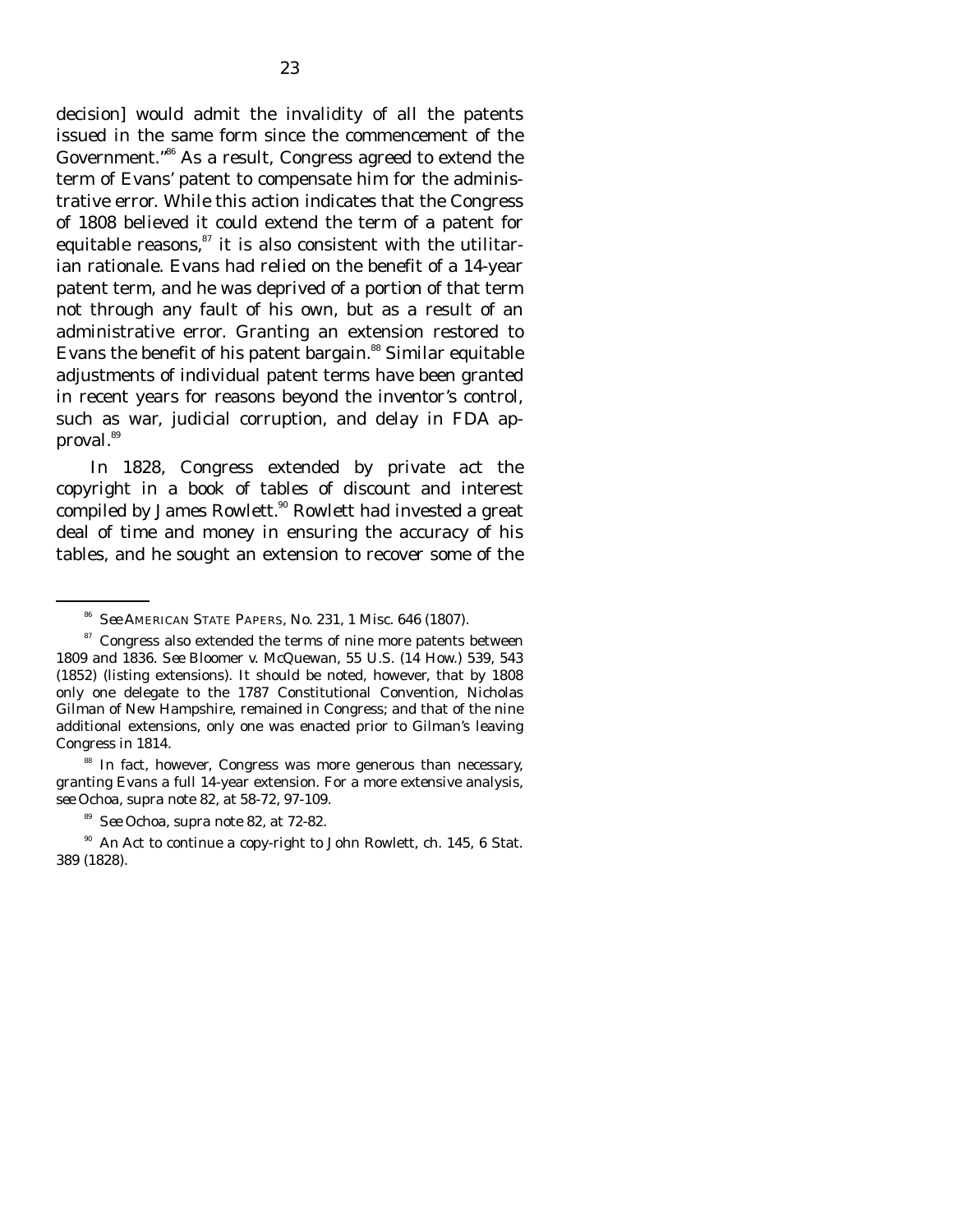money he had lost on the first edition.<sup>91</sup> At that time, the investment of time and money was at least arguably an acceptable basis for copyright protection; but now that this Court has firmly rejected the "sweat of the brow" doctrine as inconsistent with the Patent and Copyright Clause, the basis of Rowlett's claim to an extension has been eroded.<sup>92</sup> Since then, Congress has extended a copyright by private act only once, and that extension was held invalid.<sup>93</sup>

#### **C. The Copyright Act of 1831**

 In 1826, Noah Webster wrote to Daniel Webster, seeking his assistance in securing a perpetual copyright, saying "an author has, by common law, or natural justice, the sole and *permanent* right to make profit by his own labor."94 Daniel Webster replied that he would forward the letter to the House Judiciary Committee, but he added "I confess frankly that I see, or think I see, objections to make it perpetual. At the same time I am willing to extend it further than at present."95

 Noah Webster's son-in-law, William W. Ellsworth, was elected to Congress in 1828 and was appointed to the Judiciary Committee. Webster "applied to him to make efforts to procure the enactment of a new copy-right law."96

<sup>91</sup> *See* Ochoa, *supra* note 82, at 46-48.

<sup>&</sup>lt;sup>92</sup> Feist Publications, Inc. v. Rural Telephone Service Co., 499 U.S. 340 (1991); *see* Ochoa, *supra* note 82, at 50-51.

<sup>&</sup>lt;sup>93</sup> Priv. L. No. 92-60, 85 Stat. 857 (1971); United Christian Scientists v. Christian Science Board of Directors, 829 F.2d 1152 (D.C. Cir. 1987).

94 Noah Webster, *Origin of the Copy-Right Laws in the United States*, in A COLLECTION OF PAPERS ON POLITICAL, LITERARY AND MORAL SUBJECTS 176 (1843) (emphasis in original).

<sup>&</sup>lt;sup>95</sup> *Id.* at 176-77.

<sup>96</sup> *Id.* at 177.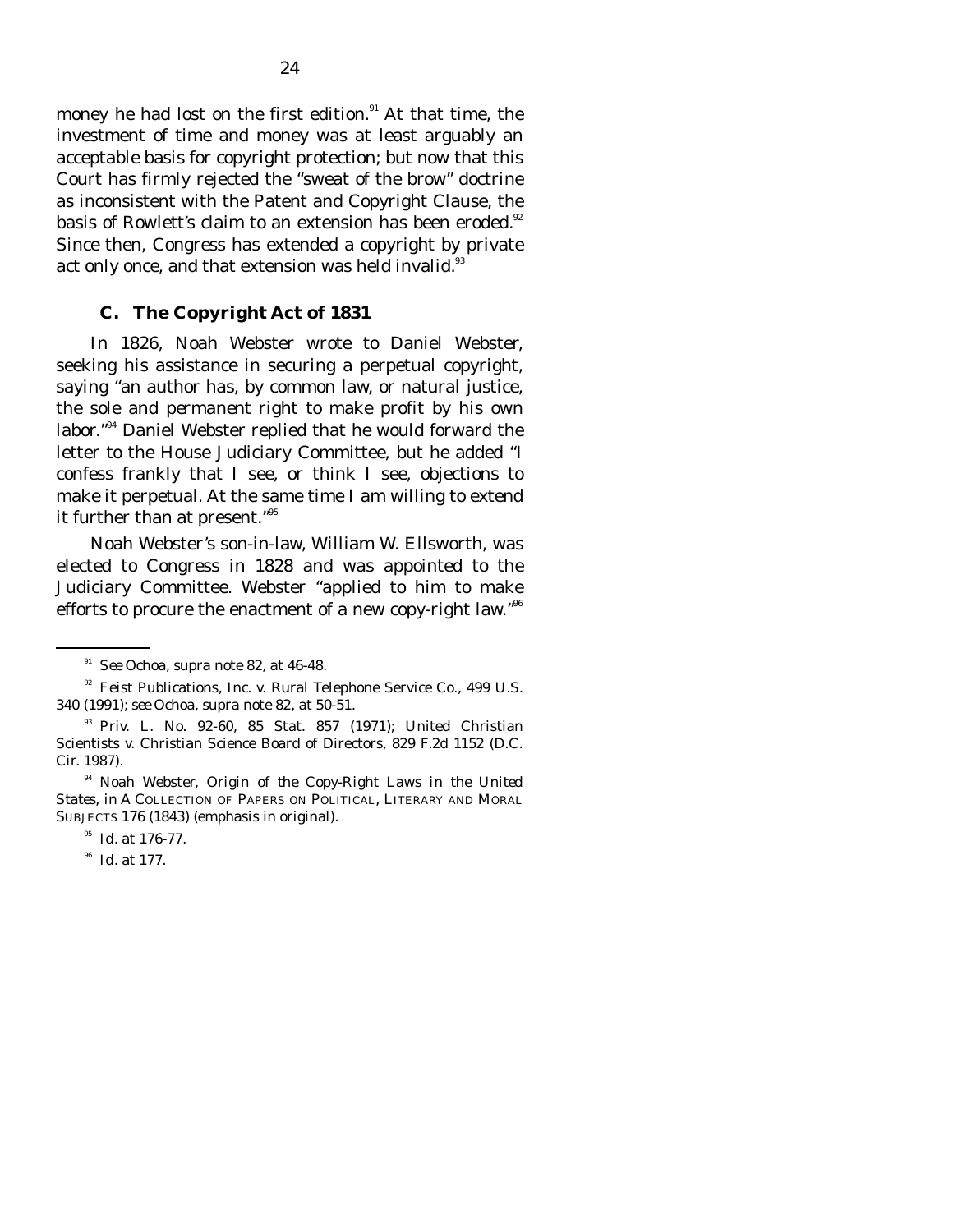The Report prepared by Ellsworth for the Judiciary Committee shows the influence of Webster's views. It states: "[u]pon the first principles of proprietorship in property, an author has an exclusive and perpetual right, in preference to any other, to the fruits of his labor." $\frac{1}{97}$  It also asserts (erroneously) that:

In England, the right of an author to the exclusive and perpetual profits of his book was enjoyed, and never questioned, until it was decided in Parliament, by a small vote . . . that the statute of Ann had abridged the common law right, which, it was conceded, had existed, instead of merely guarding and securing it by forfeitures for a limited time, as was obviously intended."98

Despite this endorsement of perpetual copyright as a natural right, the bill provided only for an initial term of 28 years and a renewal term of  $14$  years,<sup>99</sup> the term of which was extended to all subsisting copyrights.<sup>100</sup>

 When the bill was debated in Congress, Rep. Michael Hoffman of New York complained that it would "establish a monopoly of which authors alone would reap the advantage, to the public detriment."101 He noted that patents were limited to 14 years, and argued:

So it should be . . . with the author or publisher. There was an implied contract between them and the public. They, in virtue of their copyright, sold their books to the latter at an exorbitant rate;

 $97$  7 GALES & SETON'S REGISTER OF DEBATES IN CONGRESS  $cxx$  (Dec. 17, 1830).

<sup>98</sup> *Id.* at cxix.

99 Copyright Act of 1831, §§1-2, ch. 16, 4 Stat. 436.

<sup>100</sup> *Id.* §16, 4 Stat. 439.

 $101$  7 GALES & SETON'S REGISTER OF DEBATES at 423 (Jan. 6, 1831).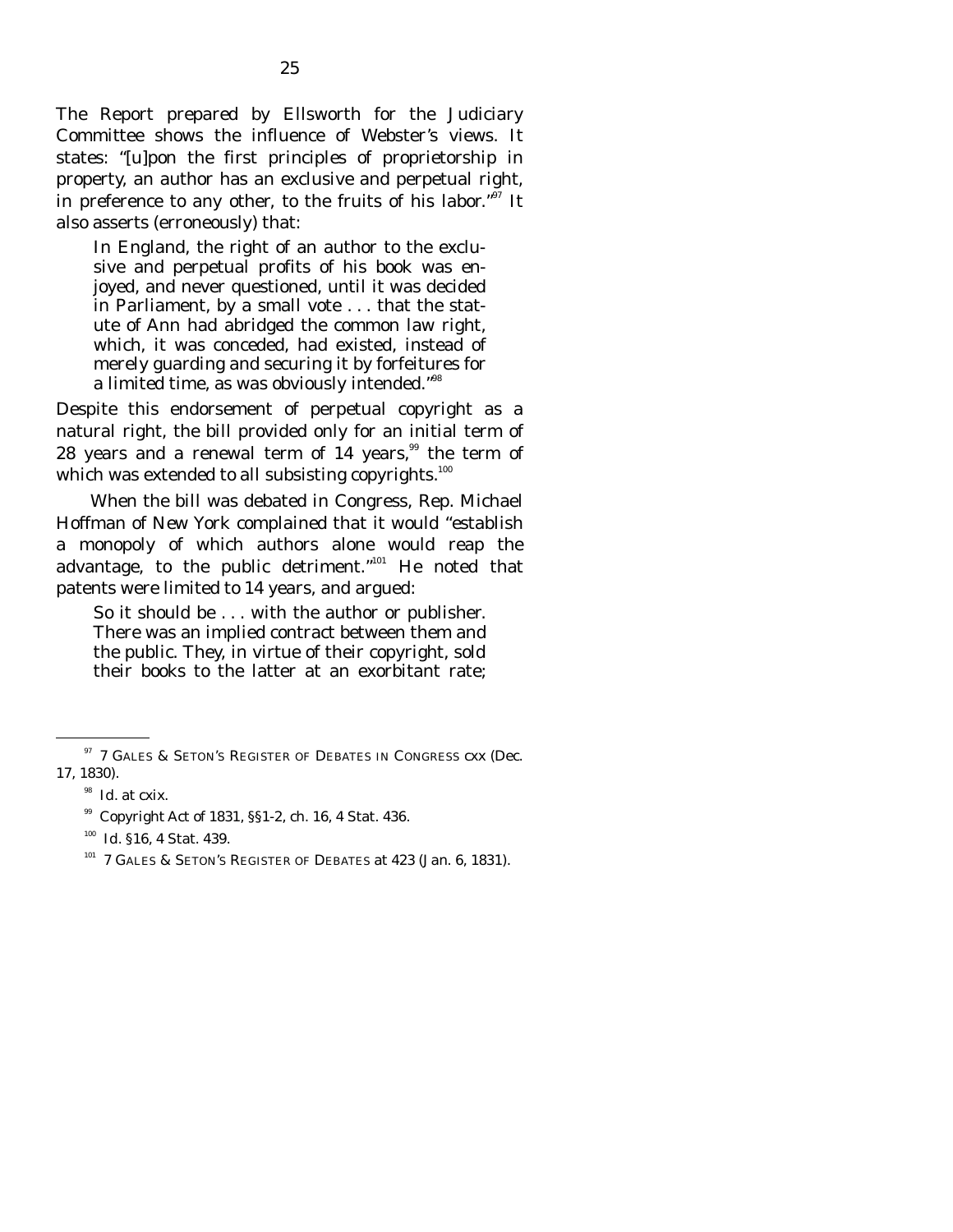and the latter . . . had the right to avail themselves of the work, when the copyright expired.<sup>102</sup>

Ellsworth replied, arguing that the bill would "enhance the literary character of the country, by holding forth to men of learning and genius additional inducements to devote their time and talents to literature and the fine arts."103 Ellsworth did not explain how this justified the retroactive extension; but Rep. Gulian C. Verplanck of New York maintained that "[t]here was no contract; the work of an author was the result of his own labor. It was a right of property existing before the law of copyrights had been made. That statute did not give the right, it only secured it."<sup>104</sup>

 This record reveals that the 1831 term extension was based on the view that copyright was a natural right of the author.<sup>105</sup> Three years later, this view was rejected by the U.S. Supreme Court in *Wheaton v. Peters*.

#### **D. Wheaton v. Peters**

 In 1827, Richard Peters succeeded Henry Wheaton as the reporter of decisions for the U.S. Supreme Court.<sup>106</sup> In 1829, Peters began to publish "Condensed Reports" of the cases that had been decided prior to his appointment.<sup>107</sup>

<sup>102</sup> *Id.*

<sup>103</sup> *Id.*

<sup>&</sup>lt;sup>104</sup> *Id.* at 424. Verplanck also stated erroneously that in "the great" case of literary property . . . the judges were unanimously of opinion that an author had an inherent right of property in his works." *Id.*

<sup>&</sup>lt;sup>105</sup> It should be noted that by 1831, not a single member of the Constitutional Convention or the First Congress remained in Congress.

<sup>106</sup> *See* Craig Joyce, *The Rise of the Supreme Court Reporter: An Institutional Perspective on Marshall Court Ascendancy*, 83 Mich. L. Rev. 1291, 1351-58 (1985).

<sup>107</sup> *Id.* at 1362-70.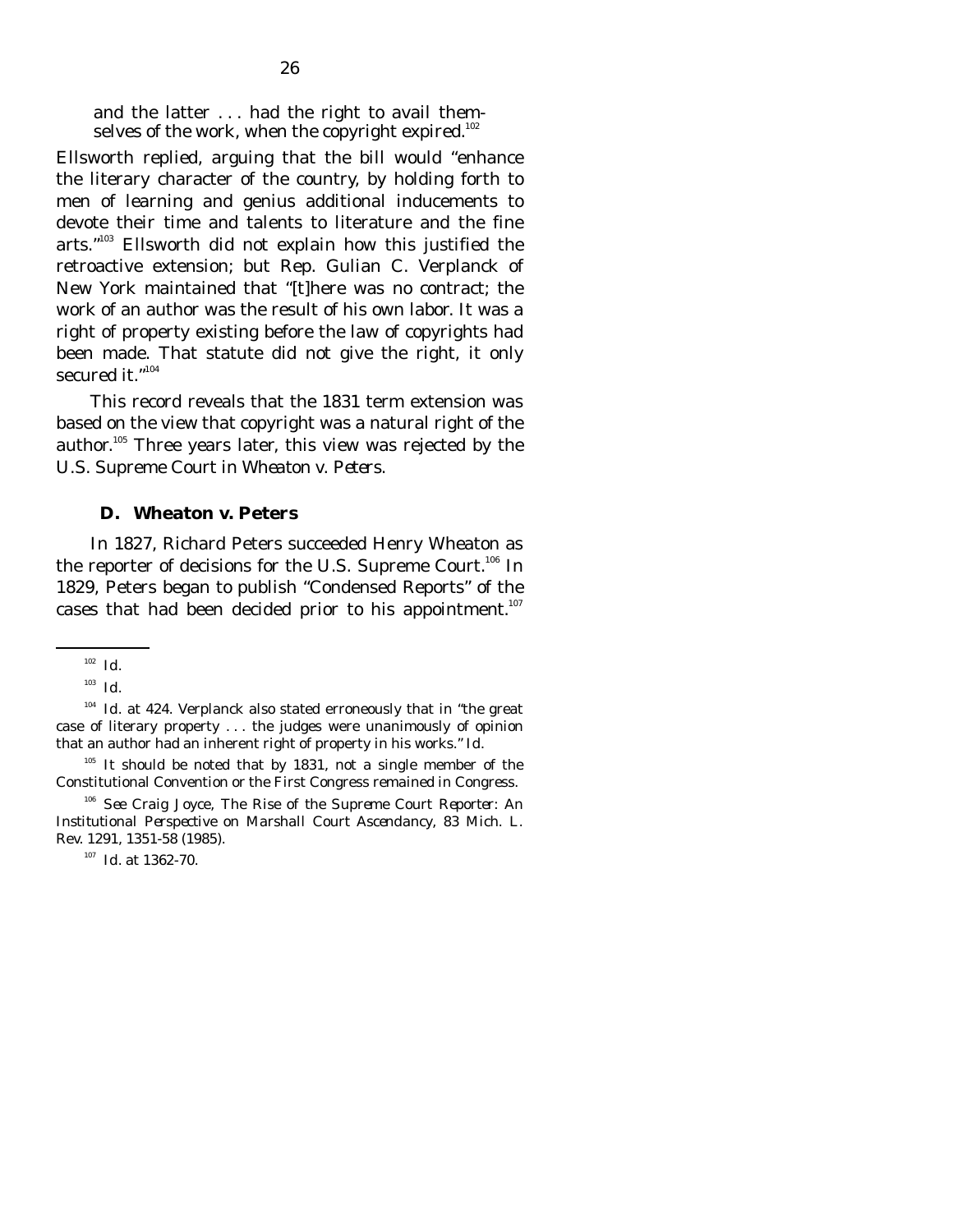Wheaton and his publisher sued, alleging that Peters had copied Wheaton's Reports. Peters answered that Wheaton had not complied with the requirements for obtaining a statutory copyright, and that no right to common-law copyright existed. Circuit Judge Joseph Hopkinson agreed, dismissing the complaint and dissolving the preliminary injunction on January 9,  $1833.<sup>108</sup>$ 

 On appeal, Elijah Paine, arguing for Wheaton, contended that "An author was entitled, at common law, to a perpetual property in the copy of his works, and in the profits of their publication."109 Representing Peters, Joseph Reed Ingersoll argued that Wheaton's view was inconsistent with the Patent and Copyright Clause, saying "[t]here would be no occasion to secure for a limited time, if the exclusive right already existed in perpetuity."<sup>110</sup>

 Justice McLean delivered the majority opinion, which dealt a decisive blow to the notion of copyright as a perpetual common-law right:

[T]he law appears to be well settled in England, that, since the statute of 8 Anne, the literary property of an author in his works can only be asserted under the statute. And that, notwithstanding the opinion of a majority of the judges in the great case of Millar v. Taylor was in favour of the common law right before the statute, it is

108 Wheaton v. Peters, 29 F. Cas. 862 (C.C.E.D. Pa. 1832) (No. 17,486), *rev'd*, 33 U.S. (8 Pet.) 591 (1834). Although the judgment was reversed and remanded for a determination whether Wheaton had complied with the requirements for a statutory copyright, the Supreme Court opinion made it clear that Wheaton could not claim a commonlaw copyright.

109 33 U.S. at 595-96, *citing* Millar v. Taylor, 4 Burr. 2303 (K.B. 1769).

 $110$  33 U.S. at 629.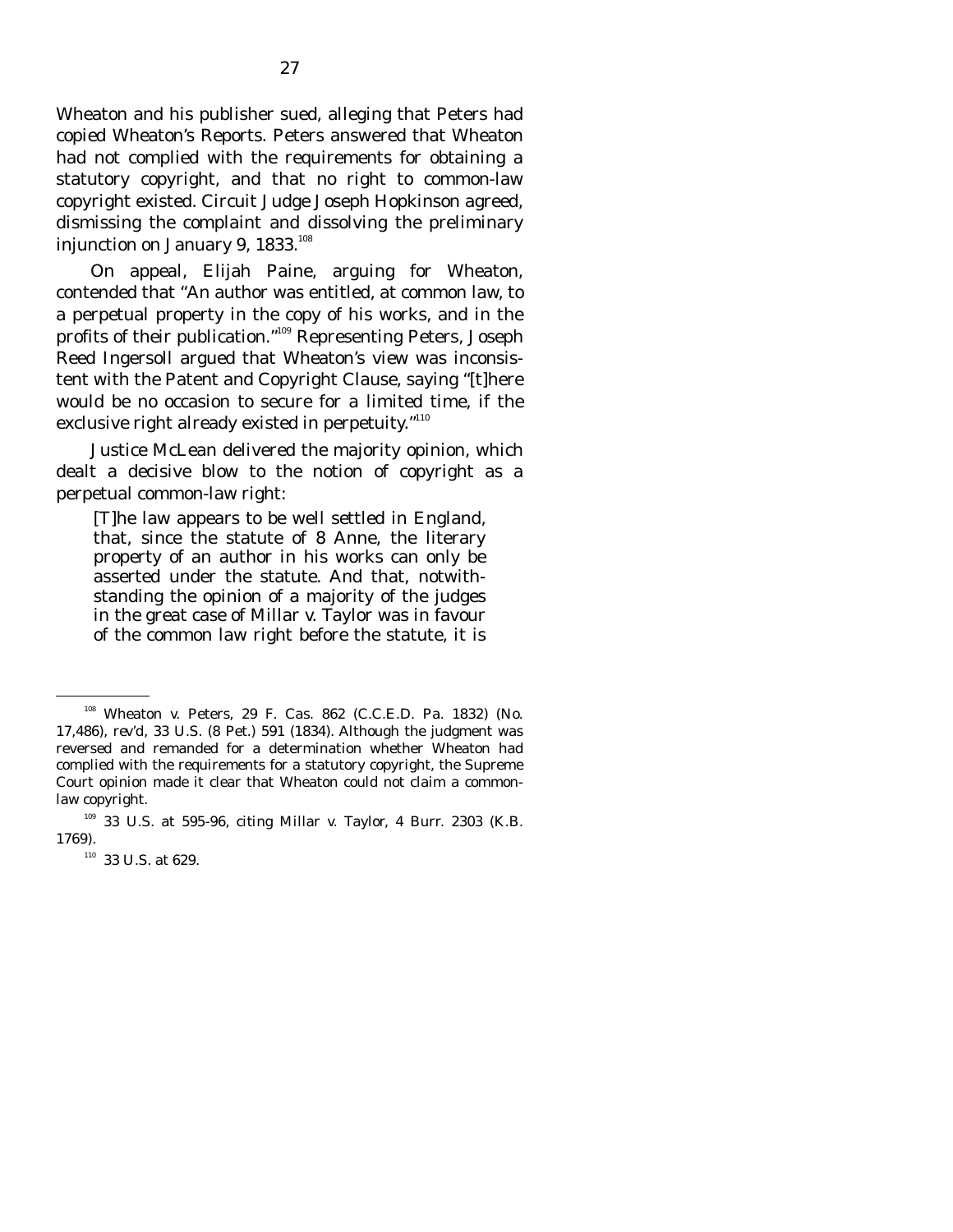still considered, in England, as a question by no means free from doubt.

 That an author, at common law, has a property in his manuscript, and may obtain redress against any one who deprives him of it, or by improperly obtaining a copy endeavours to realise a profit by its publication, cannot be doubted; but this is a very different right from that which asserts a perpetual and exclusive property in the future publication of the work, after the author shall have published it to the world. . . . <sup>111</sup>

In so holding, the Court expressly relied on the lack of a natural right in inventions.<sup>112</sup> It said:

[T]he word secure, as used in the constitution, could not mean the protection of an acknowledged legal right. It refers to inventors, as well as authors, and it has never been pretended, by any one, either in this country or in England, that an inventor has a perpetual right, at common law, to sell the thing invented. $113$ 

The Court concluded that "Congress, then, by this act, instead of sanctioning an existing right, as contended for, created it.... [I]f the right of the complainants can be sustained, it must be sustained under the acts of congress."114

 In rejecting Wheaton's claim of perpetual common-law copyright, the U.S. Supreme Court confirmed the utilitarian view embodied in the Constitution that patents and

 $114$  *Id.* at 661-62. The court added that "[i]t may be proper to remark that the court are unanimously of the opinion, that no reporter has or can have any copyright in the written opinions delivered by this court; and that the judges thereof cannot confer on any reporter any such right." *Id.* at 668.

<sup>111</sup> *Id.* at 657.

<sup>112</sup> *Id.* at 657-58.

<sup>113</sup> *Id.* at 661. *See also* note 55, above.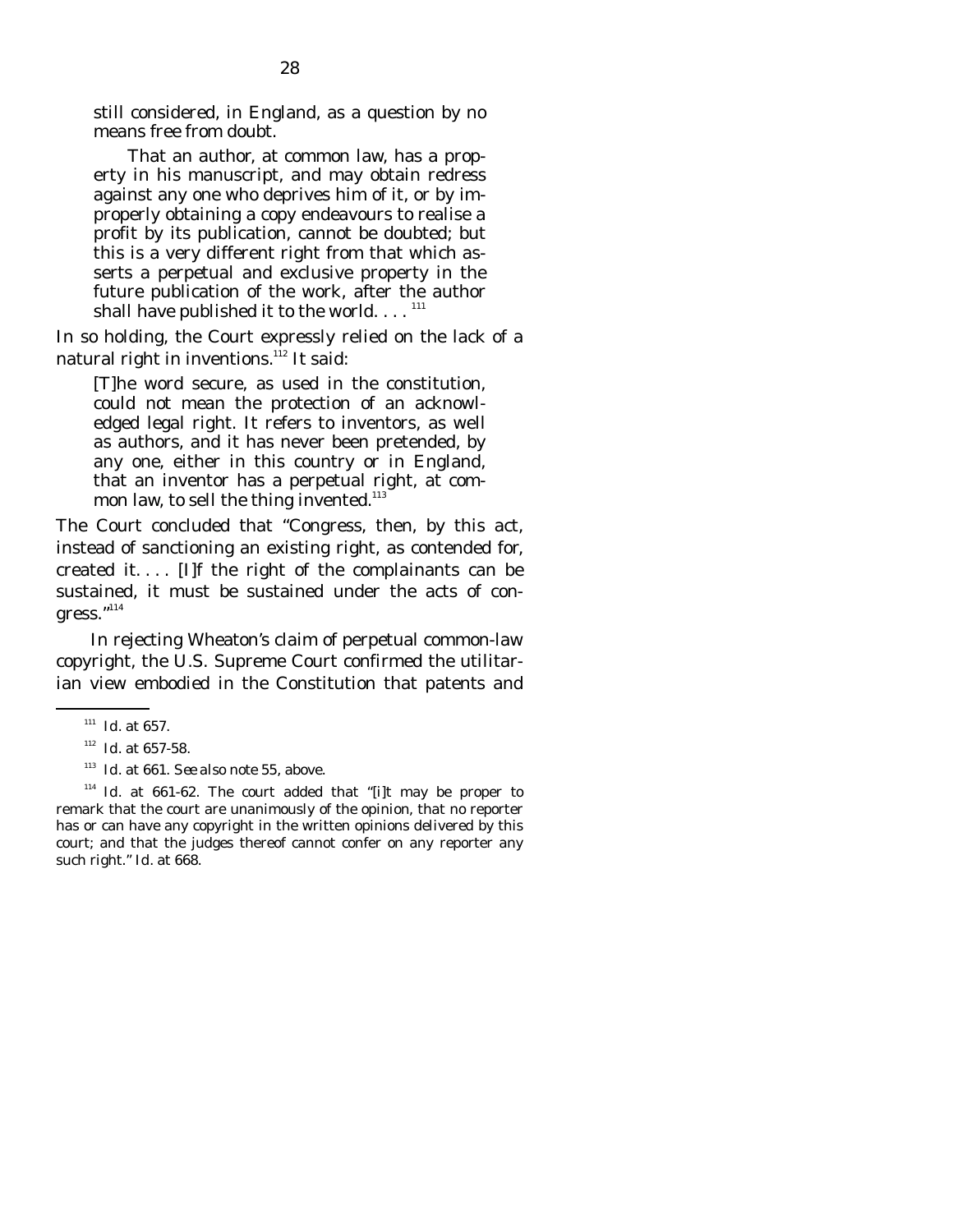copyrights are exclusive rights of limited duration, granted in order to serve the public interest in promoting the creation and dissemination of new works. By placing these limits in the Constitution, the Framers hoped to avoid the kinds of abuse of monopoly power that had existed in England. In the words of Madison, "[t]here can be no just objection to a temporary monopoly in these cases; but it ought to be temporary, because under that limitation a sufficient recompense and encouragement may be given."115

#### **CONCLUSION**

 When the U.S. Constitution granted Congress the power to secure copyrights "for limited Times," it did so in the context of the British struggles to restrain the booksellers' monopoly claims. The circumstances of the present case seem strikingly parallel to those of 18th-Century Britain. Once again the underlying struggle is between the great holders of old copyrights (movie studios, music publishers, and others) and those who would reprint or otherwise reproduce classic works and circulate them more widely. The Framers were wary about allowing perpetual monopolies, and there is every reason to believe that they would have been as skeptical as the British pamphleteer of 1735 who remarked that allowing an endless series of term extensions would establish a de facto perpetual monopoly, "a Thing deservedly odious in the Eye of the Law." His warning seems as relevant today as they did then: If the CTEA is upheld, what is to prevent the great copyright holders from obtaining further extensions again and again, as often as the old ones expire? In the words of the pamphleteer, it will be "a great

115 JAMES MADISON, WRITINGS 756 (Jack N. Rakove ed. 1999).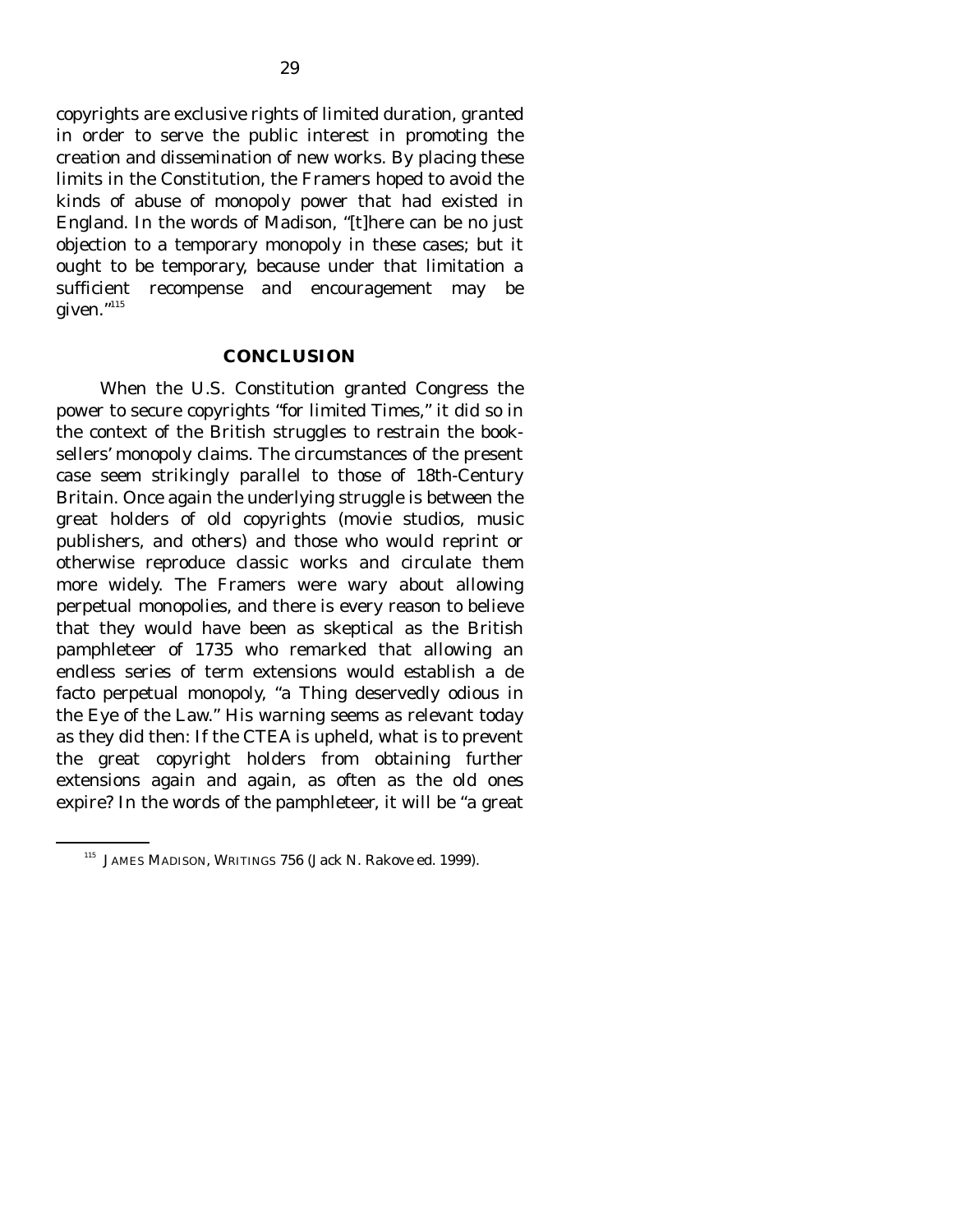Cramp to Trade, a Discouragement to Learning, no Benefit to the Authors, but a general Tax on the Publick; and all this only to increase the private Gain of the Booksellers."

Respectfully submitted,

TYLER T. OCHOA *Counsel of Record* Professor of Law and Co-Director CENTER FOR INTELLECTUAL PROPERTY LAW WHITTIER LAW SCHOOL 3333 Harbor Blvd. Costa Mesa, CA 92626 (714) 444-4141, ext. 243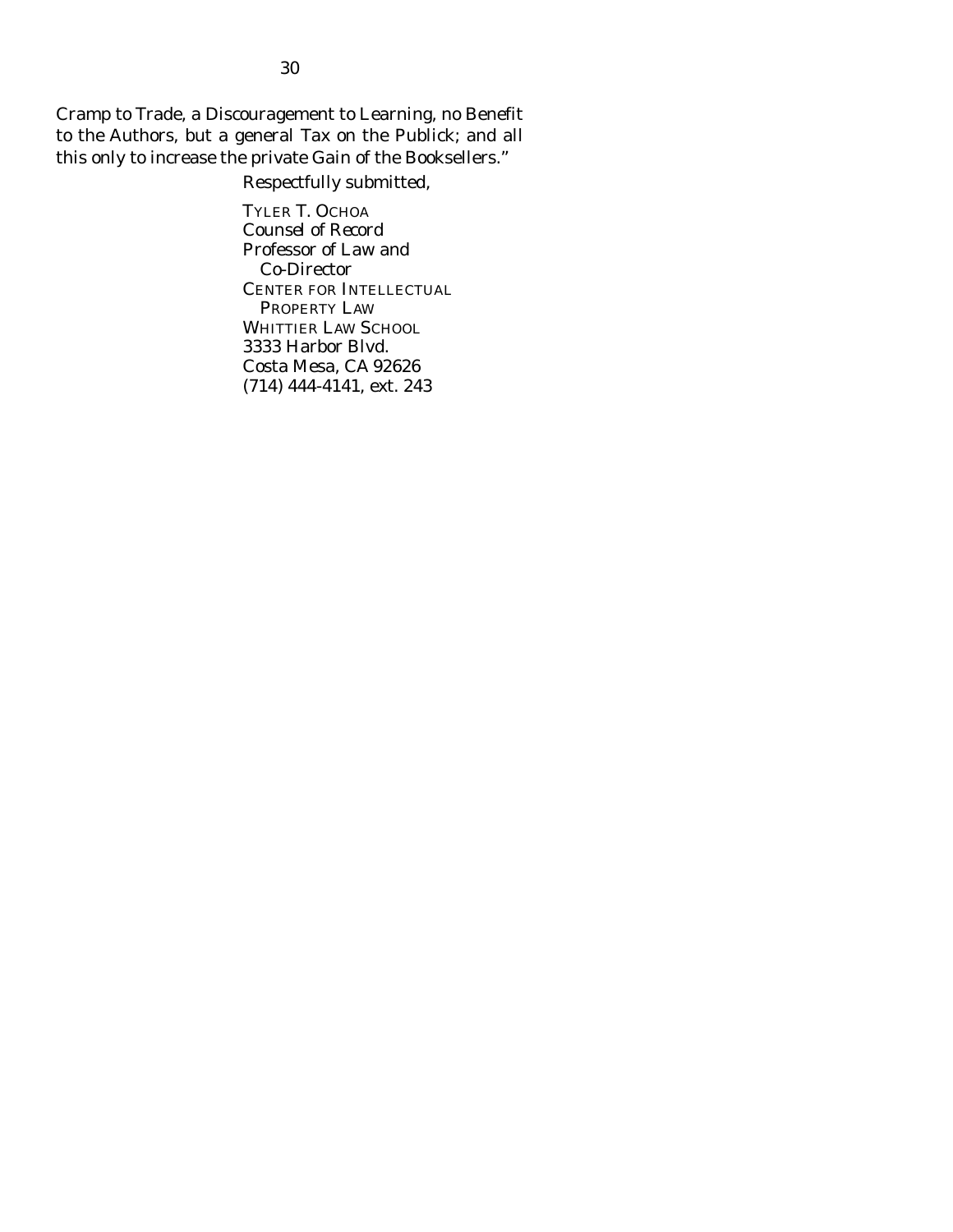### App. 1

#### **APPENDIX A**

A Letter to a Member of Parliament concerning the Bill now depending in the House of Commons, for making more effectual an Act in the 8th Year of the Reign of Queen Anne, entitled, An Act for the Encouragement of Learning, by Vesting the Copies of Printed Books in the Authors or Purchasers of such Copies, during the Times therein mentioned (London,  $1735$ )<sup>1</sup>

Sir,

 The Bill now depending in your House for making more effectual, An Act for the Encouragement of Learning, etc. having the specious Shew of being calculated for the Furtherance of Learning, and the Securing of Property; two things for which you have always shewn a becoming Zeal; I wonder not, that you should at first be inclin'd to favour it, especially considering the many deceitful Arts, and false Insinuations which some have made use of, in order to make the World entertain that Opinion of it: But when, upon a serious Review, those Arts shall be exposed, and the Falsehoods detected, it will plainly appear to be so far from having any real Tendency to the promoting of Learning, that, on the contrary, it will greatly cramp it, and manifestly hinder its spreading in the World; so far from the securing of Property, that it will notoriously invade the natural Rights of Mankind, and subject the Publick to an exorbitant Tax, in order to increase the Profits of those, who have neither Colour of Title, nor Pretence of Merit; and when this shall appear to be the Case, I doubt not but the same laudable Motives which at

<sup>&</sup>lt;sup>1</sup> This is a transcript of a broadside publication, from the copy in the Bodleian Library, Oxford (Ms. Carte 207 f. 31).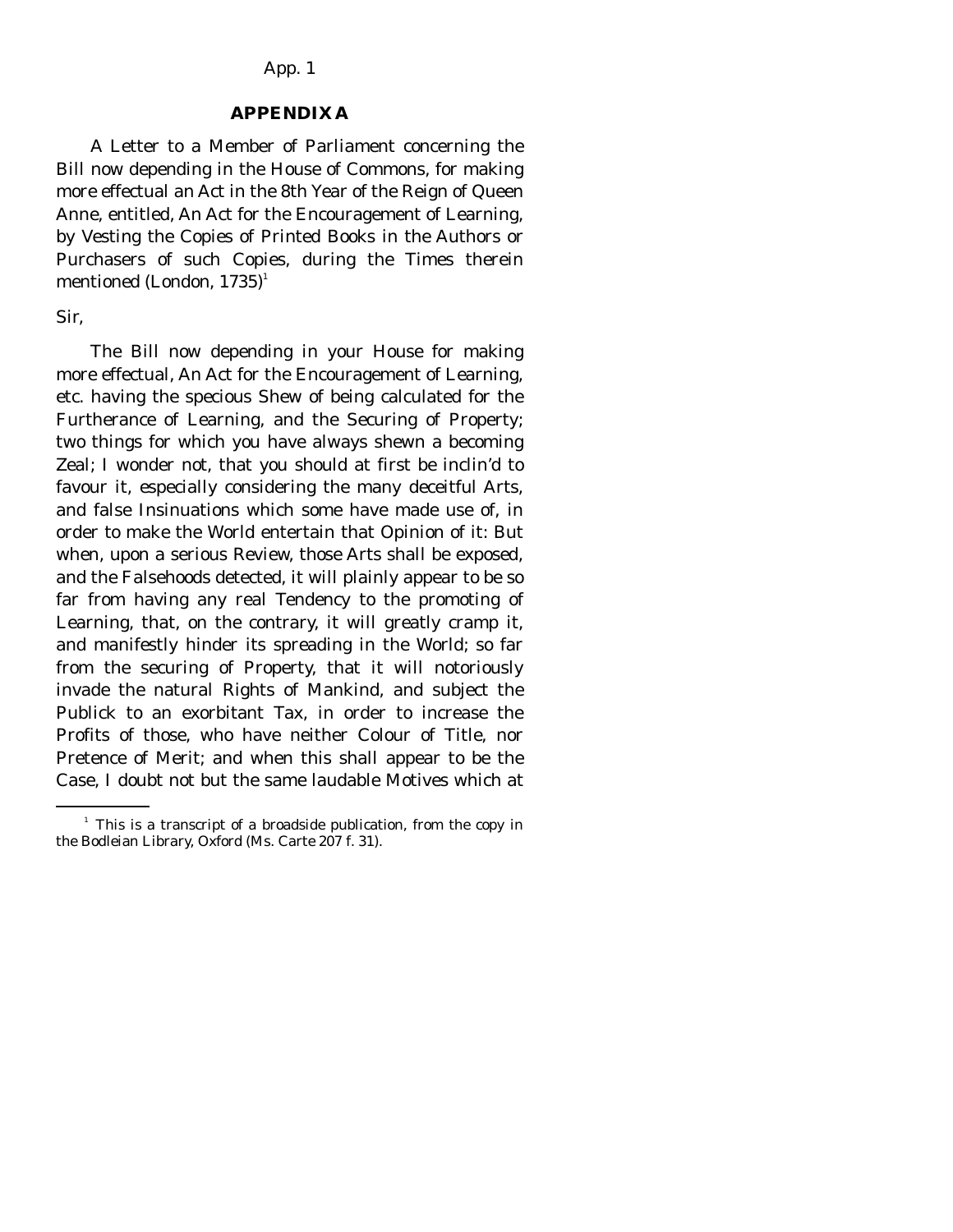first prompted you to encourage it, will prevail with you to oppose a Design so unjust in itself, and so detrimental to the Interest it is pretended to promote.

 And whereas many have been artfully made to believe, that the aforesaid Act passed in the 8th Year of Queen Anne is now expired, and therefore have the more readily concurred in promoting a Bill which they look on only as the Continuance or Revival of an expiring Law, it will be proper to give you a true State of the Case in that Particular.

 Before the Act of the 8th of Queen Anne, there was no Law which vested in any one the sole Copy-Right of any Books which were published to the World; but when once a Treatise was made publick, every one was at Liberty to make free with it. This, to be sure, was a great Discouragement to Authors, who were by this means in great measure deprived of the Profit of their Works; and this was the Grievance which gave Occasion to the making of that Act, in order to remedy which, by giving due Encouragement to Authors, and yet to prevent the contrary Extreme, by giving a Monopoly for too long a Time, that Act provides as follows.

 1. As to such Books which were printed and published before the Date of the Act, viz. April 10. 1710, the Authors, or those who had purchased of the Authors, should have the sole Right and Liberty of Printing them for the Term of Twenty One Years from the Date of the Act.

 2. As to such Books which should be afterwards printed and published, the Authors, or those who should purchase them of the Authors, should have the sole Right and Liberty of Printing them for the Term of Fourteen Years from the Time of their being first published; and if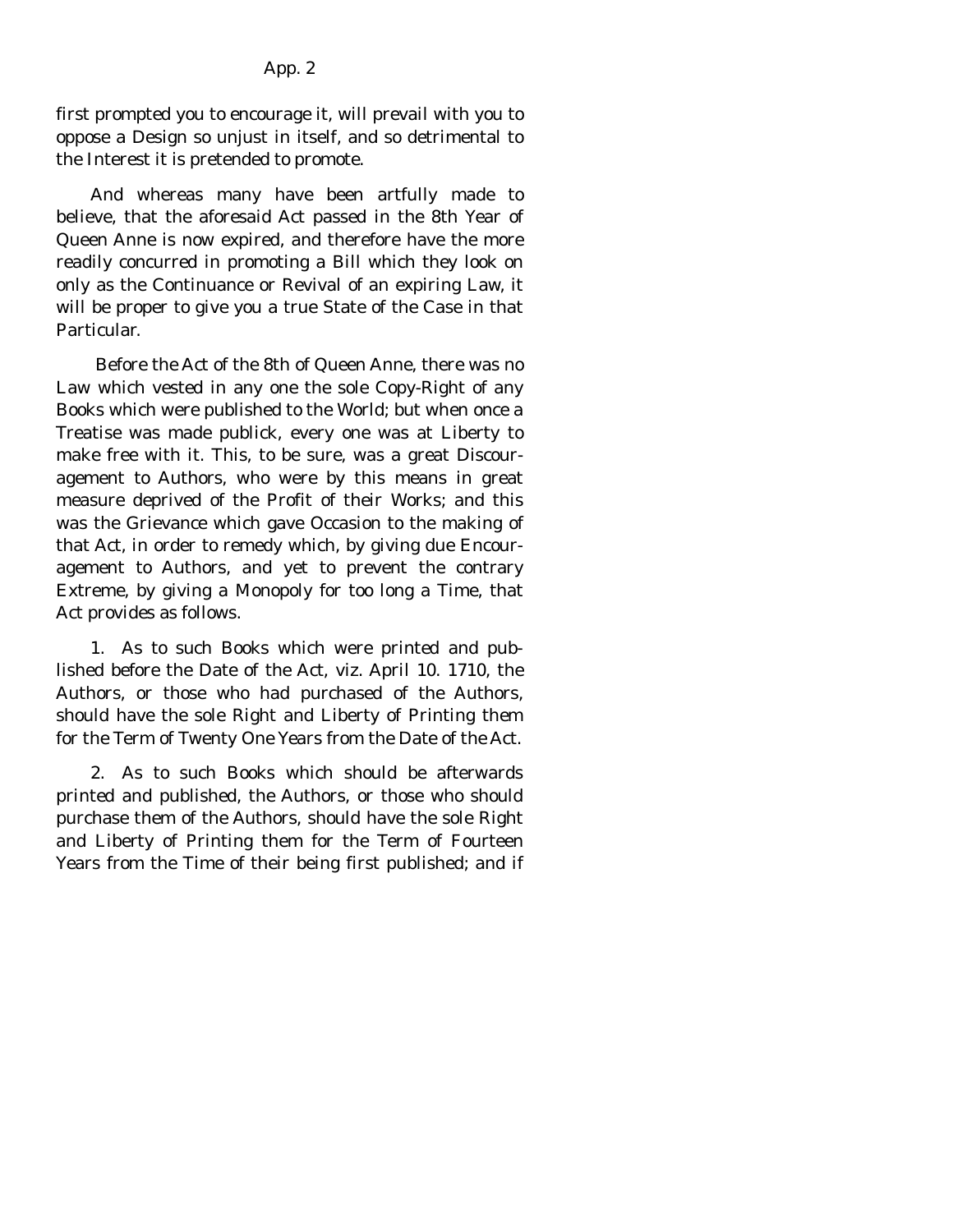the Authors be living at the End of that Term, they should have another Term for Fourteen Years, in all Twenty eight Years; and all others are prohibited under certain Penalties from Re-printing or Importing the same.

 As this was not a temporary Law, and stands unrepealed, it is as much in Force now as ever, only the Term of Twenty One Years, which was granted for Books printed and published before the Date of the Act is expired. But the Booksellers, it seems, do not think this Term sufficient, and are therefore desirous to have it renewed for another Twenty One Years. But what Reasons have they offer'd why such a Request should be granted? In all other Inventions, which yet are as much the natural Property of the Inventors, as Books are of the Authors, the Law deems Monopolies so destructive of the publick Good, that the Crown is restrained by 21 Jac. cap. 3. from granting a Patent for any Term exceeding Fourteen years. In this Instance therefore the Legislature has already been more than ordinary liberal; and tho' they very justly thought, that some certain Term should be secured to the Authors, yet, at the same time, they judg'd it reasonable that some Limitation should be set to that Term, that one time or other the Publick might have the common Benefit of a Work, after they had for several Years contributed to the Author's Profit. This Limitation they have fix'd to Twenty One Years; and therefore the Act provides that the sole Liberty of Printing etc. shall continue no longer. And why is not this Encouragement sufficient? Or, what has since happen'd, which should occasion the Legislature to alter their Judgment in this Point? Is there any room to think, that any useful or valuable Work has been supprest, for want of a longer Term to the Authors? No, the Authors, for what appears, are very well satisfied with the Encouragement the Law allows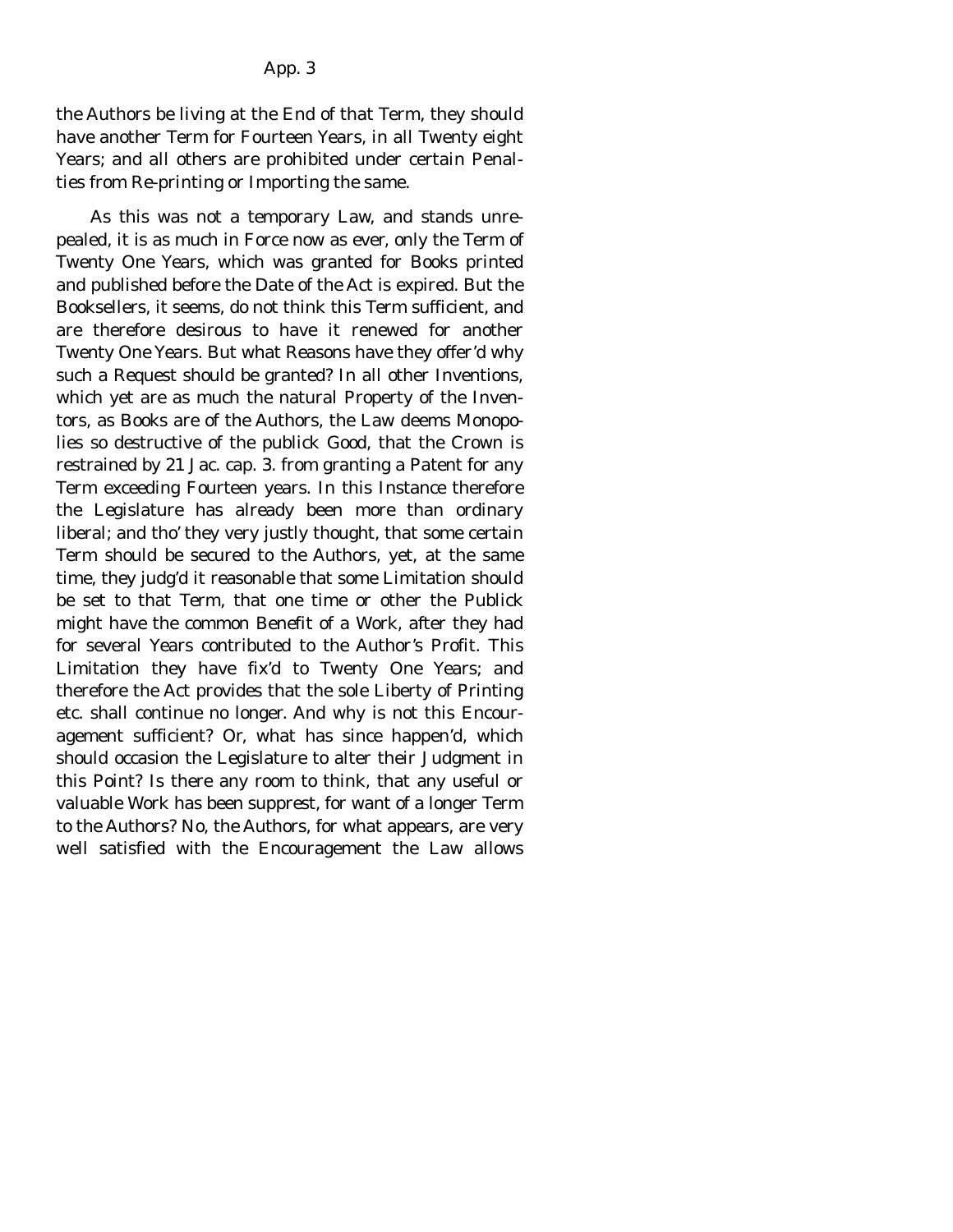them; for it is not they, but the Booksellers who make this Application; and what Pretence can the Booksellers have to a larger Term? Will Learning be encourag'd by giving them a longer Interest in Books already published, even to the Exclusion of the Authors themselves? But it is said they have purchased the Copies of the Authors; but what have they purchased? Only an Interest for Twenty One Years. The Author by Law had no more, and therefore could grant no greater Interest to the Booksellers than what they themselves had. So that, if it were reasonable to enlarge the Term, surely it ought to be enlarged to the Authors, and not the Booksellers, who cannot be supposed to have paid a Consideration greater than what was adequate to the Interest assigned to them. To what Purpose then is any Argument fetch'd from Family Settlements? Can private Settlements overturn the Law? Or, can any one gain a greater Interest in an Estate, by taking upon him to make a Disposition of that which he has no Right to dispose of?

 But it is pretended, that if the Authors could assign a larger Interest, the Booksellers could afford them a better Price for their Copy. This then is a Concession, that they have hitherto allowed the Authors only in Proportion to the Interest which the Laws now in Being would permit them to convey; how unreasonable then is it, that the additional Term sought for should be vested in the Booksellers, who have paid no Consideration for the same, consequently have no natural nor equitable Right thereto. And as to any Books hereafter to be published, what additional Advantage can it be expected an Author can have by a longer Term, over and above what he may now have for his Fourteen Years, and a Covenant for Fourteen Years longer, if he lives? The Booksellers will always take care, to extort from the Author the whole Interest he is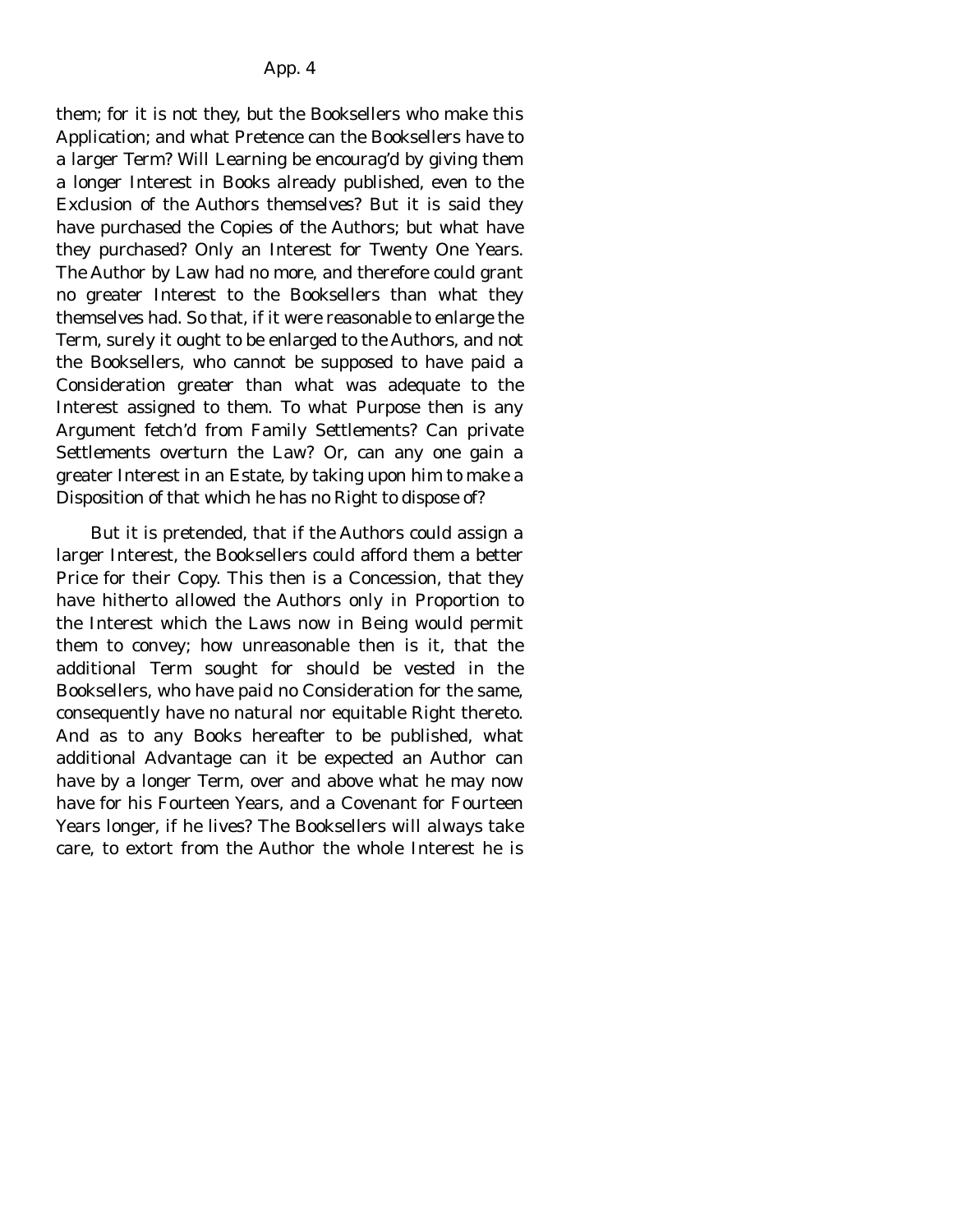able to convey; I would gladly know therefore, what these generous Booksellers would be willing to advance to an Author for a Reversion after Twenty eight Years, and by that some Judgment may be made what additional Benefit a longer Term will be to the Author. I believe most People will be ready to answer, little or nothing. Where then is the Advantage that will accrue thereby to the Author? On the contrary, if the Author should outlive the exclusive Property of the Bookseller, he may hope, by re-printing his own Work, to gain some new Profit, since an Edition published by the Author will always have the Preference to any other. Thus it is in respect to the Author; but, as to the Publick, should the Bill pass, it would be much worse; for many Tradesmen who can now employ themselves in their respective Callings, must then stand still for want of Work. Books will now be sold at much easier Rates, and consequently, by passing into more Hands, will render the Knowledge contained in them more diffusive; but should this Bill pass into a Law, by being the sole Property of one or a few, they will be sold at higher Prices, and consequently be confined to a small Number, in comparison of what they would otherwise be. Many Books that are now scarce will probably be re-printed, while they are left free and open to the Publick, which while they are private Property, may long continue out of Print; the particular Proprietors either thro' Indolence, or for some other Reason, being indisposed to venture a new Impression of them.

 As to any Argument drawn from the Employment of Printers, Bookbinders, Women and Children, it is certain, while the Liberty of Printing and Selling Books is left at large, they will be sold cheaper, and in larger Numbers, and therefore will increase the Business of these Trades,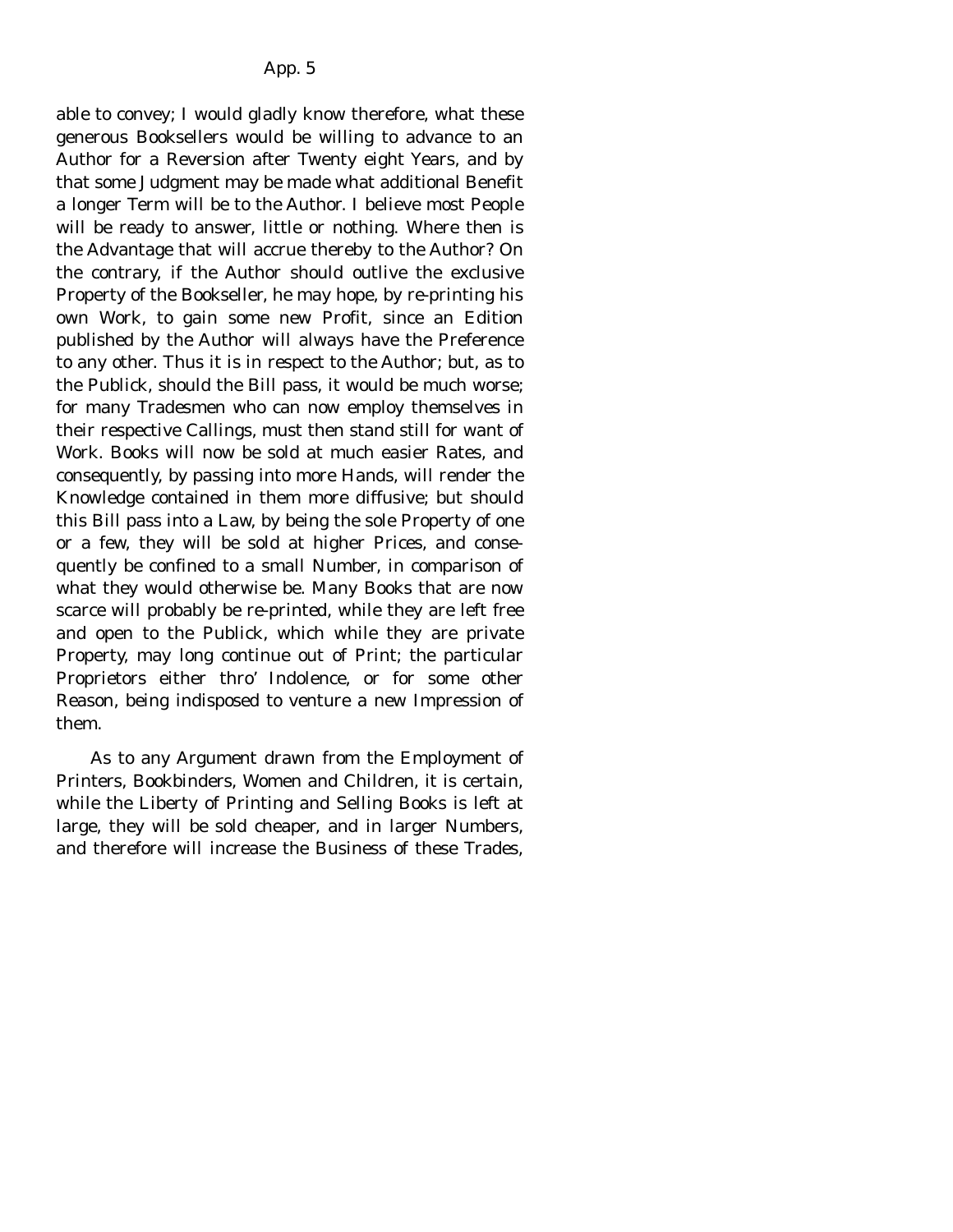and of the Women and Children employed therein, much more than if they are restrained to be the Property of a few, as Experience abundantly shews.

 As to the Pretence of furnishing foreign Markets, there can be no doubt but that End will be best attained by such Methods as may enable us to afford our Books at so low a Price, that Foreigners may not be able to undersell us; which can be done no way so well, as by leaving it open to the whole Trade: For, as to the Method of settling the Price of Books by the Archbishop of Canterbury, etc. The Booksellers very well know, that the Nature of their Trade is such, as renders the same impracticable; for which Reason, it has scarce ever been exercised, altho' the Booksellers have not been wanting in furnishing just Cause of Complaint.

 Here I cannot but observe one Artifice made use of by the Booksellers in Reprinting Mr. Addison's Tatler, No. 101. upon this Subject, at this Juncture, as if that Ingenious Author had thought the Term of Twenty-One Years not sufficient. But it is to be noted, that whatever is there said by him is said on behalf of Authors and not Booksellers, and was said before the Act of Q. Anne; so that whatever Ground of Complaint there might then be, the same was wholly taken away by that Statute, and Mr. Addison must be understood to complain only of the Law as it then stood, and not as it has been since alter'd by that Statute to which his Arguments are no Way applicable. Upon the whole, I see no Reason for granting a further Term now, which will not hold as well for granting it again and again, as often as the Old ones Expire; so that should this Bill pass, it will in Effect be establishing a perpetual Monopoly, a Thing deservedly odious in the Eye of the Law; it will be a great Cramp to Trade, a Discouragement